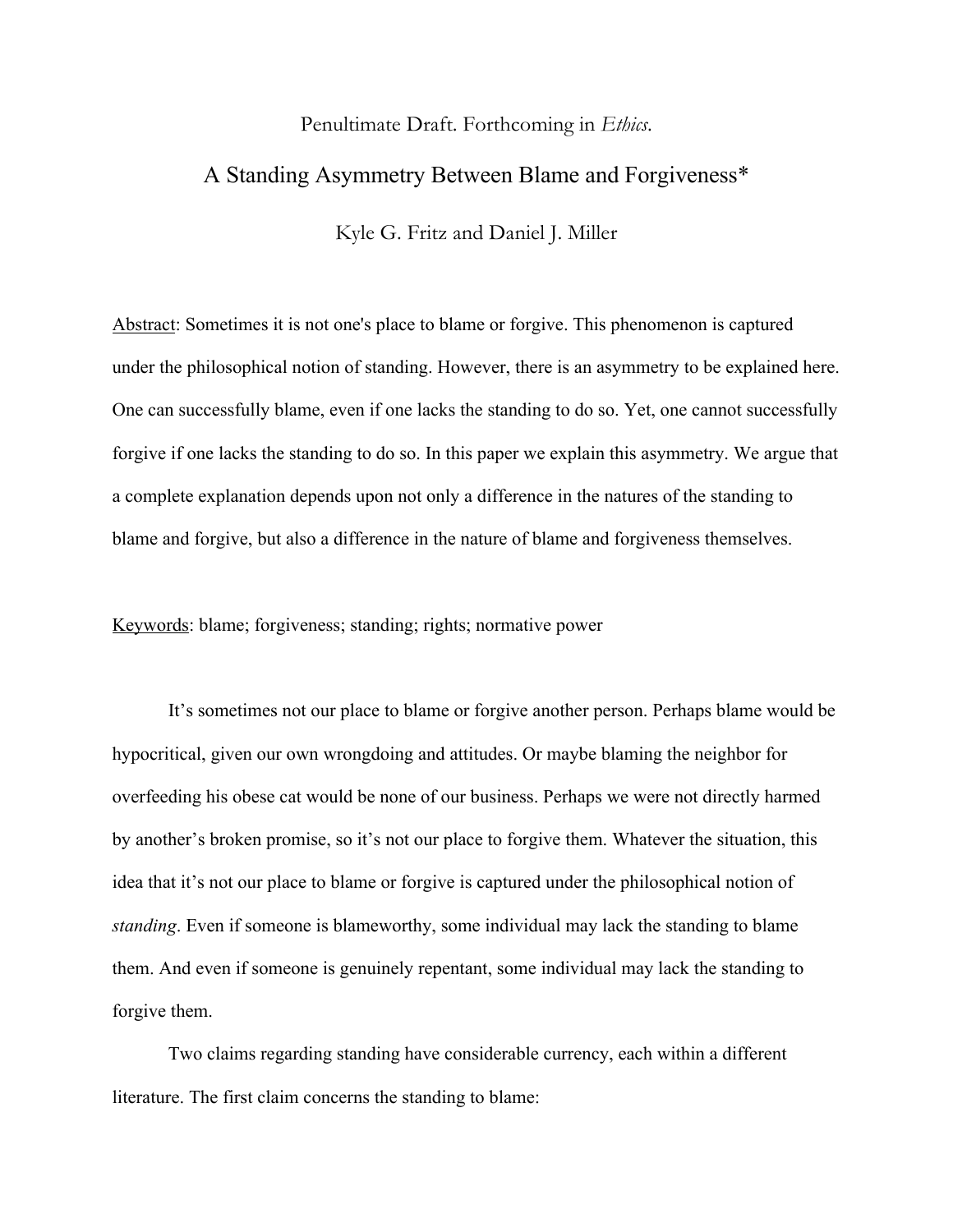**SB:** One can successfully blame, even if one lacks the standing to do so.

SB is virtually undisputed in the literature on the standing to blame.<sup>1</sup> A ubiquitous tacit assumption, SB is entailed by the conjunction of claims found in nearly every paper on the topic: first, that something (e.g., hypocrisy, complicity, meddlesomeness) undermines the standing to blame. Second, that such blame is inappropriate, standingless, impermissible, etc. And, of course, inappropriate, standingless, or impermissible blame is still *blame*. 2

SB is deeply intuitive, and is illustrated in everyday cases like the following:

*Problematic Blame:* Kimiko and Emeko have been married for years. One evening, Emeko asks Kimiko to bring him his phone. As she reaches for the phone, an incoming text message reveals that Emeko has been having an affair. Kimiko feels betrayed and asks Emeko to leave. Searching for a sympathetic ear, Emeko calls on his friend Zane. Emeko has kept his affair secret, but knows that Zane has also unapologetically cheated on his partner. To his surprise, however, when Emeko comes clean about the affair, Zane reproaches him. Emeko bristles angrily, responding, "Who the hell do you think you are? You cheated too, and never showed a shred of remorse. I don't have to take this from *you*, of all people."

Zane's blame is hypocritical. Though Emeko deserves blame for the affair, Zane lacks the standing to blame him for it, given his own unapologetic infidelity.<sup>3</sup> Nevertheless, Zane's *standingless* blame is still *blame*.

A second claim concerns the standing to forgive: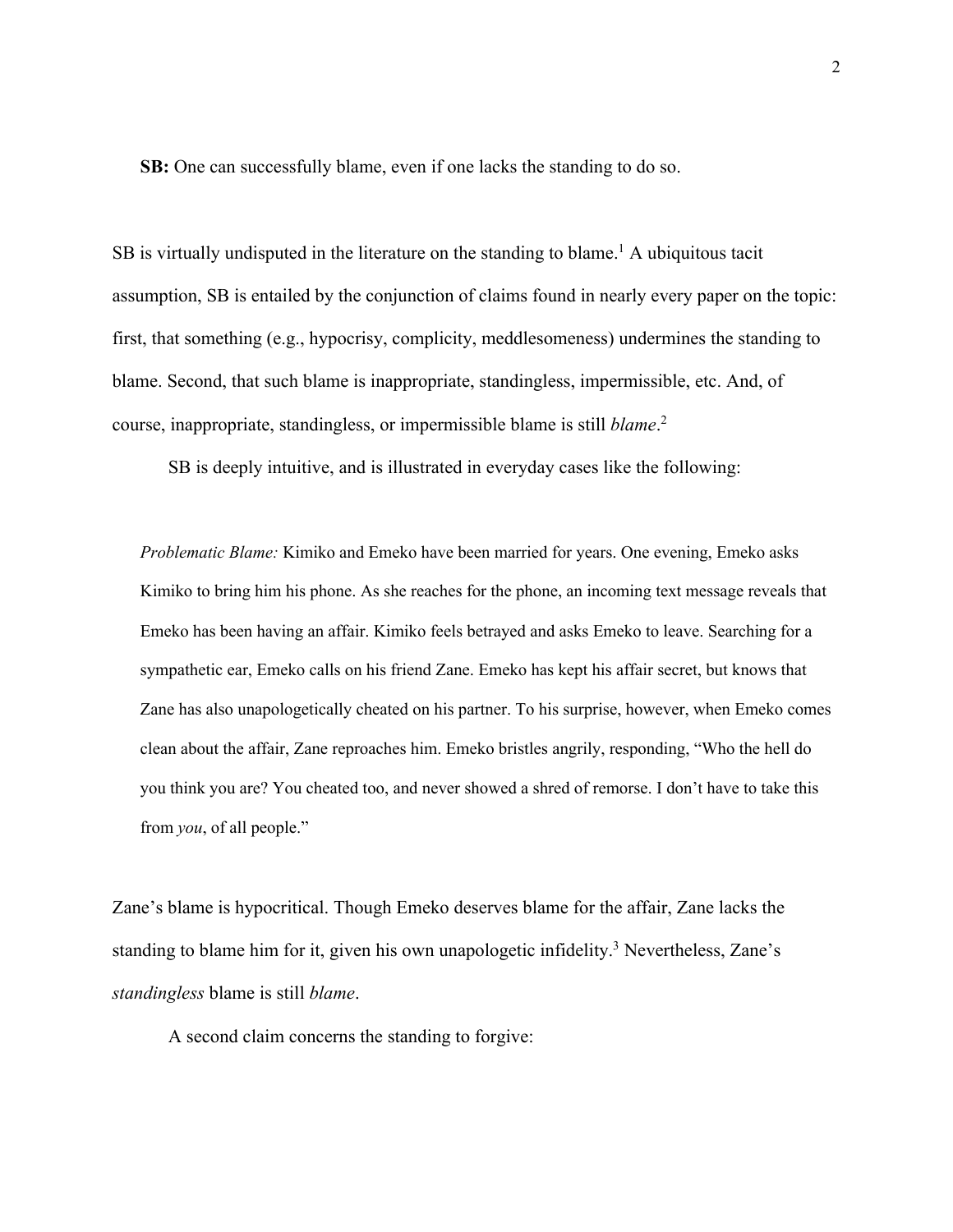**SF:** One cannot successfully forgive if one lacks the standing to do so.<sup>4</sup>

SF is also widely accepted in the forgiveness literature, being explicitly endorsed by a number of theorists.5 It is also implicitly accepted by authors who treat the standing to forgive interchangeably with the ability to forgive.<sup>6</sup> As with SB, there is good reason for this; its truth is borne out by everyday experiences. Consider another illustrative case, which builds on *Problematic Blame*:

*Problematic "Forgiveness":* After reflection and soul-searching, Emeko realizes he has made a terrible mistake. He tells Kimiko how sorry he is, vowing that the affair is over and he will never be unfaithful again. Yet Kimiko sadly tells him that she can't bring herself to forgive him for his betrayal. Devastated, Emeko heads to a bar to drown his sorrows. After several whiskeys, he loquaciously confesses everything to the bartender, including Kimiko's reluctance to forgive him. "You forgive me, right?" he pleads. "Please, tell me I'm forgiven and it's all okay." The bartender responds, "Of course, buddy. I forgive you."

The bartender's utterance cannot provide Emeko the relief he seeks. It's not the bartender's place to forgive Emeko for cheating on Kimiko, and he consequently lacks the ability to do so. The bartender likely knows this, yet even if he genuinely believed he could forgive Emeko, he would be mistaken. We recognize how absurd it would be for the bartender to take Emeko's hand and assure him he was forgiven. And this is just what we should expect, given SF.

SB and SF are both widely accepted, and ordinary cases illustrate their truth. Yet if SB and SF are true, there is a puzzling asymmetry here. There can be standingless blame, but not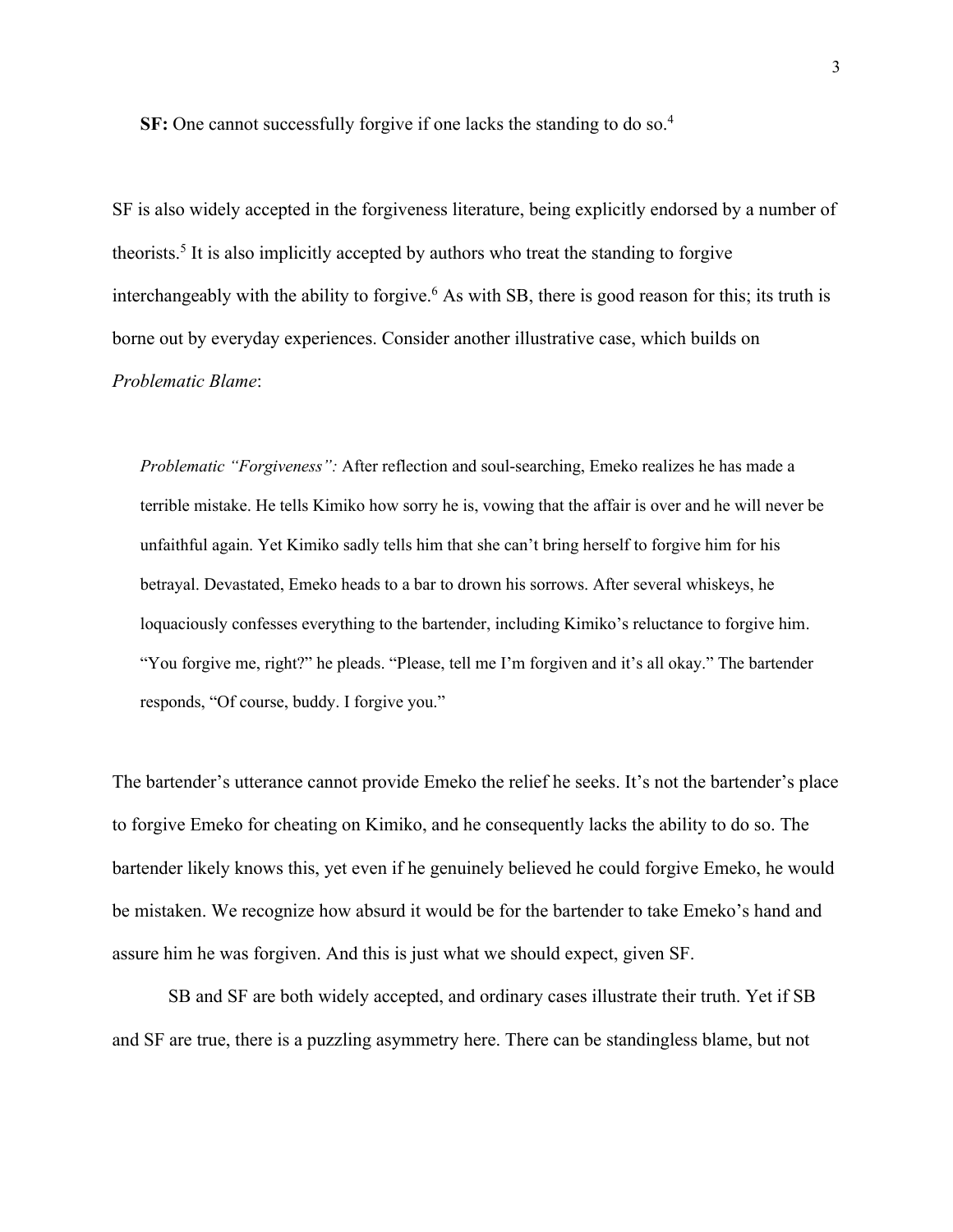standingless forgiveness. Call this claim *The Asymmetry*. We are not the first to recognize this asymmetry. Dana Nelkin writes,

[T]here is an interesting asymmetry between [blame and forgiveness]. Forgiveness seems to be something that only those who are wronged have the standing to do, whereas blame seems to be something anyone can do (whether they ought to or not). Suppose Avery gratuitously reveals a confidence of Pedro's. Pedro's friend might blame Avery and feel indignation, but only Pedro himself is in a position to forgive Avery. It seems it is not Pedro's friend's place to do so, and, as a result, he simply cannot forgive Avery.<sup>7</sup>

Despite acceptance of SB and SF, there is no obvious explanation for *why* both would be true. Philosophers have yet to explain *The Asymmetry*, but it cries out for explanation. After all, in key ways, the standing to blame and the standing to forgive are similar. Both, for instance, seem to involve some kind of authority, or being in the right position to respond to another's wrongdoing. Why, then, would they differ with respect to SB and SF? And what might this tell us about the nature of standing or the natures of forgiveness and blame? While there is currently no explanation for this puzzling phenomenon, in this paper, we remedy this omission. We begin by showing why, despite initial appearances, doing so is not a simple task.

## **1. Types of Standing**

Luke Russell and Adam Piovarchy suggest that there are different *types* of standing in cases of blame and forgiveness: the standing to blame (which the hypocrite Zane lacks) is a kind of *moral* standing, while the standing to forgive (which the bartender lacks) is *metaphysical* standing.8 The former is a moral right or entitlement, while the latter is tied to *ability*. One might think that drawing this distinction takes the allure or mystery out of *The Asymmetry*: "standing" doesn't refer to just *one* thing that an agent might have with respect to blame or forgiveness, as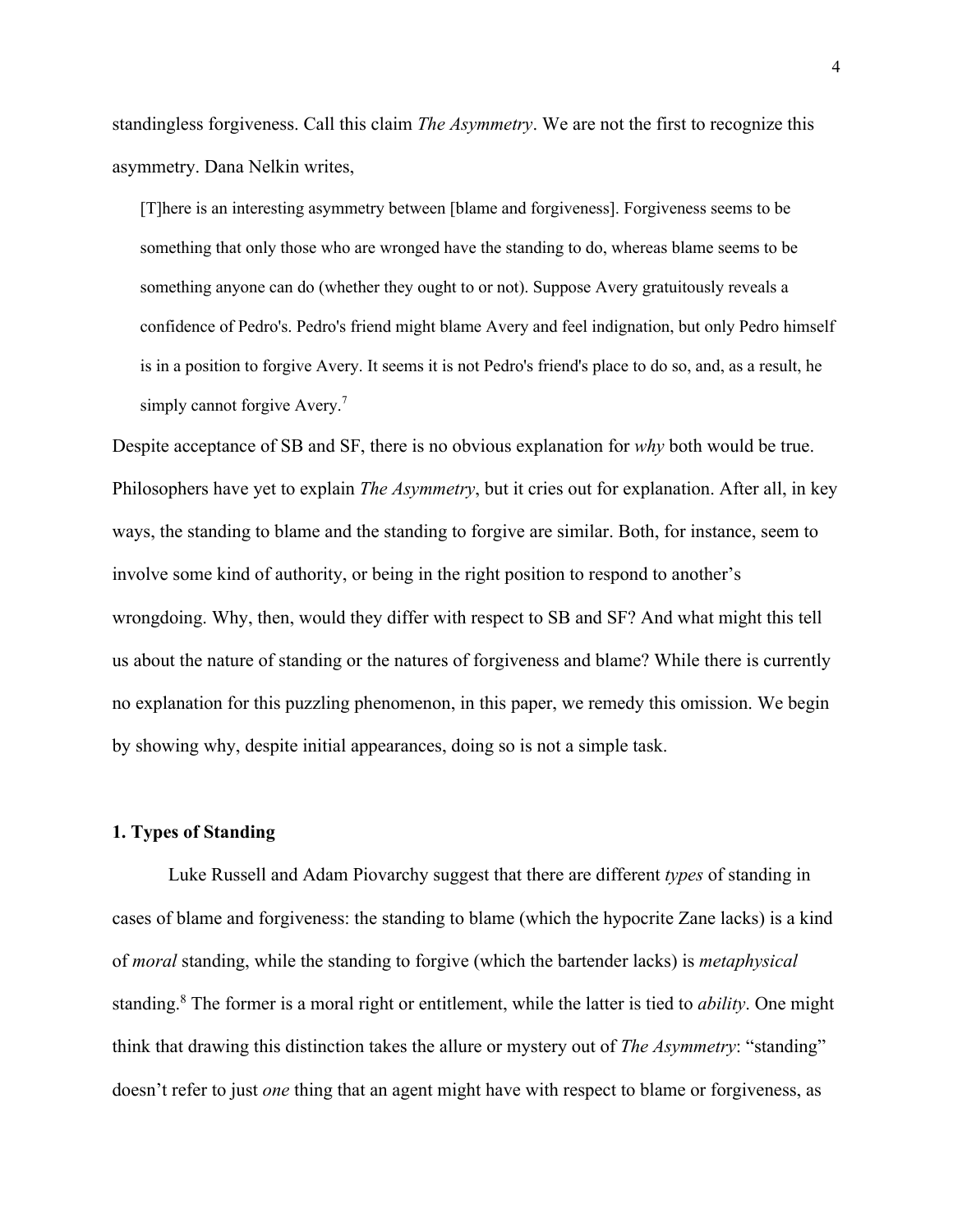there are distinct phenomena at work in each case.

However, the substance of this distinction is largely an implicit acknowledgement of *The Asymmetry*, and an explanation requires more. Labeling one "moral standing" and the other "metaphysical standing" simply informs us that the former is what one needs to permissibly (or appropriately) blame, and the other is the one required for the ability to forgive. In order to do the explanatory work, we first need to know *how* the standing to blame and the standing to forgive are distinct things. And for this, we must explore the natures of the standing to blame and the standing to forgive.

Unfortunately, this is a more challenging task than it may initially appear. While the literatures on blame and forgiveness are replete with appeals to standing, there is only one explicit account of the standing to blame,<sup>9</sup> and no sustained treatment concerning the nature of the standing to forgive.<sup>10</sup> A detailed exploration of the nature of either of these is individually valuable in its own right, and can hopefully provide clarification for those who have thus far found discussion of standing in the literature too amorphous to be useful. Yet our aim extends further. Exploring in depth what the standing to blame and the standing to forgive *are* serves several purposes. First and foremost, we can better understand the key components of *The Asymmetry*. After all, if the goal is to explain why there's a difference between two items, it's important to properly understand those items. Second, such an exploration will help us better appreciate the parallels between the standing to blame and the standing to forgive, which can further motivate the need for an explanation for *The Asymmetry*. And finally, by comparing the natures of the standing to blame and the standing to forgive, we can look for differences that serve as the initial steps toward the explanation we seek. We begin with the standing to blame in Section 2, and then turn to the standing to forgive in Section 3.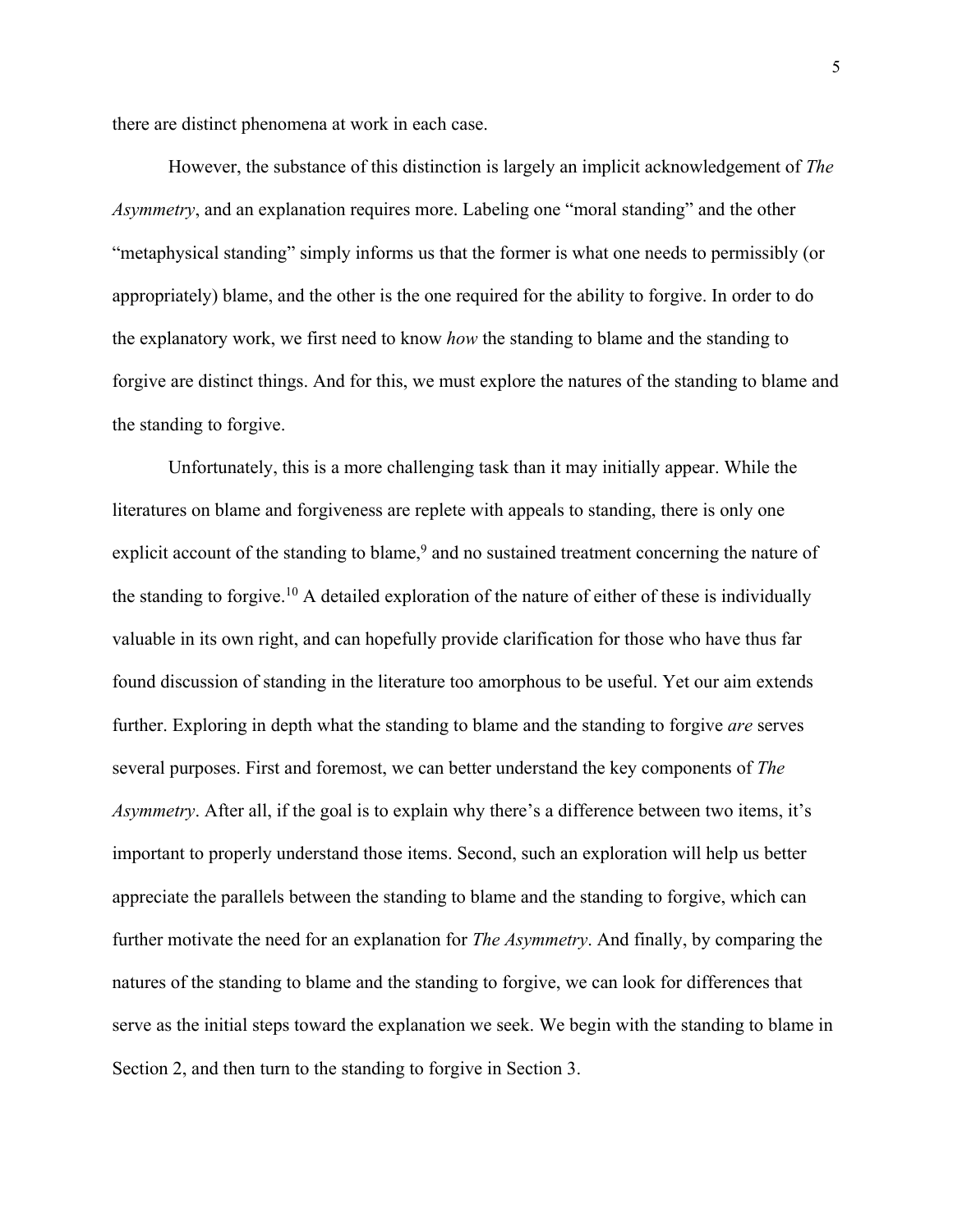## **2. The Standing to Blame**

Although many writers appeal to the standing to blame, almost none have offered an analysis of standing itself. Instead, the literature is permeated with implicit assumptions and gestures at what it is in passing. As Matt King writes, standing in the blame literature is usually "cashed out in terms of rights, entitlements, authority, or jurisdiction."11 Sometimes, it is simply described as an amalgamation: "The general idea here is that there may be facts about the person who is expressing blame that make their blame inappropriate. It's not their place, they aren't well positioned, they don't have the authority, and so on.12 One might lack the standing to blame because one's blame would be hypocritical,<sup>13</sup> or because the blamer was complicit in the wrongdoing,<sup>14</sup> or because blaming the wrongdoer is simply none of the blamer's business—it would be meddlesome.15

While this amorphous understanding of the standing to blame might suffice in some contexts, here we need to be more precise. Since the standing to blame covers a wide swath, it can be difficult to agree on precisely what it *is* that one lacks in virtue of their hypocrisy, complicity, or meddlesomeness. While there is not unanimous agreement on what standing is, we will argue that the standing to blame either just is, or else is required for, the *right* to blame.<sup>16</sup> If this is correct, it could be that the explanation for *The Asymmetry* is that the standing to forgive is not a right, or perhaps a different sort of right. To make the case that the standing to blame concerns a right, we first review some alternative descriptions of the standing to blame in the literature and see why they fail.

Some writers view standing to blame as an authority.<sup>17</sup> For some, that authority is analogous to a legal jurisdiction.<sup>18</sup> On this view, the standing to blame is akin to legal standing to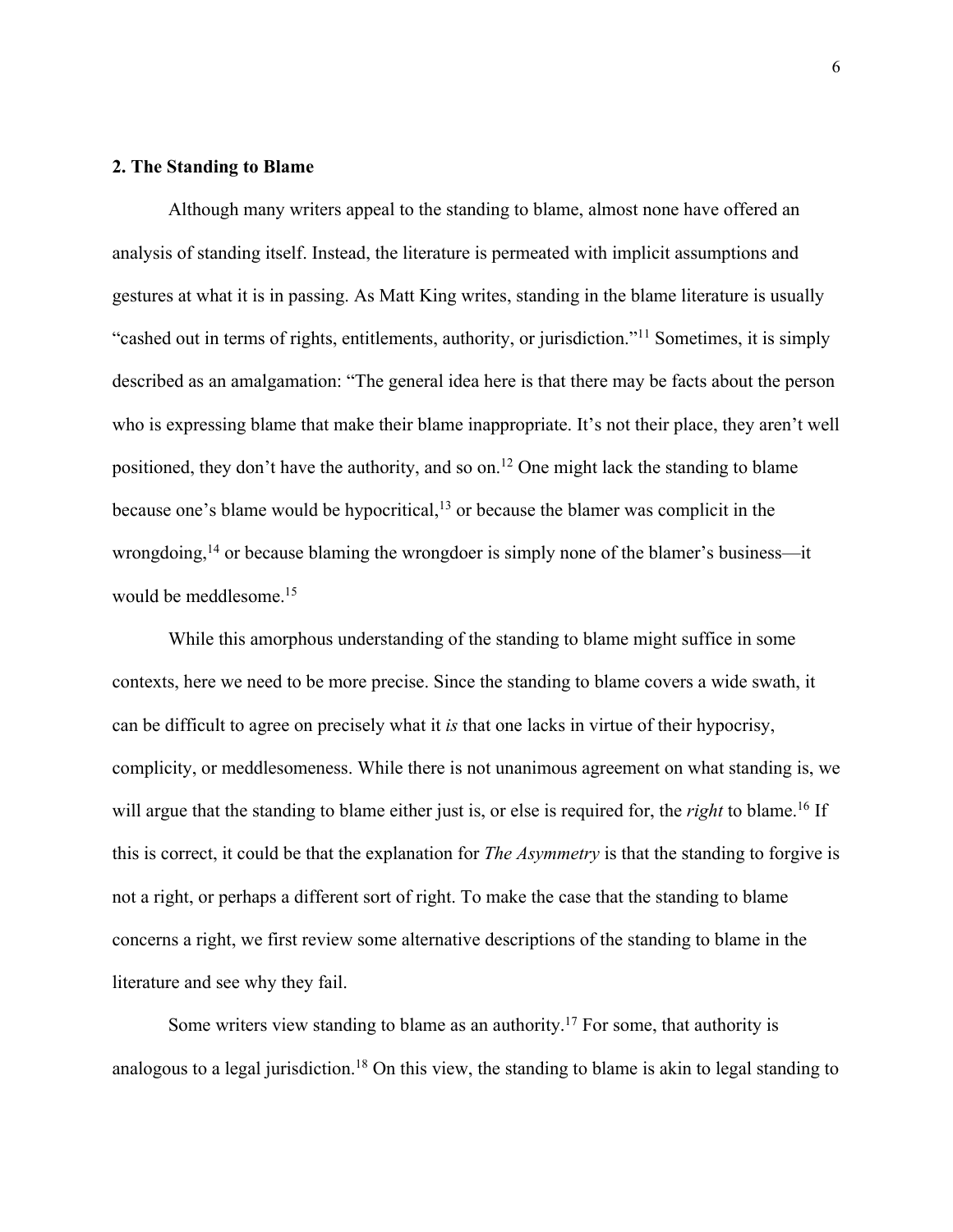bring a lawsuit in court: "Just as only some have the requisite status to file suit and the right to have their case heard, so, too, is the class of individuals that may legitimately blame restricted."<sup>19</sup>

There are two key problems with this view. First, while a third party may have the standing to blame, Marilyn Friedman claims that in legal contexts one may bring a suit only if one has been injured by the other party.20 Suppose Kimiko tells her friend Mistuko about Emeko's infidelity. Mitsuko may well have the standing to blame Emeko on Kimiko's behalf, even if Mitsuko has not been wronged or affected by Emeko's wrongdoing at all. If the standing to blame were like legal standing, third party blame would be left out entirely.<sup>21</sup> A related (though importantly distinct) problem concerns ability more generally. As we saw in *Problematic Blame*, Zane is still *able* to blame, even though he lacks the standing to blame due to his hypocrisy. The blame is, of course, inappropriate or untoward in some way, but it is nevertheless a successful instance of blaming.22 Yet those without legal standing simply *cannot* bring forth a legal suit. Given these disanalogies, the standing to blame should not be understood as analogous to legal standing.

Others view standing as authority, but not as akin to legal authority.<sup>23</sup> Raz clarifies that standing is a sort of authority that grants special permission to engage with the blamed individual.24 But notably, the authority here is significant precisely because of the permission it grants. If this is correct, then any notion of authority or status that is weaker than the legal analogy is relevant because it grants the would-be blamer an entitlement or right. For instance, Coates and Tognazzini write,

One way that blame can be inappropriate is if the transgression is not within the would-be blamer's *jurisdiction*, where this is understood in terms of the blamer's moral standing, authority, or normative powers…. Chris is not *entitled* to blame Patrick, even if Patrick is blameworthy, because such blame would be hypocritical.<sup>25</sup>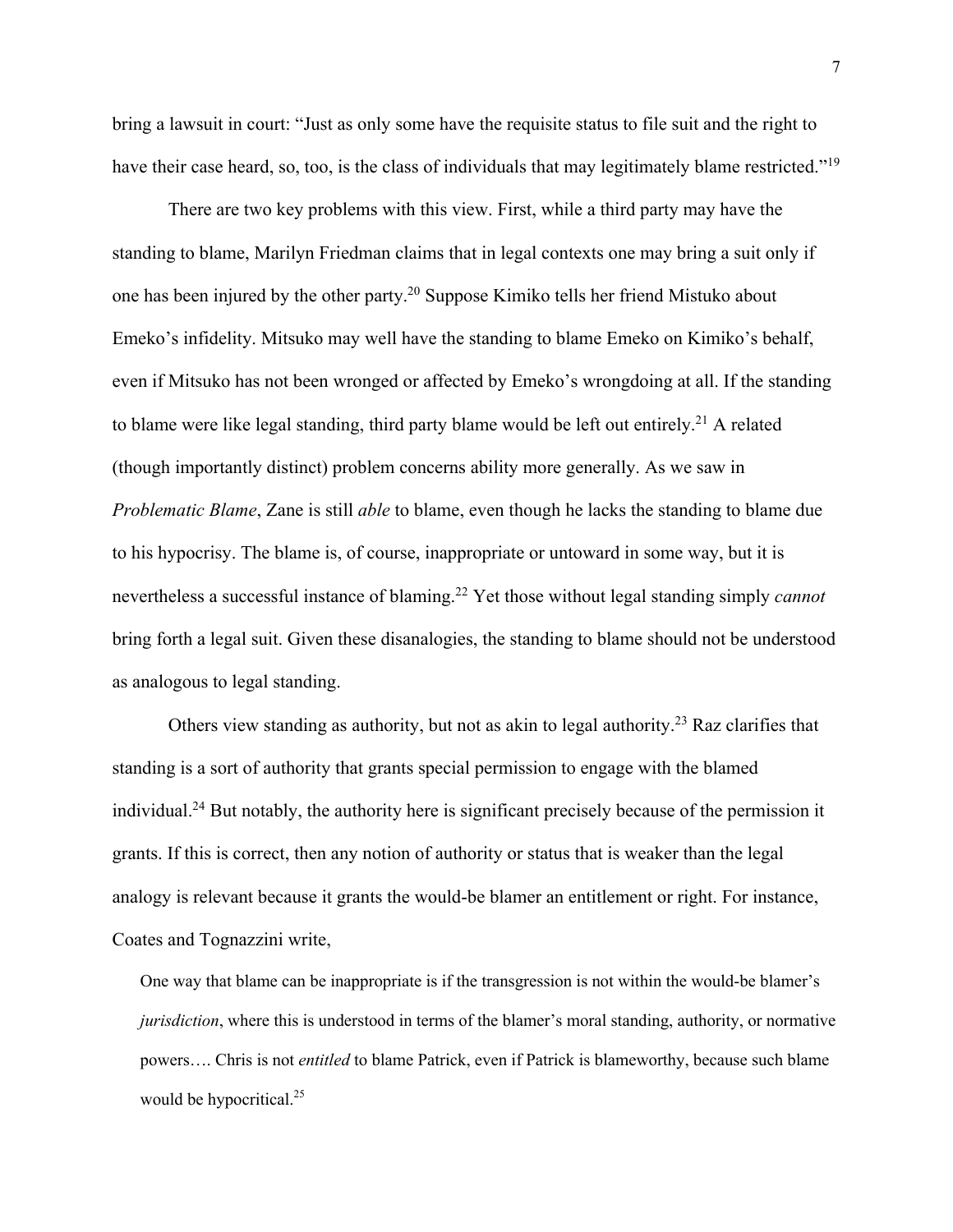It's unclear whether we are meant to infer from this passage that having the standing to blame *just is* having some right, or rather an authority that *grants* one a right. Regardless, this directs us toward an exploration of rights to better elucidate the standing to blame.

A variety of theorists have written of the standing to blame itself as an entitlement or a right:

"Did he have the right, the requisite standing, to condemn the Palestinian terrorists, in the terms in which he did?"26

"[W]e understand *R*'s moral standing to blame *S* for violations of *N* in terms of *R*'s having a certain (non-defeated) right to blame *S* for violations of *N*."27

"[I]t may be that I have the moral standing to express blame, but that, in the interests of others, and in the interests of avoiding even the appearance of impropriety, I should not exercise this right."<sup>28</sup>

Similar ideas connecting standing and rights are common.<sup>29</sup> This is an important result; the standing to blame is not akin to legal authority, but instead is related to a right. We are one step closer to understanding the nature of the standing to blame, and ultimately, finding an explanation for *The Asymmetry*. But if the standing to blame is (or is required for) a right, the key question is this: What *sort* of right?

On the standard Hohfeldian analysis, there are four types of rights.30 *Privileges* are freedoms to act; *S* has a privilege to φ iff *S* has no duty not to φ. <sup>31</sup> For example, a concealed carry permit in the US confers a privilege on its bearer. The individual with such a permit has no duty not to conceal the firearm they carry. *Claims* entail duties on others; *S* has a claim that *R* φ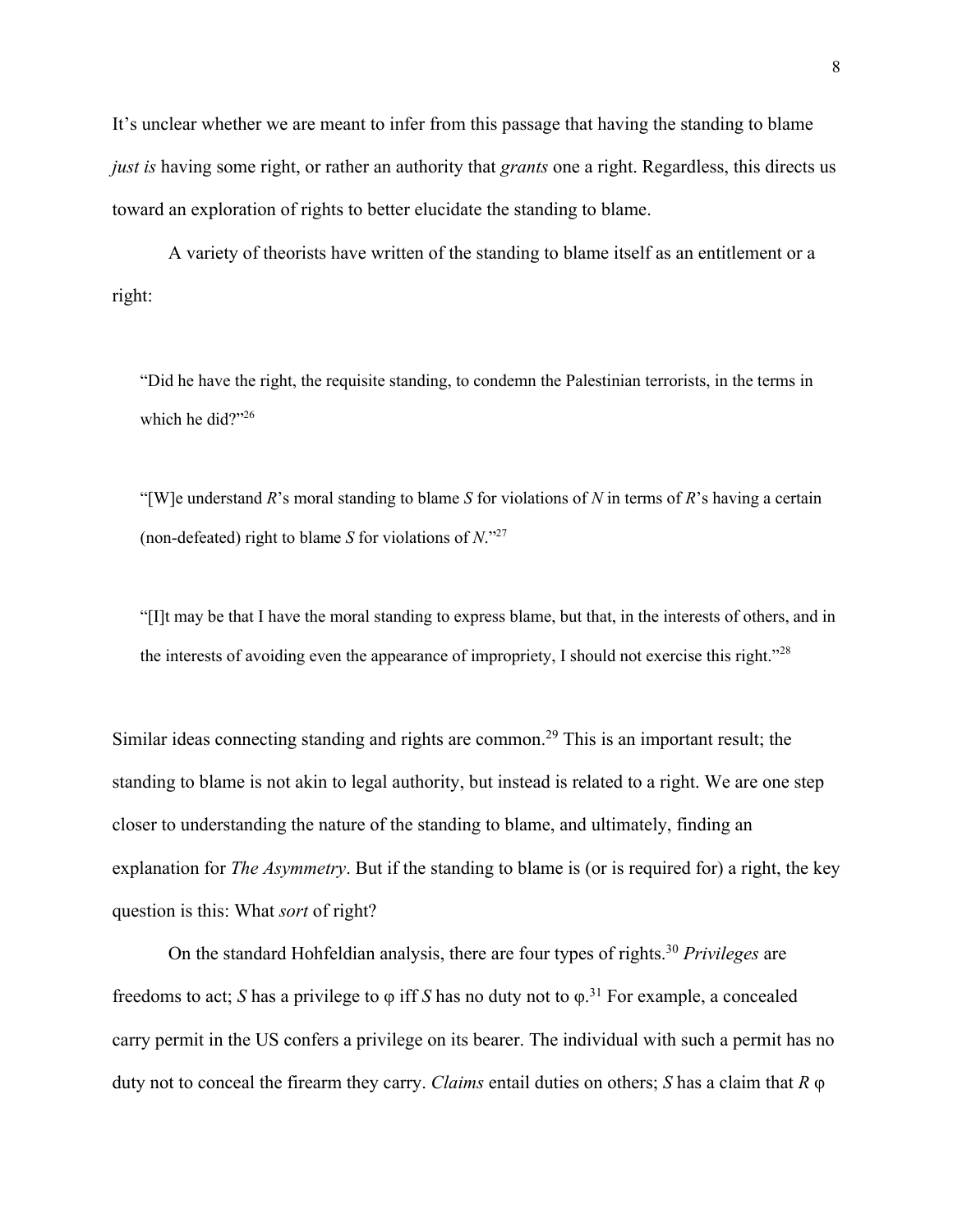iff *R* has a duty to *S* to φ. An individual who pays for a coffee has a claim that the barista serve him the coffee he ordered. The barista has a duty to the customer to provide the coffee in light of his payment. *Powers* can alter the rights or duties that an individual has. The governor of a state has the power to issue shelter-in-place orders, which restrict the rights to free movement citizens of the state would otherwise enjoy. Finally, *immunities* protect one's rights or duties from being altered by someone else. A tenured professor has the right to teach and research at her institution, and her tenure provides immunity. Her institution lacks the right (a power, in this case), to fire her.<sup>32</sup> Put more sharply, then, our question is whether the standing to blame is (or is required for) a privilege, claim, power, or immunity (or perhaps a combination of some of these).

There is good reason to think that the right to blame is neither a claim nor an immunity. Blaming is something one *does*. In saying that one has the standing to blame, we are focused on the would-be blamer, the rights-holder, who can exercise this right. Yet this suggests that we're after an *active* right. And as Wenar writes, "Privilege-rights and power-rights are actively exercised.... Claim-rights and immunity-rights are passively enjoyed."33

To elaborate, consider first the proposal that the standing to blame is (or is required for) a *claim-right*. If *S* has a claim-right that *R* φ, then *R* has a duty to *S* to φ. Thus, the content of *S*'s claim-right is the content of *R*'s duty, φ. Suppose, for example, that *R* is blameworthy for wronging *S*. Suppose further that *S* has the right to blame *R* for his wrongdoing. In this case, perhaps *S* has certain claim-rights on *R*. For instance*, S* may have a claim-right that *R* apologize to *S*, and therefore the content of this claim-right would be an apology from *R*. But this claimright should not be confused with *S*'s right to blame *R*.

The reason why is that the right to blame concerns something that *S* does (or can do), not something owed to *S* by someone else. Since the content of *S*'s claim-right to *R*'s apology and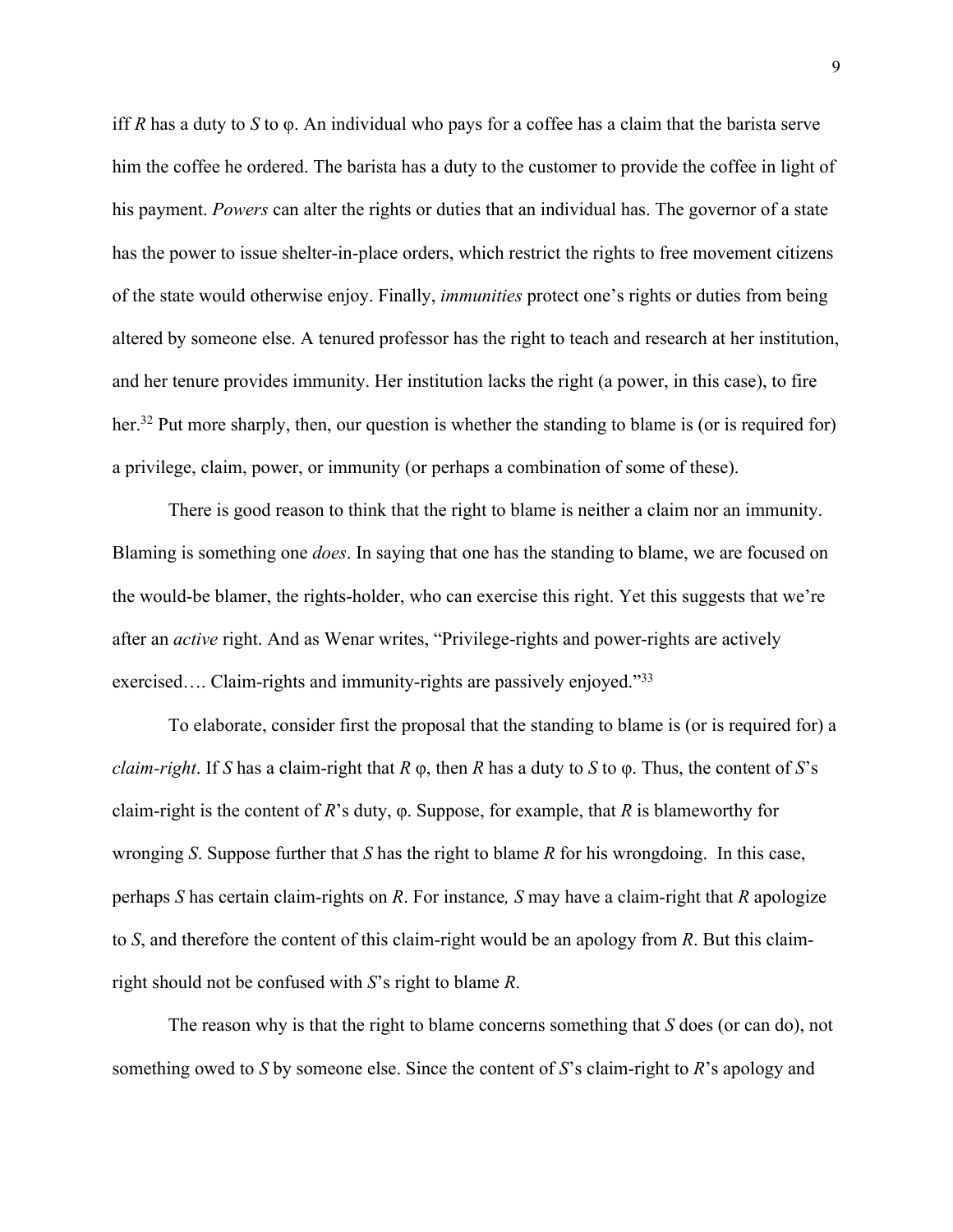the content of *S*'s right to blame *R* are different, *S*'s right to blame *R* is distinct from *S*'s claimright to *R*'s apology. Indeed, *whatever* claim-right *S* has on *R*, its content will be something that *R* does (or can do). So, *S*'s right to blame is not identical to any claim-right on *R*. Given that *S* and *R* are arbitrary agents, the reasoning here generalizes: no right to blame is identical to any claim-right. If the standing to blame is (or is required for) the right to blame, then it is not a claim-right.

Second, consider the proposal that the standing to forgive is (or is required for) an *immunity*. Recall that an immunity is a second-order right that protects its holder from the alteration of the holder's rights and duties. The example (offered above) of the tenured professor's right to teach distinguishes between the professor's first-order right to teach and the professor's second-order immunity that protects that right.<sup>34</sup> Now, perhaps those who have the right to blame *also* have an immunity that protects them against anyone removing or altering this right. But even if there is such an immunity, it is not identical to the right to blame. So, the standing to blame, as something actively exercised, is connected to either a privilege or a power.

Privilege-rights seem like the right candidate for standing. If *S* has a privilege to blame, that means *S* has no obligation not to blame. This fits well with how standing is typically understood. Supposing that Kimiko has been faithful, she has no obligation not to blame Emeko. But in *Problematic Blame*, Zane seems to have an obligation not to blame Emeko in virtue of Zane's hypocrisy.35 Additionally, privilege-rights seem capable of doing the work that standing to blame needs to do. One can have the standing to blame another overtly, but standing also seems to apply privately. There would be something untoward even in Zane's *private* blame of Emeko, given Zane's hypocrisy. This makes sense of the fact that one can have the privilege to overtly blame or to privately blame. And just as one can have the standing to blame the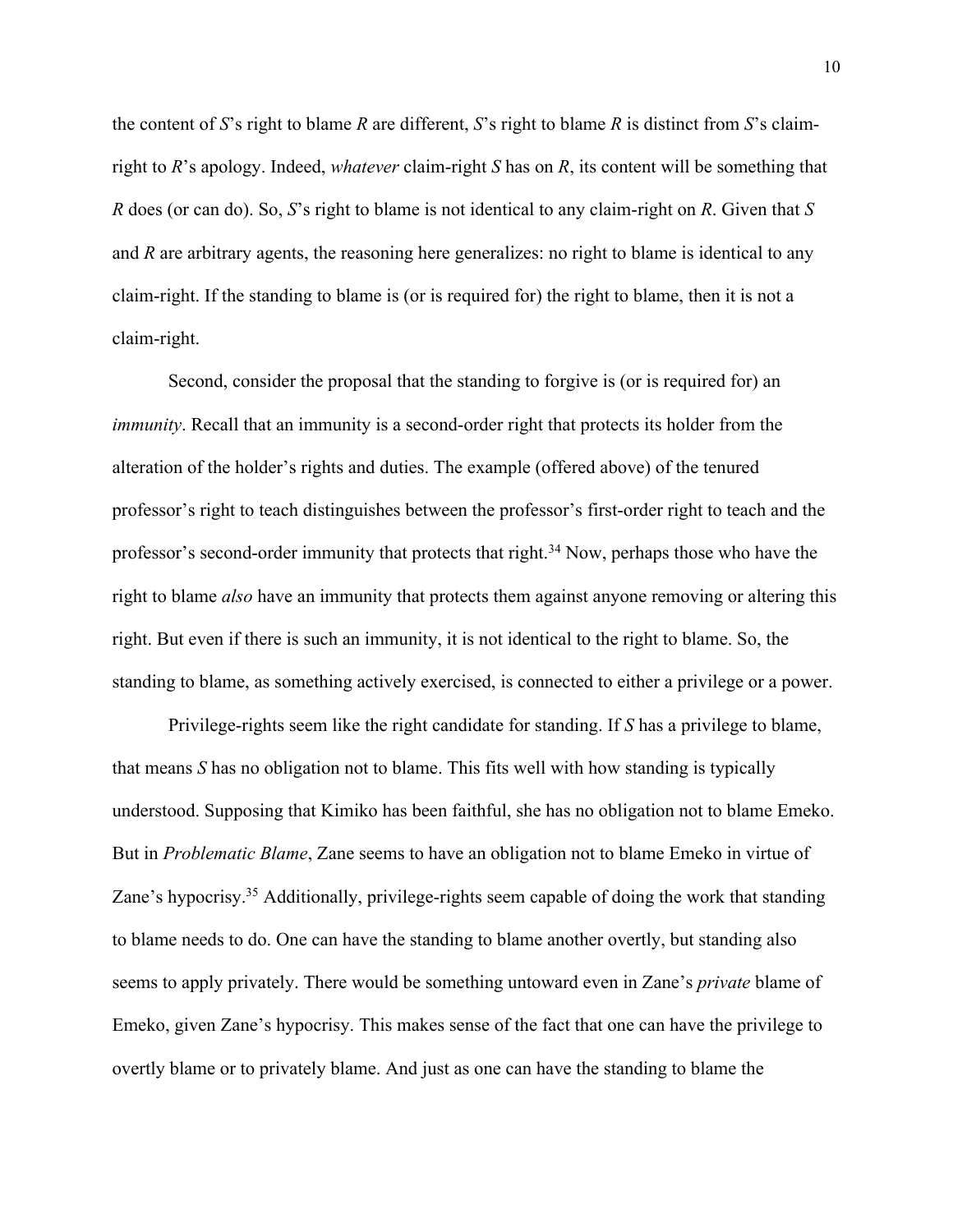wrongdoer directly or to blame the wrongdoer to third parties, one can have the privilege to blame in a directed or non-directed way. Finally, if standing is (or is required for) a privilegeright, this can make some sense of why there is so little explicit discussion about standing in the literature. As King writes, "[A]s a privilege, we might *expect* there to be little discussion of when blamers possess the requisite standing, because there will be no objection in such cases. With no violated duty present, such blamers can blame freely."36

Nevertheless, King raises several concerns for the proposal that the standing to blame is (or is required for) a privilege-right. First, King writes that privileges are best applied in situations where the conduct in question is generally prohibited, yet blaming a wrongdoer is not something from which we are generally prohibited.<sup>37</sup> King's concern is that it is otiose to claim the standing to blame is a privilege when we aren't generally prohibited from blaming wrongdoers. It would be akin to asserting one's privilege to make a peanut butter sandwich for lunch. One isn't generally prohibited from doing so, so claiming a privilege seems almost silly.

In response, notice that some paradigmatic rights are privileges, and they don't concern actions which we are generally prohibited from doing. For example, it is uncontroversial that individuals have the right to speak their mind, and yet this is not something they are generally prohibited from doing (at least in liberal democracies). Additionally, what might sound odd about saying that we have privileges to do things that are generally permissible is simply that we usually don't have to *assert* such a privilege. The privilege is taken as obvious. We don't need to assert that we have the right to make a sandwich or speak our minds. Yet these are clearly things that we generally have the right to do, and they would be privileges. Consequently, we don't see this concern that King raises as a significant worry.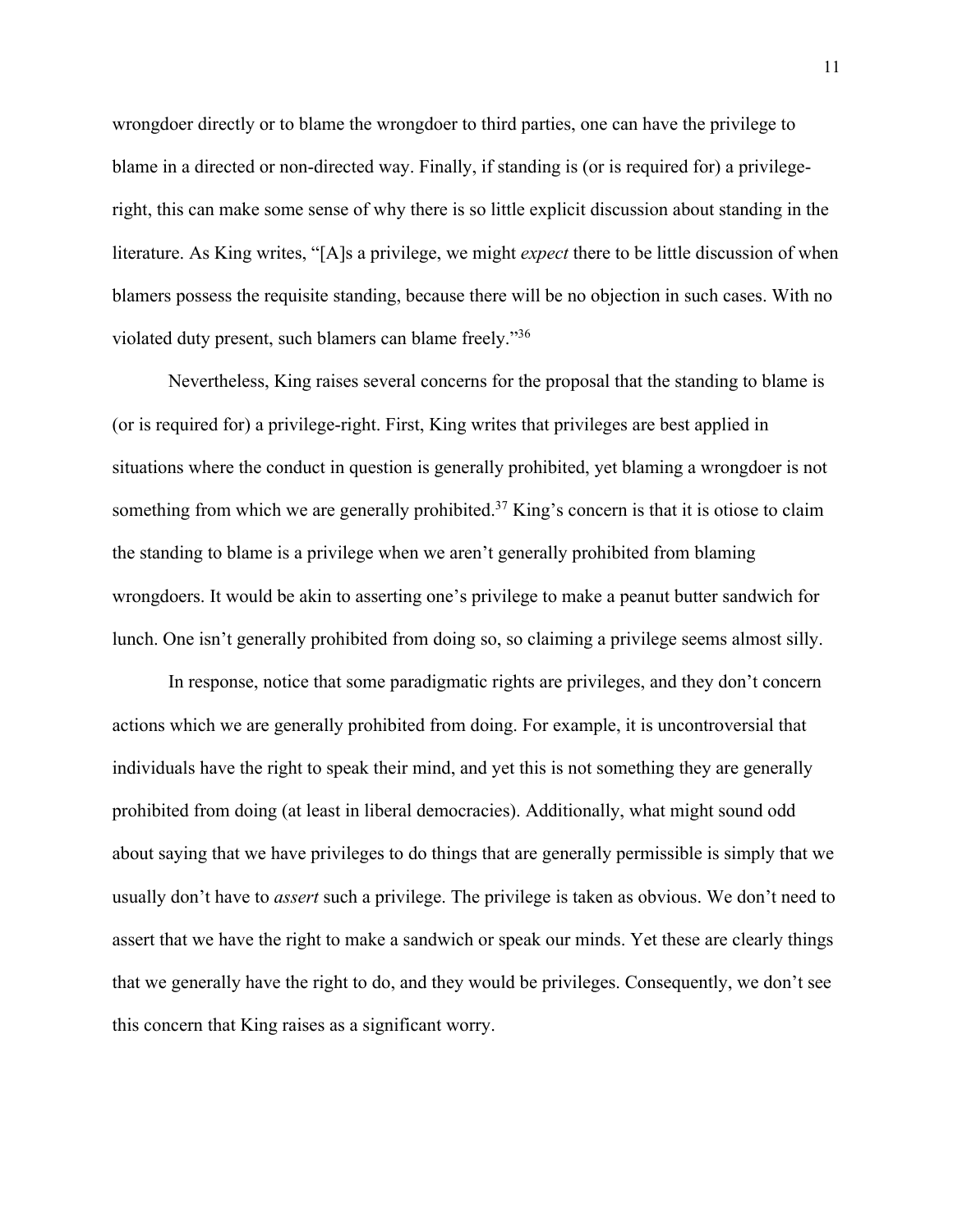King's second concern is more challenging. While we have focused mainly on hypocritical blame, the standing to blame is relevant in a broader range of cases. Those who would be hypocritical in their blame lack the standing to blame, but so do those whose blame would be meddlesome. A coworker may unfairly chastise her child at a work function, but if an acquaintance were to blame her for being a bit too harsh in her parenting, she might rightly respond that her coworker should mind their business. In so doing, she is suggesting the coworker, a mere acquaintance, lacks the standing to blame her.<sup>38</sup> The problem, as King sees it, is that the way in which standing pertains to meddlesome and hypocritical blame isn't parallel: In meddlesome cases, the idea is that most people lack the standing to blame and only some (e.g., friends or wronged parties) can legitimately blame. For meddlesome blame, then, we might plausibly treat the standing to blame as a privilege belonging only to those few. But now consider hypocritical blame. In such cases, the idea is that most *have* the requisite standing; it is only hypocrites who do not. It's hard to see how appealing to privilege is helpful in explaining what's wrong with hypocritical blame, since there seems to be no general duty not to blame to which having the privilege could count as an exception.<sup>39</sup>

In the case of meddlesome blame, King contends, most people lack the privilege to blame. Only those with the right relationship *have* the privilege. In the case of hypocritical blame, however, most people have the privilege to blame. Only those who are hypocritical *lack* the privilege. So if standing to blame is (or is required for) a privilege-right, it seems there's no way to explain both meddlesome and hypocritical blame as fitting under the umbrella of standing.

This is an important challenge that we cannot fully address here. But we can offer a tentative reply. Everyone has the *right* to blame, but in certain cases this right is *defeated*. <sup>40</sup> For instance, the would-be hypocritical blamer's right to blame is defeated by the fact that she implicitly rejects the equality of persons, which grounds the right to blame.<sup>41</sup> Perhaps when it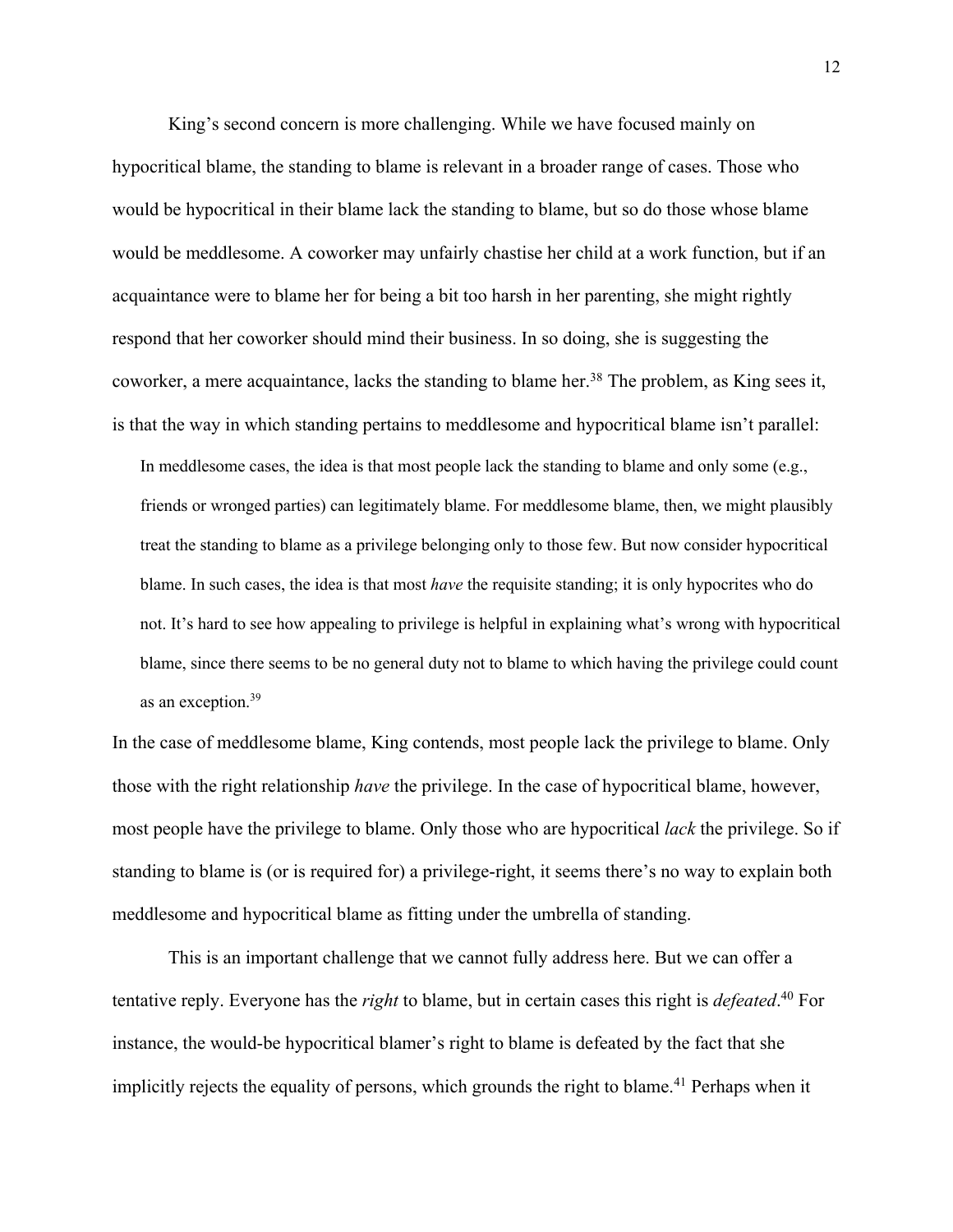comes to meddlesome blame, one's right to blame is defeated by countervailing considerations, such as privacy. On this proposal, everyone has the right to blame generally, but in cases of hypocritical or meddlesome blame, this very same right can be defeated by certain considerations. This picture allows that both hypocritical and meddlesome blame fall under the umbrella of standing and can be treated in parallel fashion. While more must be said to flesh out this proposal, the point here is that there are avenues to explore before dismissing the standing to blame as (or as required for) a privilege-right. $42$ 

In sum, neither of King's concerns are conclusive in demonstrating that the standing to blame is not (or is not required for) a privilege-right. Provided that there is such a thing as the standing to blame, it is promising to interpret it as (or as required for) a privilege-right.

We have not, however, addressed power-rights. And in fact, some theorists writing on the standing to blame have argued that it should, at least partly, be understood as a normative power.43 While we have focused on the right to blame as a first-order right, this proposal shifts our focus to the possibility that the right to blame is a second-order right, the exercise of which can alter others' rights. On this picture, if *S* has a power-right to blame *R*, then *S* can alter *R*'s rights or obligations *by blaming R*. What kinds of alterations are at issue?

There are a variety of possible answers to this question. In blaming, one might create an obligation for the agent blamed to make amends or apologize. This captures Edwards's claim that the standing to blame requires the power to put another under a duty to offer a fitting, content-sensitive reply by way of one's blame.<sup>44</sup> By blaming, one creates an obligation for the blamed agent that she reply to that blame in a fitting way, perhaps by explaining why she did what she did, or by reconciling herself to the blamer.<sup>45</sup> To illustrate, Kimiko has the standing to blame Emeko for infidelity. Through her blame, Kimiko may create an obligation that Emeko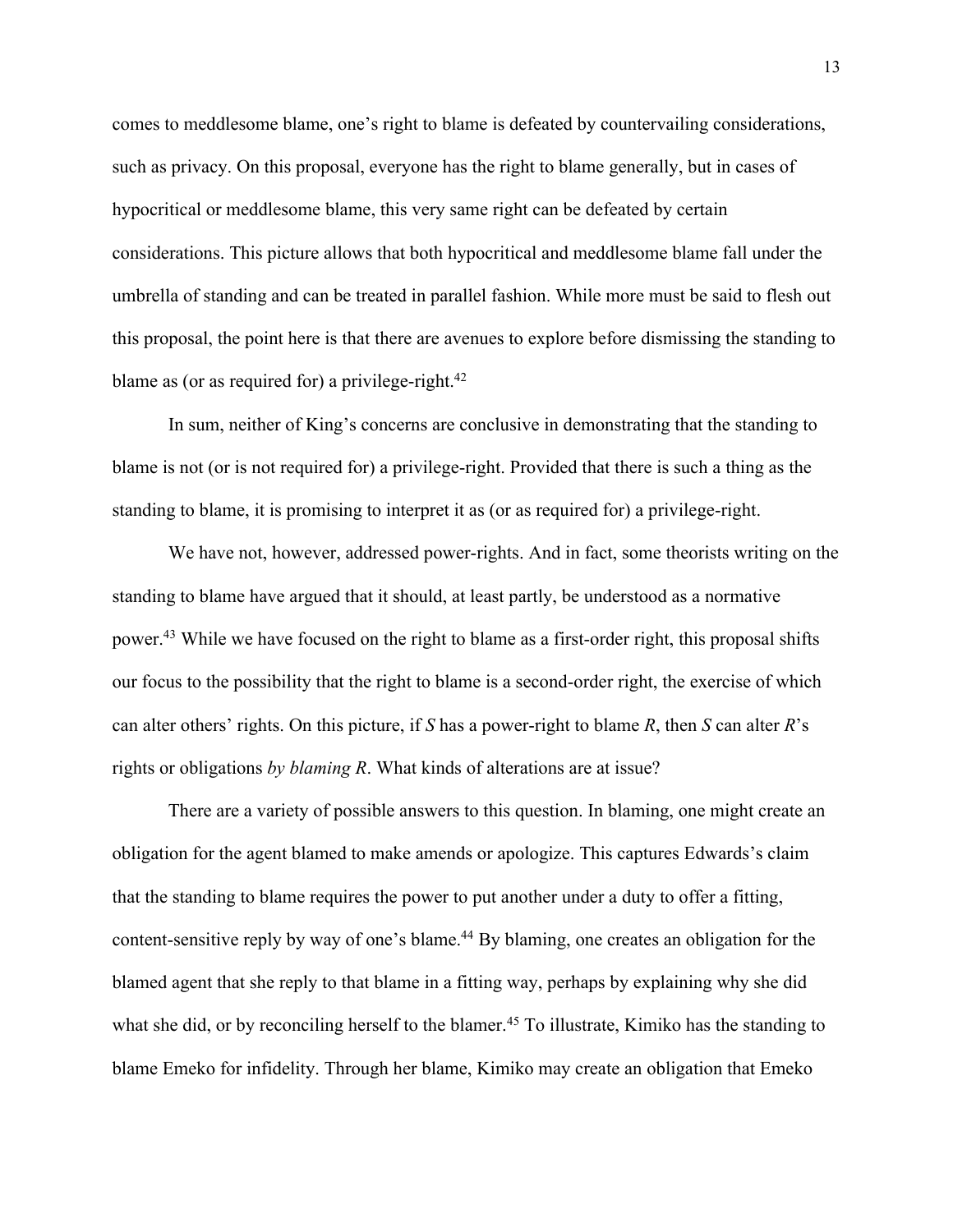make amends, thereby restricting what Emeko has a right to do. If Kimiko lacked such standing due to hypocrisy, for instance, she could not create an obligation that Emeko make amends through her blame.

Nevertheless, the standing to blame cannot *solely* be a power, as Edwards acknowledges. Edwards sees standing as involving *both* a privilege and a power.<sup>46</sup> There is good reason for this. Edwards is focused on directed blame, or blame that is expressed and directed toward the individual blamed.47 But as we have seen, standing is broader than this. One can lack the standing to blame even privately or to a third party.<sup>48</sup> In such cases, the offender might be unaware of the blame. If so, it's implausible that the blame imposes obligations on her. Thus, the standing to blame can be understood as (or as required for) a privilege-right in all cases of blame, whether private, overt, directed, or non-directed. But it might *also* be understood as (or as required for) a power-right in cases of directed, overt blame where the individual wronged blames the wrongdoer, thereby creating certain obligations for her.

Notably, King quickly rejects the notion that the right to blame would involve a power, stating that blaming does not alter the wrongdoer's obligations: "If [blameworthy individuals] have duties to apologize or make amends, such duties plausibly arise from being blameworthy (or having acted wrongly), not from someone's specific blame."49 Yet King's dismissal is too quick. He is right that in paradigmatic cases, a wrongdoer has duties to apologize and make amends simply in virtue of being blameworthy. But it remains possible that, in blaming, the blamer creates an obligation that the wrongdoer explain herself to the blamer. Or, perhaps the blame provides *additional* reasons for the blamed to apologize, even if she has the same obligations to apologize.50 In blaming, one may generate a *pro tanto* obligation—even if it's a *pro tanto* obligation that's *already* grounded in something else, such as the individual's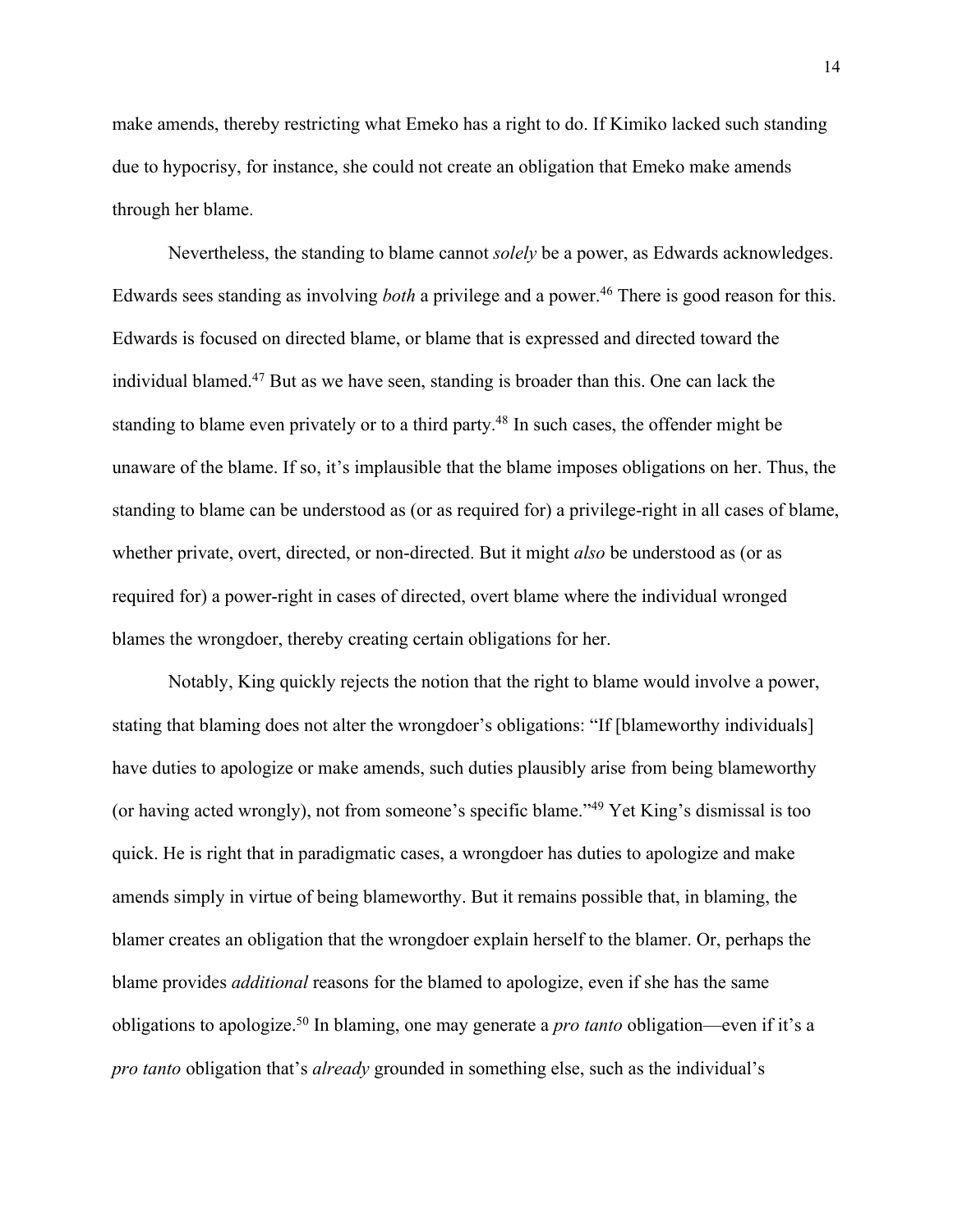blameworthiness. King does not entertain these possibilities, and thus dismisses power-rights too hastily.

After a rather arduous exploration into the standing to blame, we can now appreciate the fruits of our labor. Although there is no consensus on the nature of the standing to blame, it is plausibly either a status or authority that confers certain rights, or else it is simply a right itself. In either case, it is important to clarify what type of right the standing to blame would be (or confer). The two promising candidates are a privilege, or else a privilege and a power. Now we must explore the nature of the standing to forgive to see how it compares with the standing to blame, so understood—and to see if this comparison helps explain *The Asymmetry*.

#### **3. The Standing to Forgive**

As with the standing to blame, the standing to forgive is couched in varied terminology, and there is little by way of explicit analysis of the concept.<sup>51</sup> Like the standing to blame, the standing to forgive has been expressed by some in terms of rights, and by others in terms of an authority.52

In parallel with our treatment of the standing to blame, we will argue that the standing to forgive either just is, or is required for, the *right* to forgive. Perhaps the most obvious reason for this is that theorists often use the language of rights when discussing the standing to forgive. Furthermore, a review of the literature reveals that, even where the standing to forgive isn't explicitly discussed in terms of rights, the terminology that is used (and its context) is best understood in terms of rights. As we will explain, the relevant type of right depends upon an important observation about what forgiveness can accomplish.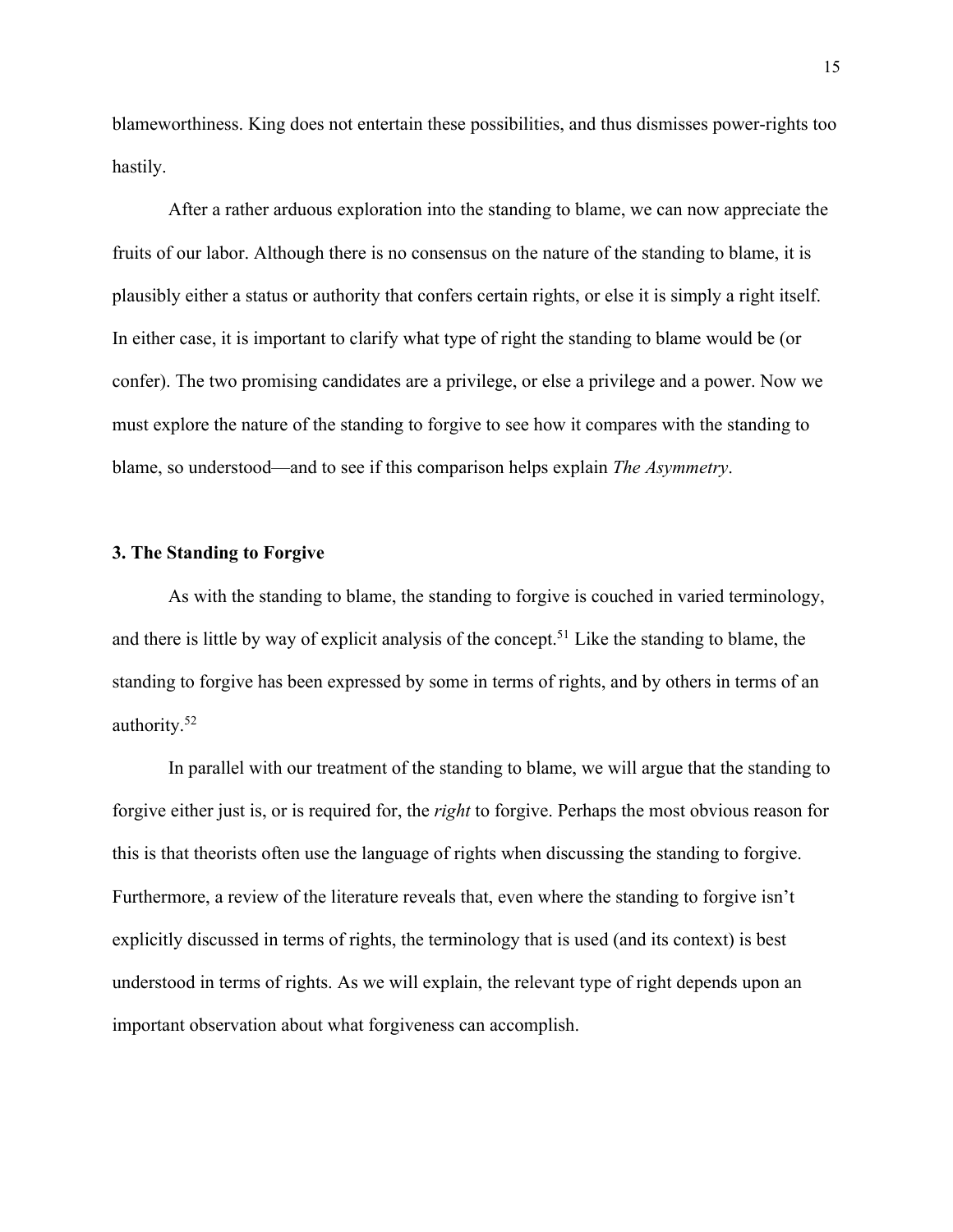Jeffrie Murphy, perhaps the first author that discusses the standing to forgive, writes: "To use a legal term, I do not have *standing* to resent or forgive you unless I have myself been the victim of your wrongdoing."53 Since Murphy borrows the term "standing" from the law, there is reason to think there is at least some important analogy.<sup>54</sup> If so, then there is an important *disanalogy* between the standing to forgive and standing to blame (see n. 67). Nevertheless, Murphy thinks of the standing to forgive as a right: "Just as I have a right to choose within limits to whom I will be benevolent ... so too do I have a right to choose which of all 'deserving' persons I shall forgive."55 A number of theorists in the forgiveness literature follow Murphy in articulating the standing to forgive in terms of rights.<sup>56</sup>

As in the standing to blame literature, other theorists articulate the standing to forgive in terms of *authority*. <sup>57</sup> Christopher Bennett writes, "The victim has authority over these directed obligations and can waive them if they choose to do so; this is the kernel of truth in the idea that the victim has a special standing to forgive that other parties do not have."58 These authors clearly are interested in *normative* authority, as indicated by talk of obligations and relationship norms. Presumably, if the standing to forgive is an authority of this sort, it might better be understood as a *status* that *grants* one a right rather than a right itself.59 Thus, as we saw in the standing to blame literature, the standing to forgive seems to either be a right itself, or else a status or authority that grants one a right. Either way, this points us again to the question of rights. Thus far the standing to forgive and the standing to blame appear fairly similar, so we do not yet have an explanation for *The Asymmetry*. Yet if the standing to forgive is (or is required for) the right to forgive, we still must examine which type of right is relevant. Perhaps exploring this will deliver an explanation for *The Asymmetry.* As with the standing to blame, we consider four proposals corresponding to four types of rights.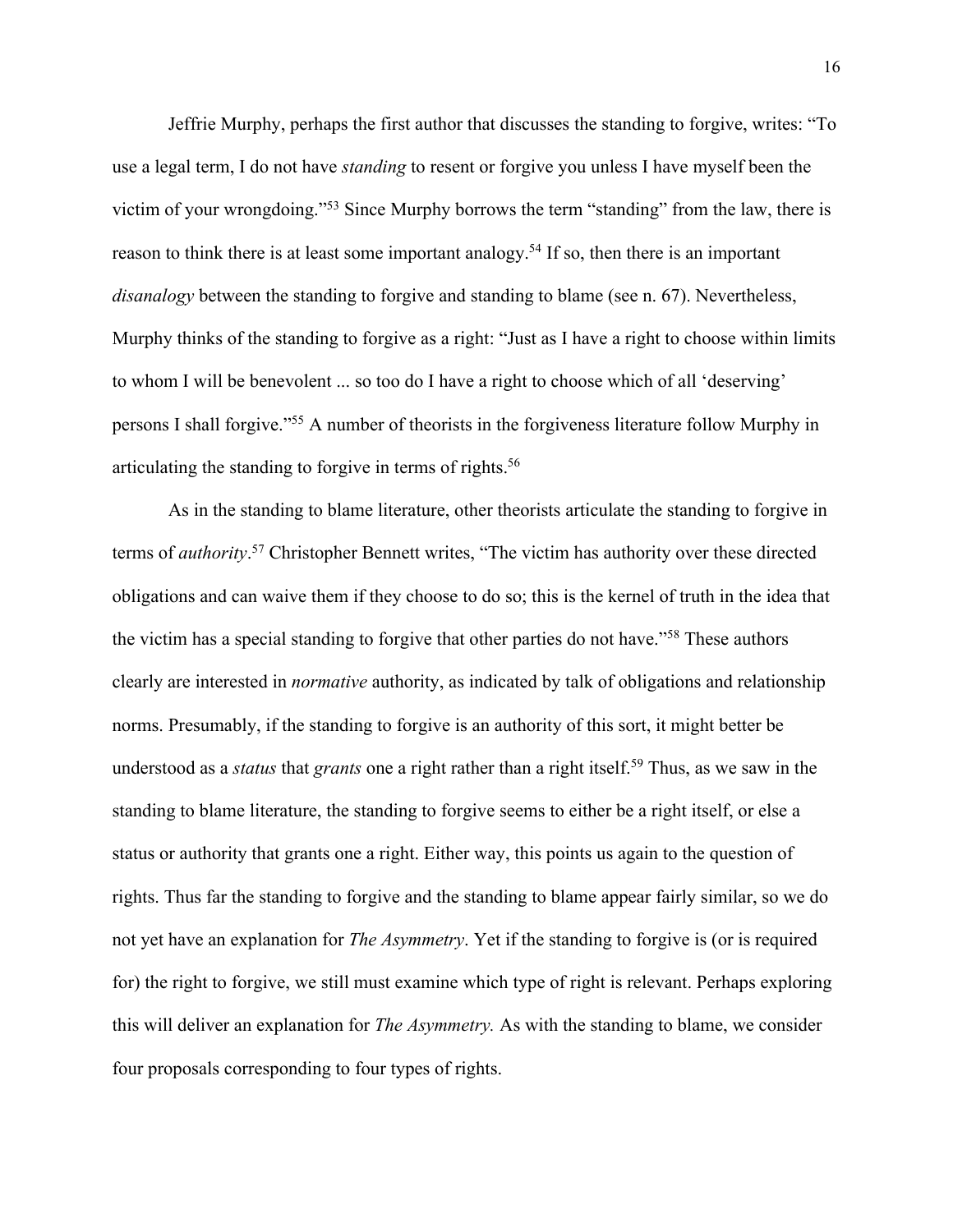First, consider the proposal that the standing to forgive is (or is required for) a *claimright*. Notably, the reasoning we offer above as to why the standing to blame is not a claim-right applies, *mutatis mutandis*, here. If *S* has a claim-right that *R* φ, then *R* has a duty to *S* to φ. And, again, the content of S's claim-right, φ, is something that *R* does (or can do). But, the content of *S*'s right to forgive is something that *S* does (or can do), namely, forgive. So, even if *S* has a claim-right on *R* (e.g., to apologize, to make amends, etc.), its content will be distinct from the content of *S*'s right to forgive, and thus *S*'s right to forgive is not identical to any claim-right that *S* has on *R*.

Second, the reasoning we offer above as to why the standing to blame is not an immunity right also applies, *mutatis mutandis*, here. An immunity is a second-order right that protects its holder from the alteration of the holder's rights and duties. But, even if those who have the right to forgive *also* have an immunity that protects them against anyone removing or altering this right, this immunity is not identical to the right that it protects (i.e., the right to forgive).

These arguments highlight that, as with blame, forgiveness is something someone *does*. Like the right to blame, the right to forgive is an active right—a right that is *exercised*. However, claims and immunities are passive rights. Thus, if the standing to forgive is (or is required for) the right to forgive, then the relevant right is either a privilege or a power.

Consider, then, the third proposal, according to which the standing to forgive is (or is required for) a *privilege-right*. If *S* has the privilege to forgive *R*, then *S* has no duty not to forgive *R*. Although this proposal is not as easily dismissed as the previous two, it nevertheless fails to do justice to the usage and function of standing in the forgiveness literature. Privilegerights concern *permissibility*. Yet throughout the forgiveness literature, the standing or right to forgive is treated as necessary for the *ability* to forgive (or perhaps more carefully, the ability to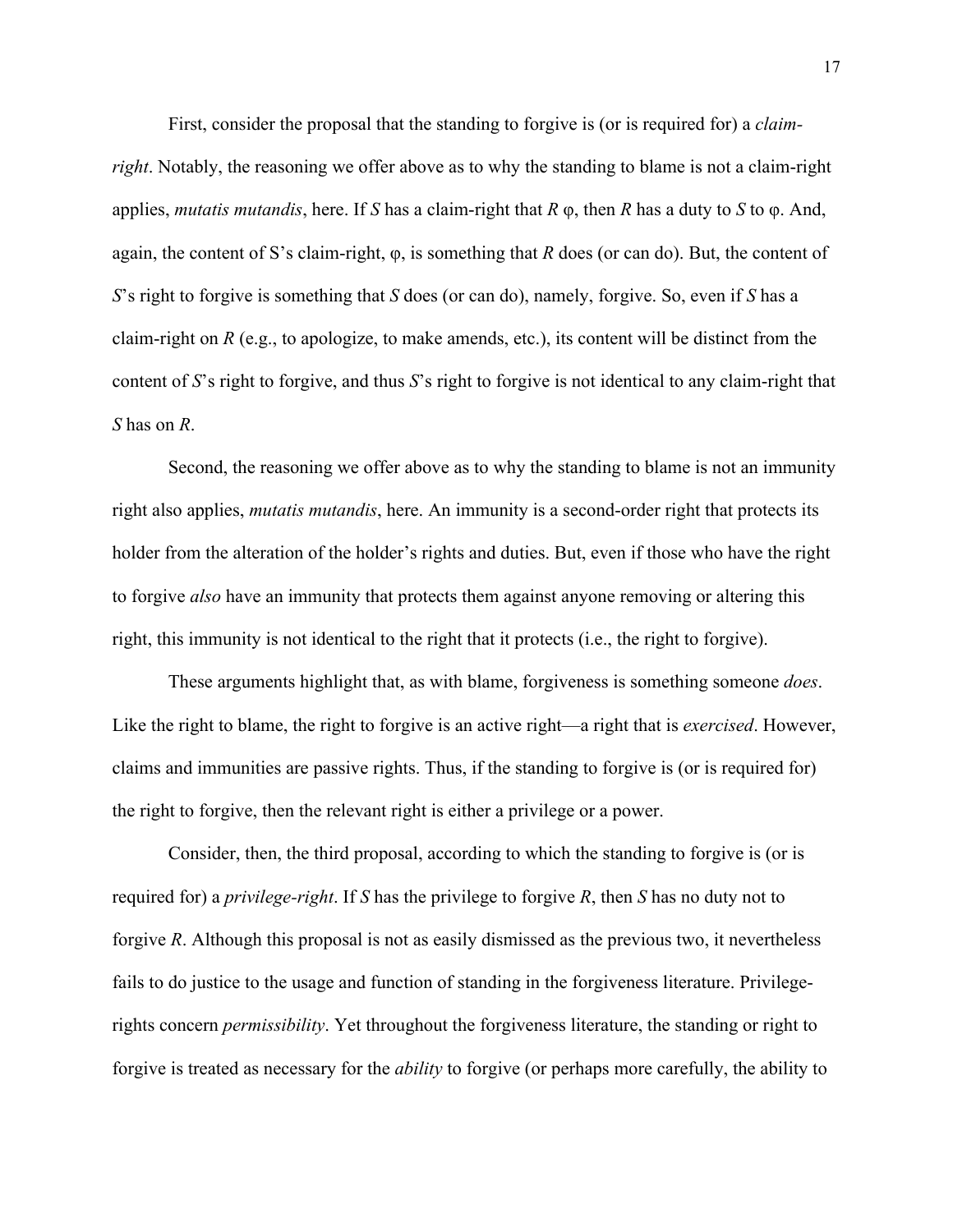*accomplish* forgiveness by engaging in certain activities).<sup>60</sup> A brief survey of the literature supports this connection between standing to forgive and ability.

When discussing the idea of third-party forgiveness, Piers Benn writes:

If I am 'unable' to forgive in such circumstances, what sort of inability is this? Is it really that I *ought* not to offer forgiveness—that to do so is an impertinence? Or is it, perhaps, that I literally *cannot* offer it, that the attempt to offer it reveals a basic conceptual confusion about the very nature of forgiveness? Both these ideas contain an important truth. For there seems to be a peculiarly close link between the entitlement to forgive and the ability to forgive…The essential point is that forgiveness can be conferred only by someone who is entitled to forgive.<sup>61</sup>

In a similar vein, Paul Hughes treats the standing to forgive as being tied to the ability to do so: In addition to the idea that interpersonal forgiveness involves a process in which the victim of wrong forswears resentment for morally appropriate reasons, other key elements of it include, explicitly or by implication, that only the victim *can* forgive the wrongdoer, which I shall refer to as the "standing" requirement....<sup>62</sup>

Brandon Warmke also reinforces the observation that authors writing on forgiveness generally tie the standing to forgive to the ability to do so, helpfully contrasting this with the way that standing is understood in the literature on blame:

To say that one lacks standing to blame is not to say that one does not have the power to blame. Rather, it is to say that were one to blame, one's blame would be morally impermissible or inappropriate. *When we claim that someone lacks standing to forgive, however, we mean that she cannot forgive*. 63

Not only is this idea expressed explicitly in the forgiveness literature, it is also *implicitly* assumed by authors writing on forgiveness. Glen Pettigrove treats the standing to forgive interchangeably with having the ability to do so.<sup>64</sup> While Pettigrove's thesis is that third parties sometimes have the standing to forgive, his thesis is articulated in the language of *ability*: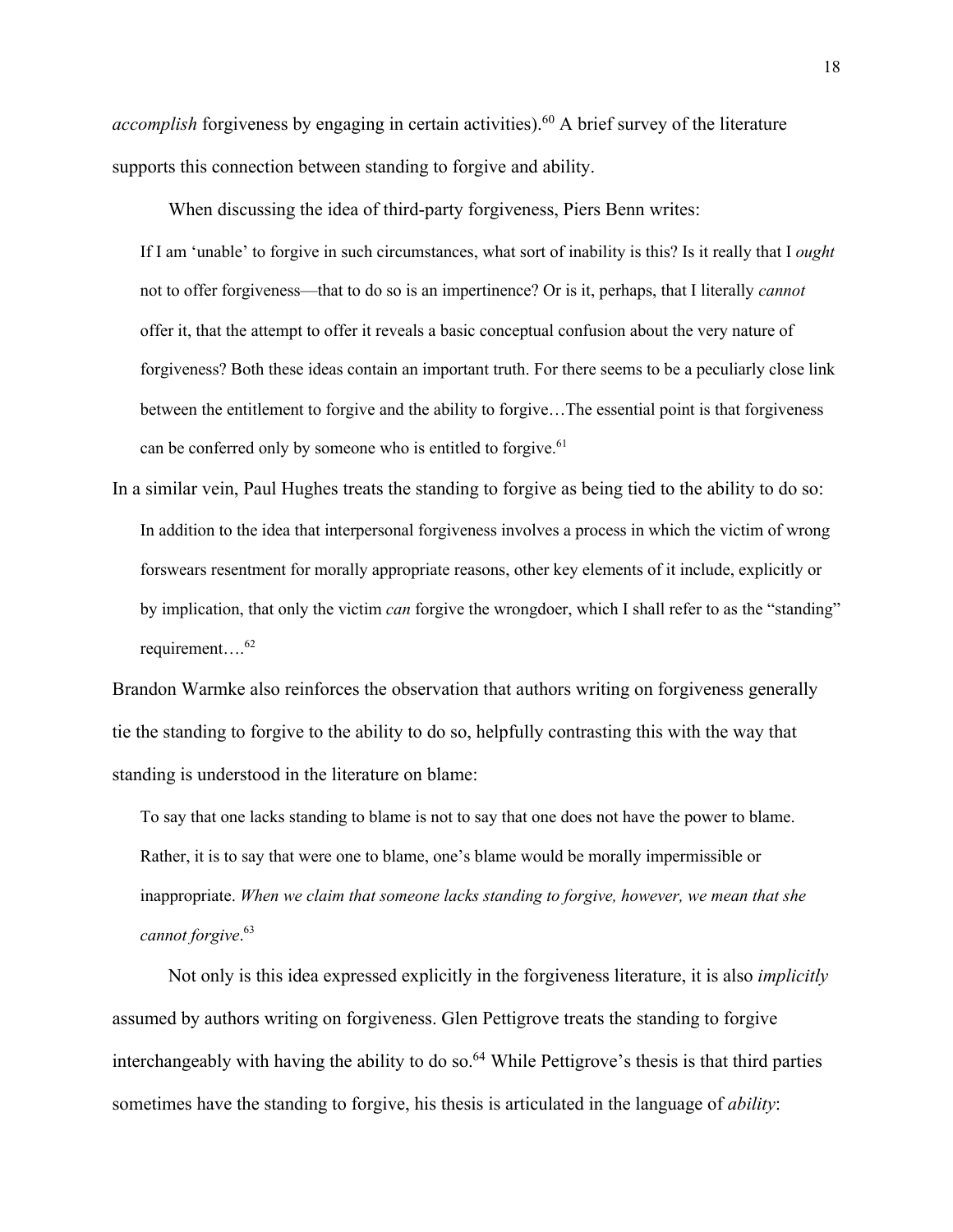"persons other than victims *can* forgive."65 Notably, Pettigrove cites over a dozen articles as committed to the contrary view that only victims have the standing to forgive. However, while the authors of those articles commit themselves to the view that only victims *can* or are *able* to forgive (or that forgiveness is *possible* only for victims), many never mention the term 'standing'.66 This is noteworthy, *not* because Pettigrove has mistakenly attributed this view to these authors, but rather because it highlights the tacit (though reasonable) assumption that authors writing on forgiveness generally accept that the standing to forgive and the ability to forgive go hand in hand.67

With this in mind, let's return to the proposal that the standing to blame is (or is required for) a privilege-right. Recall that a privilege-right to φ concerns the *permissibility* of φ-ing, *not* the ability to φ. If we have no right to tell someone else how to live their life, for example, this certainly does not imply that we lack the *ability* to do so. Rather, it implies that (all else equal) we ought not exercise this ability. Therefore, since the standing to forgive is required for the ability to do so, the standing to forgive cannot be (or be required for) a privilege-right.

The remaining alternative is that the standing to forgive is (or is required for) a *power*. While one might rest content with this proposal simply because it results from the foregoing process of elimination, there are further, positive reasons to think that the standing to forgive involves a normative power. Warmke and Bennett explicitly identify the standing to blame as (or as required for) a normative power.<sup>68</sup> For instance, Warmke writes, "To say that someone has standing to forgive is to say that they have the power to forgive."69 Central to this view is the observation that forgiveness transforms the normative landscape. Warmke captures this in what he calls the "Post-Forgiveness Fact":

(PFF): Paradigmatic cases of forgiving alter the norms of interaction for both the victim and the wrongdoer in certain characteristic ways.<sup>70</sup>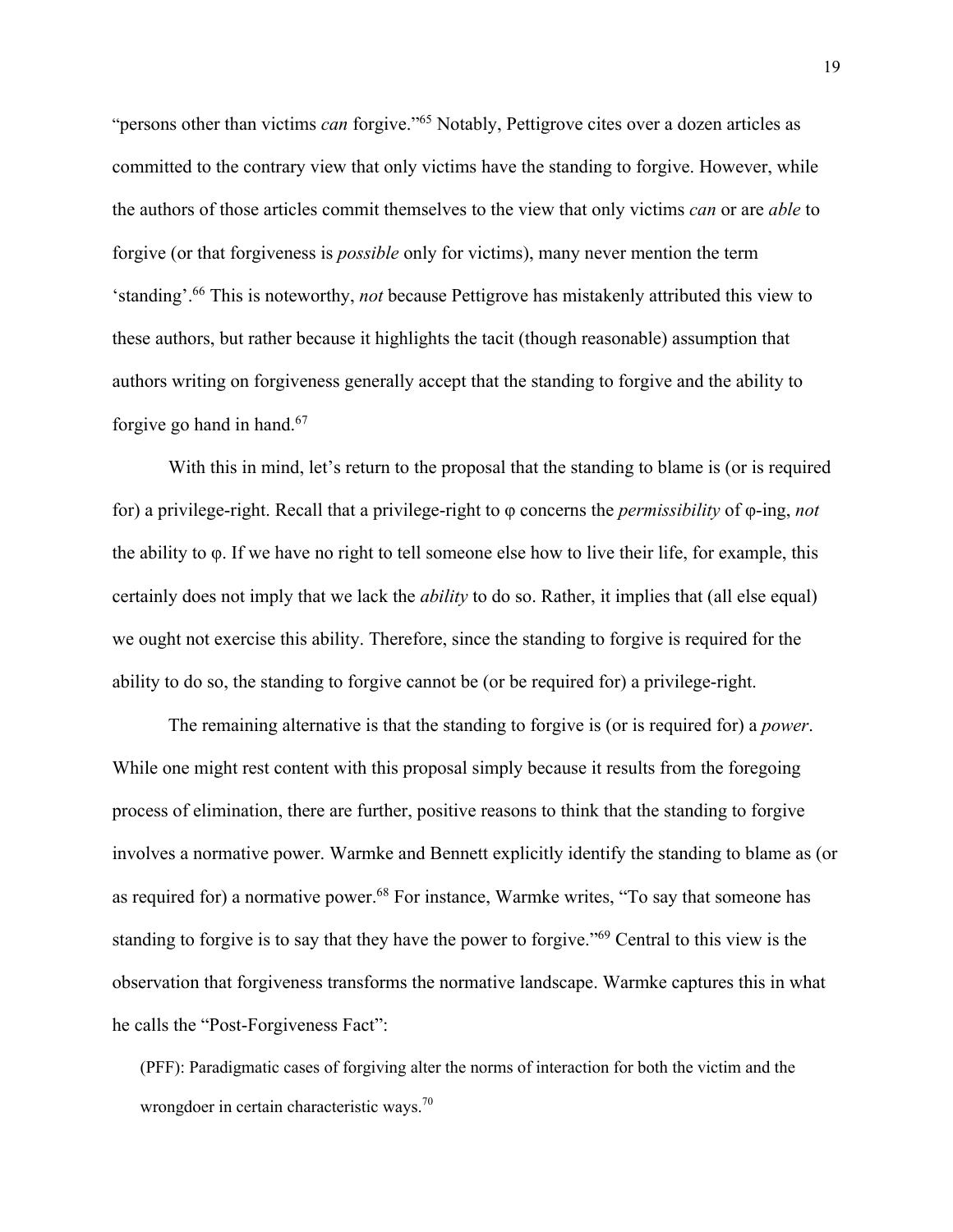Warmke expands upon this idea: "In forgiving, we relinquish certain rights (for example, to blame) and we release others from certain personal obligations (for example, to further apology or restitution)."71 Furthermore, the alteration of the normative landscape is the result of a normative power: "the manner in which forgivers alter the relevant norms may fruitfully be thought of as an exercise of a normative power."72 Warmke ties this normative power to the *standing* to forgive: In exerting declarative force...someone with the appropriate standing can make it the case that a wrongdoer is forgiven.<sup>73</sup>

In a similar manner, Bennett defends the "Alteration Thesis," which states that "forgiveness alters the normative situation created by wrongdoing."74 Bennett explains this in more detail:

[F]orgiveness as a normative power involves (1) either cancelling some of the wrongdoer's secondary obligations (through the exercise of a normative power) or acknowledging that secondary obligations have been discharged (where acknowledgement does not in itself require any exercise of normative power) and (2) exercising a normative power to undertake an obligation to treat the wrongdoer (in action, but also perhaps in feeling and perception), as one who no longer stands under those cancelled or discharged obligations (or at least to work toward such attitudes and perceptions).<sup>75</sup>

Notably, Bennett's (1) and (2) correspond to Warmke's claims concerning the alteration of *wrongdoer norms* and *victim norms*. Like Warmke and Bennett, Alice MacLachlan develops the idea that forgiveness is the exercise of a "moral power." As she puts it, "victims have the power to release perpetrators from burdens of guilt and moral obligations, by uttering words of forgiveness."76 Lastly, Priest argues that a victim has the "authority" to make third-party blame inapt, an authority most plausibly identified as (or as required for) a normative power.<sup>77</sup>

Although most theorists do not explicitly articulate the standing to forgive in terms of a normative power (indeed, most don't explicitly say much *at all* about what standing is), the idea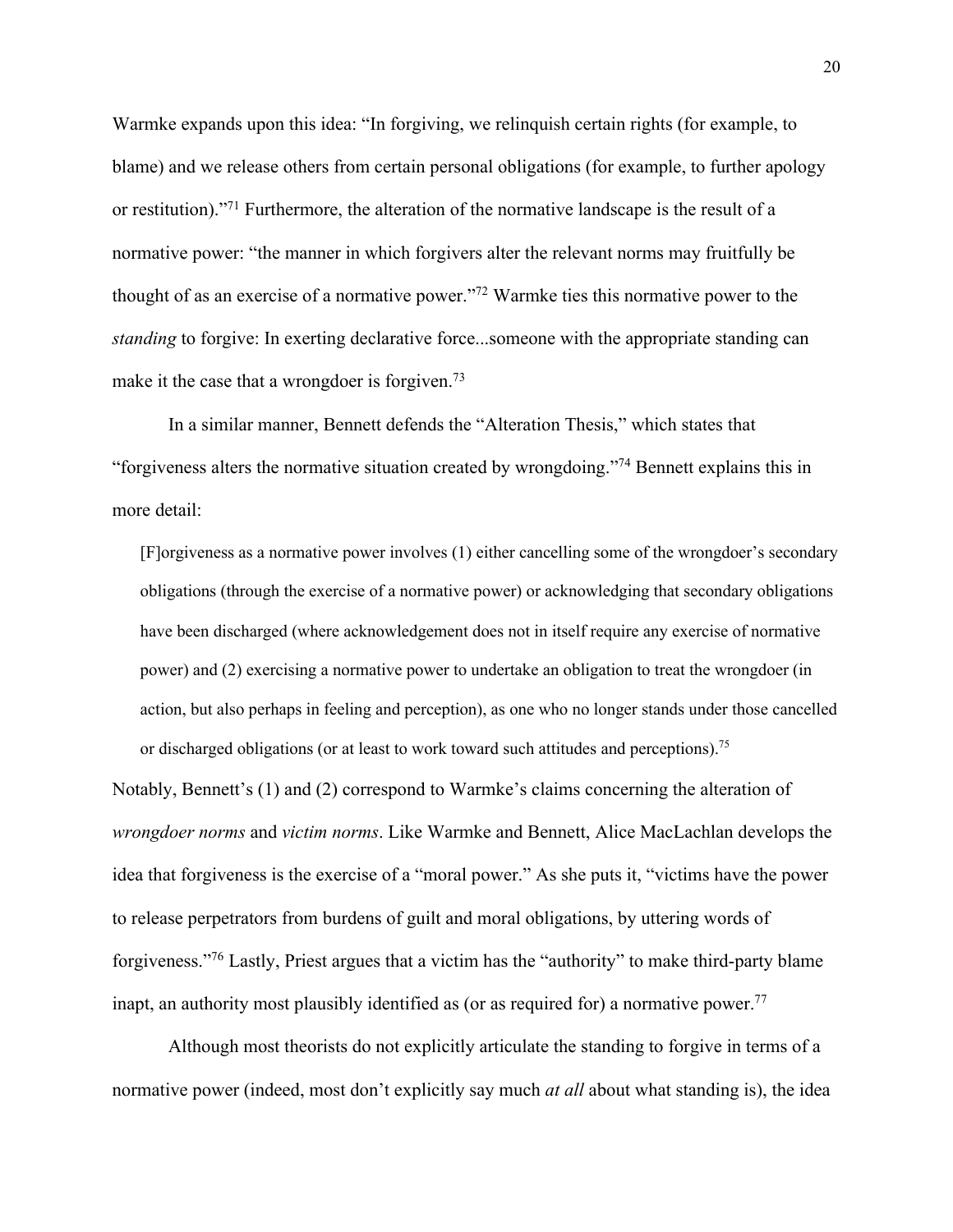that forgiveness results in norm alteration is commonplace. Paul Twambley writes that, when wronged by another, "[y]ou are within your right to resent his action. In forgiving him, you relinquish that right, you readjust your relationship to one of equality."78 Warmke also draws attention to Dana Nelkin's suggestion that "forgiveness can involve the release of a special kind of personal obligation that the wrongdoer has to her victim."79

If forgiveness, at least in paradigmatic cases, results in the alteration of moral norms, and if the standing to forgive is required for the ability to accomplish these norm alterations, then the correct account of the standing to forgive must explain this fact. Given that a normative power is a right the exercise of which alters rights or obligations, the proposal that in paradigmatic cases the standing to forgive is (or is required for) a normative power offers the best explanation.

Our exploration of the standing to blame and the standing to forgive has yielded a clearer grasp on each, while highlighting their many similarities and few key differences. With this in hand, we turn once again to our search for an explanation of *The Asymmetry*.

#### **4. A Tempting Explanation: Different Types of Rights**

Let's pause to take stock. We encountered *The Asymmetry*: there can be standingless blame but not standingless forgiveness. In search of an explanation, we pursued a thorough exploration into the natures of the standing to blame and the standing to forgive with the hope that these natures, when compared, might provide the explanation we seek. We argued that while both kinds of standing are (or are required for) a right, there is a difference in the type of right associated with each.

Although our primary goal is to explain the *The Asymmetry*, a more thorough treatment of the standing to blame and the standing to forgive is itself valuable. As the literatures on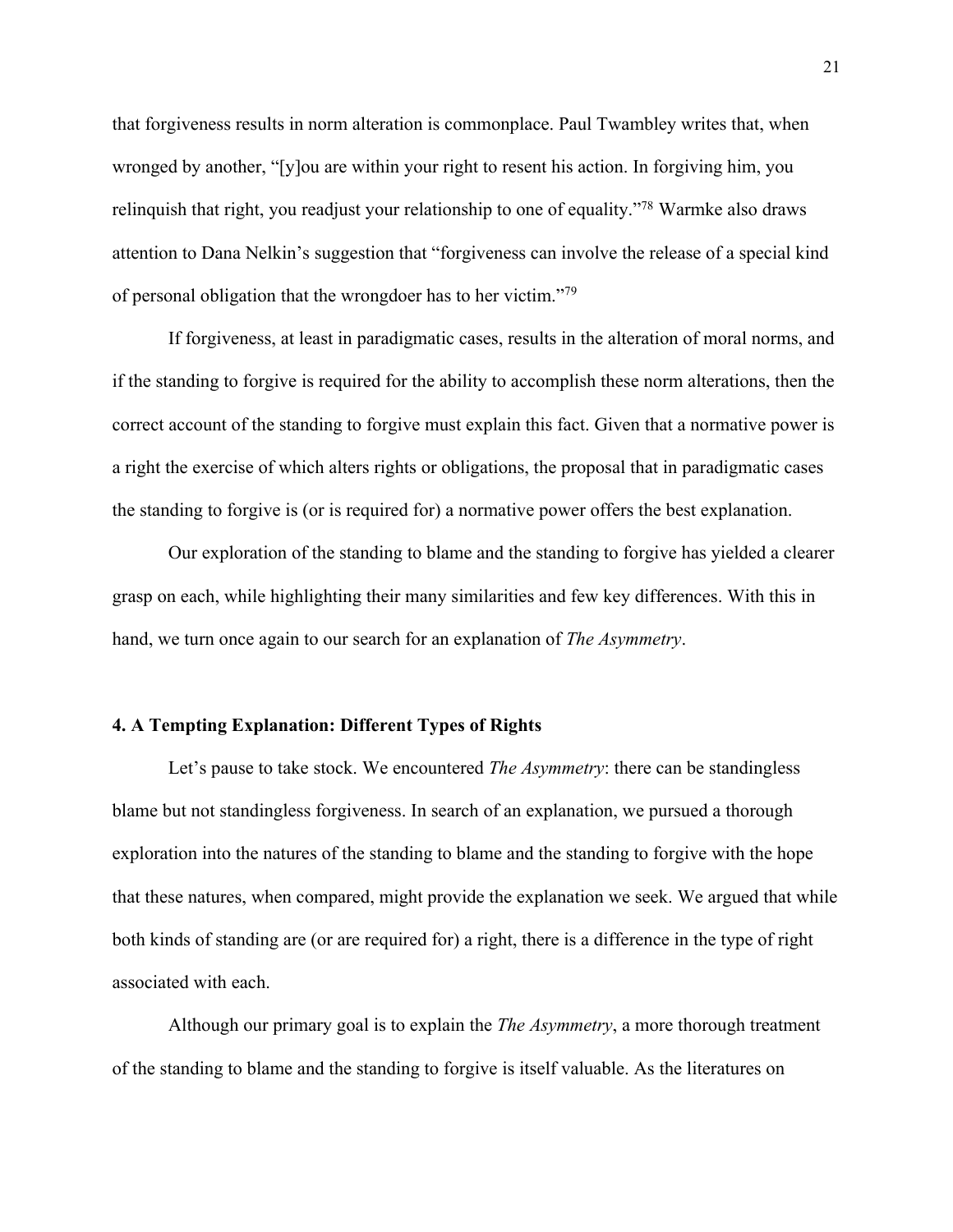standing have continued to grow, surprisingly little has been done to clarify the notions underlying them. The standing to blame literature has largely focused on offering explanations for why hypocrisy undermines the standing to blame.<sup>80</sup> Some authors have recognized the importance of getting clear on what hypocrisy is: what exactly is it that's *undermining* standing in these cases?<sup>81</sup> But it would seem equally important to clarify what standing is: what exactly is it that's *being undermined*? Our search arrived at an answer: the standing to blame is most plausibly understood as (or as required for) a privilege-right (and sometimes a power). Furthermore, our exploration also provides principled reasons to rule out alternative answers that either neglect the centrality of rights or else fail to identify the correct type of right(s) at issue.

While some writing in the literature on forgiveness have persuasively tied the standing to forgive to a normative power,  $82$  a sustained argument for this position has been lacking. Our exploration offers further vindication for this position. The notion of a normative power fits best with the language of ability so often associated with the standing to forgive, and also fills the conceptual role that ubiquitous appeals to standing in the literature require. Lastly, our exploration eliminates competing notions of the standing to forgive that fail to satisfy the language of and appeals to standing in the literature.

Individually, our explorations of the standing to blame and the standing to forgive yield important results: the standing to forgive involves a power, but the standing to blame needn't involve a power; it can simply be a privilege. Does this difference explain *The Asymmetry*? There's some reason to think it's a promising explanation. As Warmke writes, when it occurs, "forgiveness alters the norms of interaction between the victim and the wrongdoer."83 But these norms are altered precisely because the forgiver has the normative power to do so. When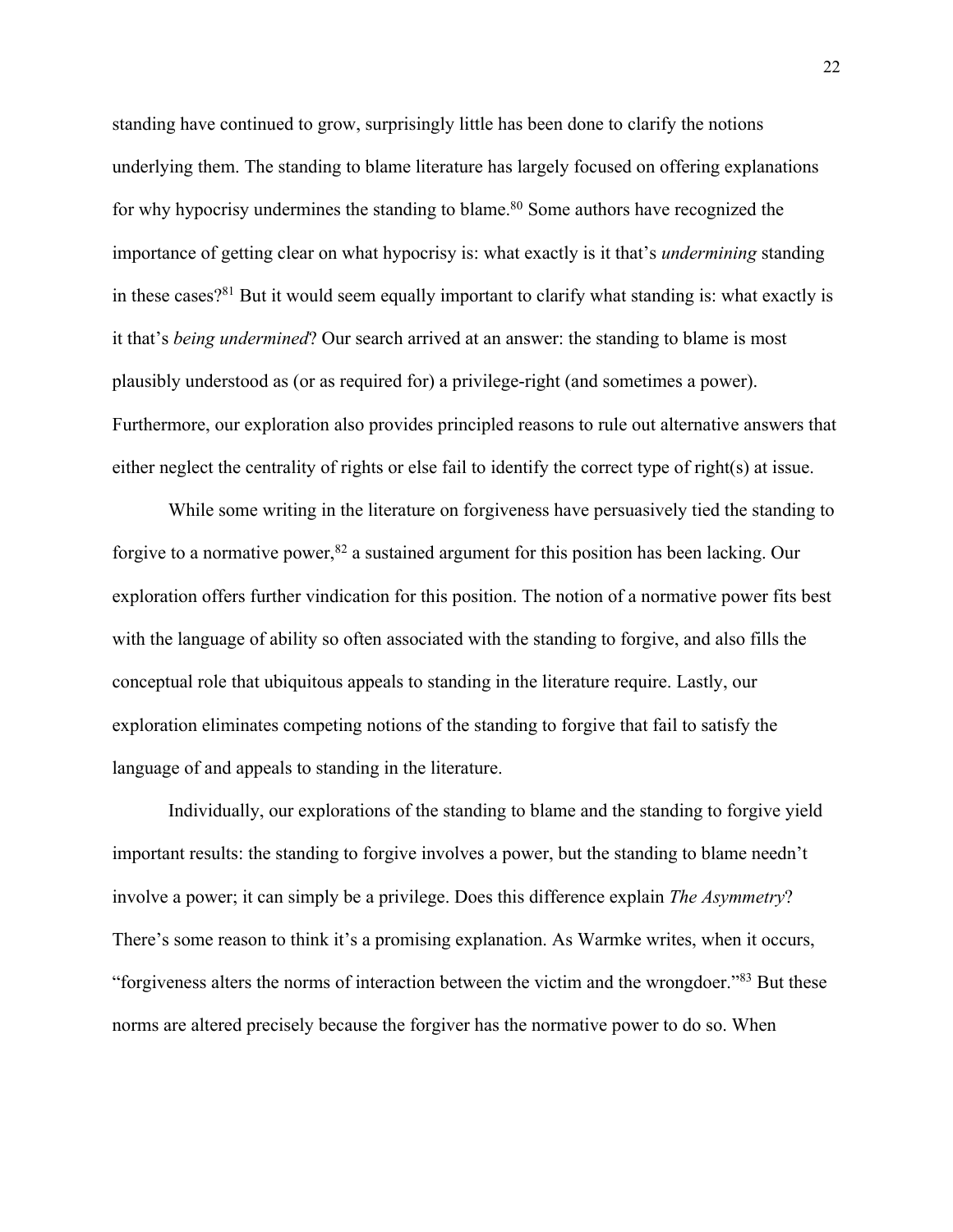someone lacks the authority or power to forgive, then they cannot accomplish these alterations, and thus don't succeed in forgiving.

To illustrate, imagine two agents who seem to be engaging in the same activity toward some wrongdoer. Each of them engages in paradigmatic activities associated with forgiveness, overcoming resentment toward the wrongdoer, $84$  committing to not seek revenge,  $85$  uttering "I forgive you," and so on. Now suppose that only the first has the standing to forgive. If so, then whatever it is that the second agent is engaged in, it falls short of forgiveness.<sup>86</sup>

In contrast, consider a hypocrite who lacks the standing to blame. The hypocrite can still *blame—albeit impermissibly or inappropriately.<sup>87</sup> And our exploration of standing would seem* to provide the explanation: the standing to blame doesn't essentially involve a normative power to alter the norms between the blamer and the agent blamed. The standing to blame is always at least a privilege, which means it concerns the (*pro tanto*) permissibility or appropriateness of blame. Accordingly, to lack the standing to blame is not to lack the ability to do so. At most, lacking the standing to blame makes one's blame (*pro tanto*) morally impermissible or inappropriate. But of course, one can successfully blame even without permission.

Though this is a tempting explanation of *The Asymmetry*, it does not account for all the relevant phenomena. The problem is that the standingless blamer is still *able* to blame even in cases in which the standing to blame involves a power. Recall that if Edwards is correct, the standing to blame may sometimes also involve a power. Suppose this is true. In fact, suppose for the moment that the standing to blame *always* involves a power. That is, every time someone with standing blames, one imposes certain obligations on others and alters their rights—perhaps every time one blames, one creates obligations that the wrongdoer apologize, make amends, or explain herself. Even on *this* view, individuals without standing to blame are still able to blame.<sup>88</sup>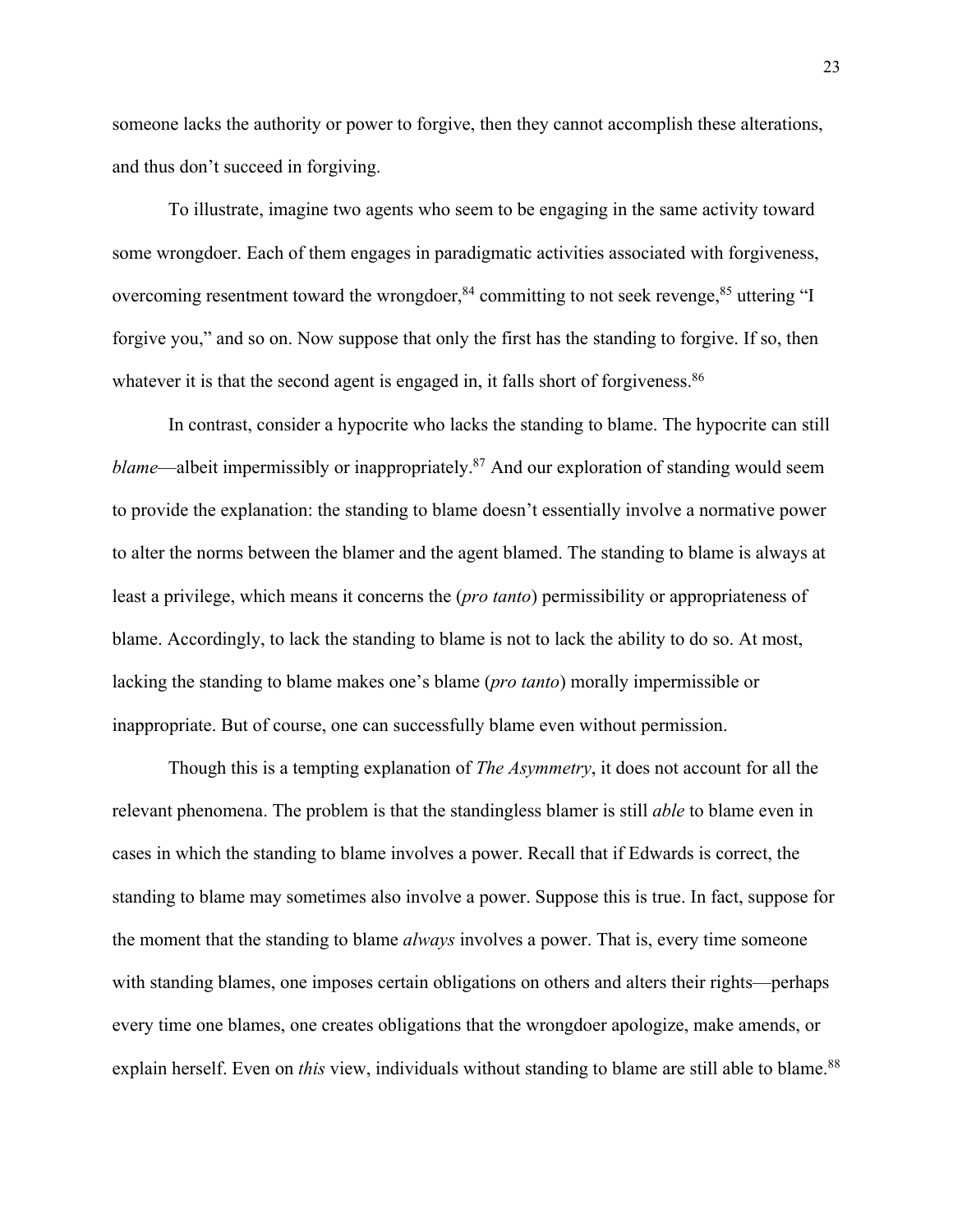For example, suppose that Kimiko was similarly unfaithful to Emeko. Hypocritical Kimiko could engage in all of the standard activities of blame, feeling resentment and reproaching Emeko, etc., and thus plausibly *blame*. She would simply fail to impose any obligations on Emeko in doing so. Of course, Emeko's blameworthiness may provide a reason to apologize to Kimiko, but he needn't take *Kimiko's* blame as a reason to do so.89

Although the fact that the standing to forgive is a power explains why there cannot be standingless forgiveness, we haven't yet explained why there can be standingless blame. We have only accounted for half of *The Asymmetry*. One can successfully blame without the standing to do so whether that standing is understood as (or as required for) a privilege, a power, or both. If one can successfully blame regardless of whether the standing to blame is (or is required for) a different type of right than the standing to forgive, then distinguishing between types of rights cannot fully explain *The Asymmetry*.

Despite having come this far, we must go further still. What initially seemed a promising explanation must be augmented with something deeper. In the following section we finally uncover an explanation of why there can be standingless blame, an explanation that also enriches our understanding of why there can't be standingless forgiveness.

#### **5. A Deeper Explanation: The Fulfillment of Normative Functions**

Given that the exploration into the natures of the standing to forgive and blame does not fully explain *The Asymmetry*, we now look deeper, turning to the natures of forgiveness and blame themselves. In particular, we look to *functions* of blame and forgiveness. A *function* is an end that a thing or activity naturally aims at. One function of teaching, for example, is to communicate knowledge or understanding. This is a non-normative function. But there are also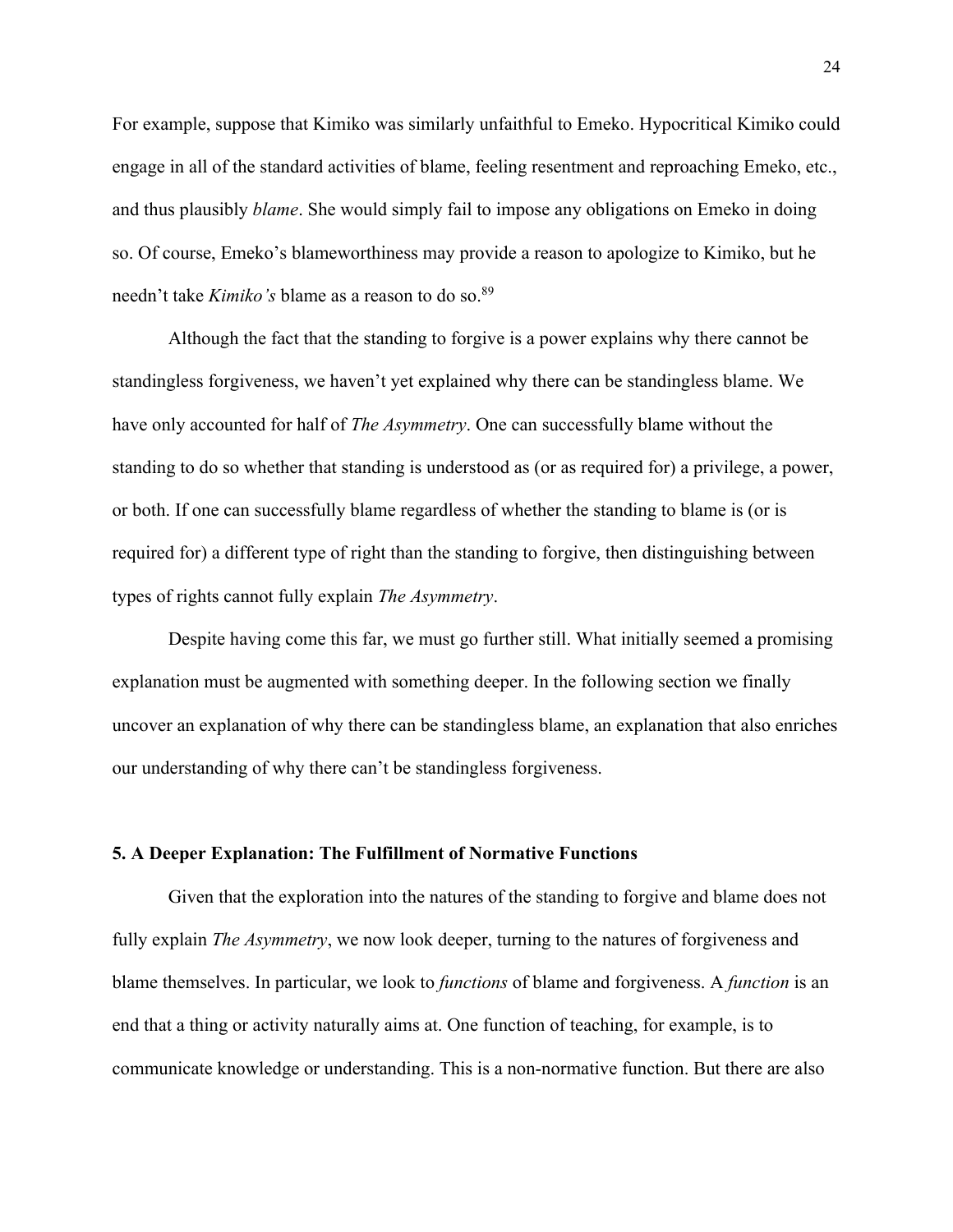*normative functions*. A normative function is a function instantiated by the creation, preservation, or alteration of some norm. One normative function of a command, for example, is to create an obligation for the person(s) at whom the command is directed.<sup>90</sup>

Blame and forgiveness each have various *non-normative functions*: there are certain ends at which they naturally aim (but which are not instantiated by the creation, preservation, or alteration of some norm). Matthew Talbert writes that "[a]n important function of blame is to demand that wrongdoers admit their errors, feel regret, vow to refrain from similar behavior in the future, and so forth."91 Blame can also function as a way for the victim to stand up against and protest the offensive judgments implicit in the wrongdoer's conduct (e.g., that one deserves to be treated better, that one's interests matter, etc.).<sup>92</sup> Similarly, Angela Smith maintains that blame has two central aims: registering the fact that the person wronged didn't deserve such treatment, and prompting moral acknowledgment from the blameworthy agent or the wider moral community.93 Additionally, Coleen Macnamara argues that the reactive emotions involved in blaming have the function of "eliciting sincere acknowledgement of fault from the wrongdoer."94

Having a wrongdoer feel remorse, apologize, admit his fault, make amends, etc. are nonnormative functions. As we discussed above, however, blame may also serve normative functions: placing a *pro tanto obligation* on the wrongdoer to apologize, admit his fault, make amends, etc.<sup>95</sup>

In some cases, blame fails to serve its non-normative functions: the wrongdoer may deny wrongdoing or stubbornly persist in disregarding the interests of the agent he has wronged. But our exploration of the nature of the standing to blame now pays dividends, since it reveals that blame can also fail to fulfill its normative functions. Recall that in section 2 we argued that the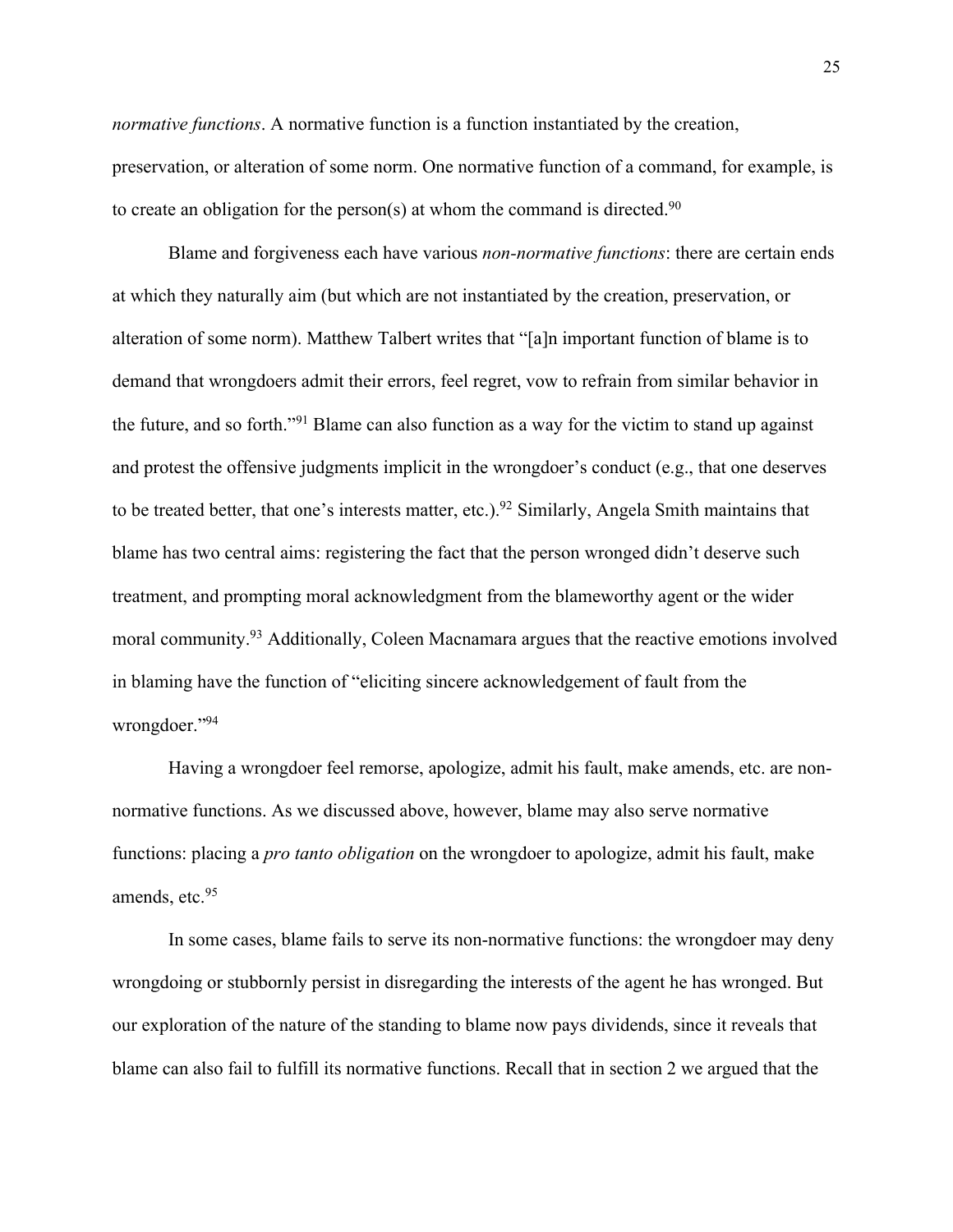standing to blame is (or is required for) a right. Sometimes this right is a power, and the blamer can create certain obligations for the blamed by blaming. For example, by blaming, one may impose an obligation that the blamed apologize or make amends. As we saw in section 4, however, even in cases where the standing to blame is understood as (required for) a powerright, one is nevertheless *able* to blame without having that right. One simply fails to create any additional obligations on the wrongdoer. And this is just to say that blame can fail to fulfill its normative functions. To illustrate, hypocritical blame plausibly fails to place any additional obligation on the wrongdoer. While the wrongdoer plausibly *already* has obligations to apologize, etc., hypocritical or meddlesome blame fail to provide any *additional* reason to do so that the wrongdoer must acknowledge.<sup>96</sup> But, again, virtually no one doubts that what are called hypocritical blame and meddlesome blame are instances of *blame*. Not only are they instances of blame; they are, in a way, *paradigmatic* (albeit perhaps inappropriate) instances of blame. So, blame that fails to fulfill its normative functions is still blame.

Compare these reflections on blame to forgiveness, which also has normative and nonnormative functions. Forgiveness often functions to restore or repair relationships. As Robert Roberts writes, "the teleology of forgiveness is reconciliation."97 This can involve both normative and non-normative functions (some of which can occur without the full restoration of relationships). Some non-normative functions include the overcoming of resentment and other hostile attitudes,  $98$  the cessation of seeking out revenge,  $99$  or development of good will toward the wrongdoer.<sup>100</sup> Forgiveness may also have the non-normative therapeutic functions of freeing both victims of their anger and wrongdoers of anger directed at them, allowing both to move forward with their lives.<sup>101</sup>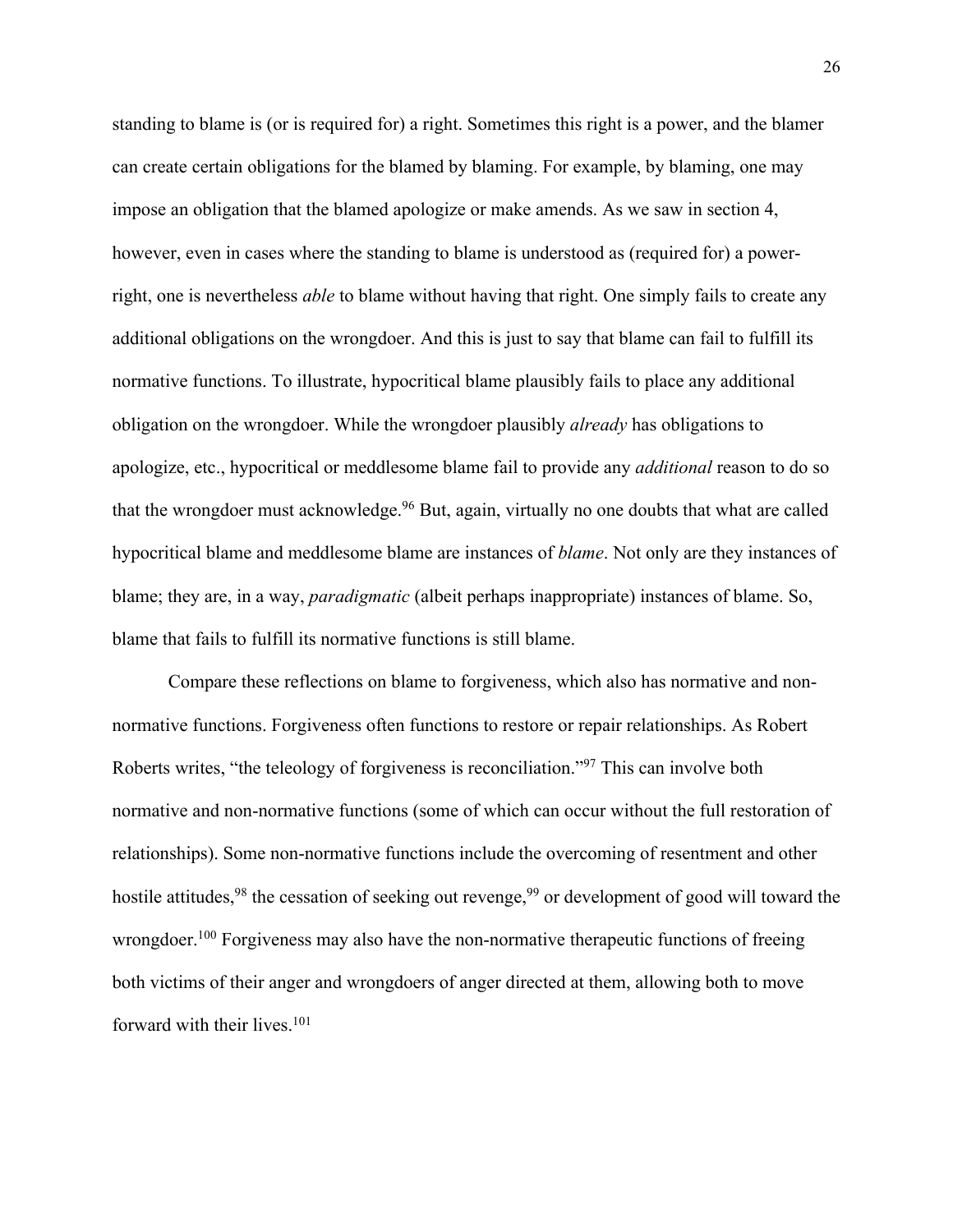As we have seen, forgiveness also serves normative functions. Forgiveness

paradigmatically accomplishes these normative functions through certain kinds of speech-acts.102 Some speech acts serve as "commissives" that, when uttered, function to commit the speaker to the fulfilment of certain obligations (e.g., expressions of promises). Other speech acts serve as "declaratives" that, when uttered by someone with the relevant authority, can alter facts about the world: "Much like one can declare a debt forgiven (or a criminal pardoned), one can declare that one has been forgiven by sincerely saying something like 'I forgive you'."103 Other related nonverbal "performative" acts (e.g., a gesture, or perhaps an embrace) may have similar normative effects.104

Through performative acts, forgiveness can function to *relinquish* certain rights that the victim has with respect to the wrongdoer: the right to blame, to request an apology, to demand restitution,105 and perhaps the right to feel resentment.106 In turn, this may involve *releasing* the wrongdoer from or *waiving* corresponding obligations.<sup>107</sup> Dana Nelkin writes that "forgiveness is constituted (at least in part) by a special kind of release from a special kind of obligation the offender has to the victim," such as "apology, sincere remorse, penance or related phenomena."108 Forgiveness can also function to *commit* the forgiver to certain obligations. As Bennett writes, the forgiver "enters into a commitment to the wrongdoer no longer to treat him as standing under those obligations" (e.g., obligations to apologize, to make restitution), and to "treat the wrongdoer differently and work toward changing one's heart toward them."109

Can forgiveness fail to fulfill its normative functions and still be *forgiveness*? Not in paradigmatic cases. Our exploration of the standing to forgive in section 3 has already set the stage to offer an explanation of *why* this is—the pieces are already in place. We've argued that the standing to forgive is (or is required for) a normative power. This best explains the consistent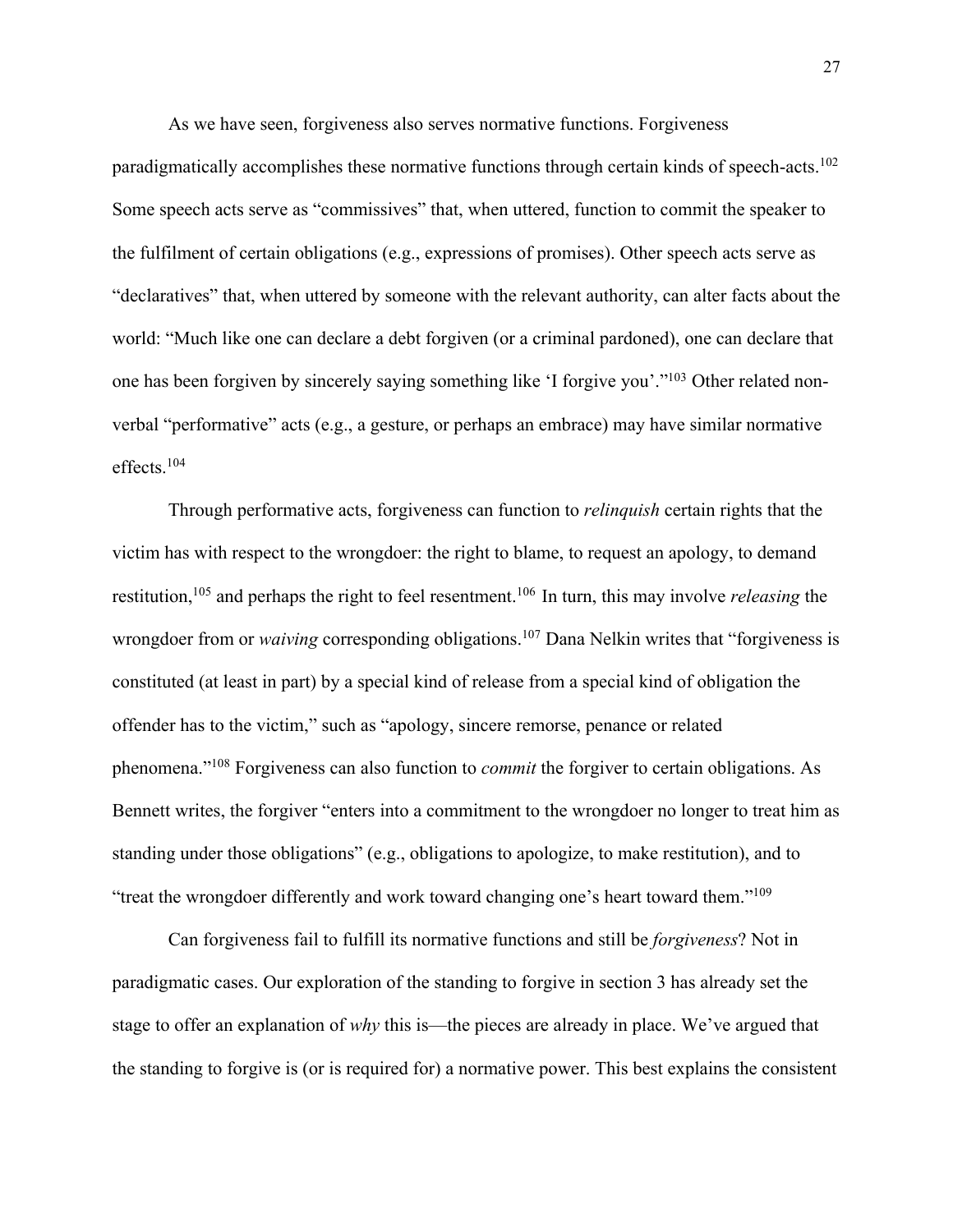treatment of the standing to forgive as being tied to the ability to do so, along with the role that forgiveness paradigmatically plays in interpersonal relationships. This in turn indicates that the standing to forgive is required to accomplish something that takes place in forgiveness, namely, the normative transformations that are essential to forgiveness itself.

To illustrate this point, return once more to Kimiko and Emeko:

*Non-functional "Forgiveness"*: Suppose that after his encounter with Zane, wherein Emeko was hypocritically blamed for his affair, the friends had a falling out. Emeko turned instead to his friend Rayne, who helped him begin the important work of trying to make amends with Kimiko. Several months later, Emeko calls Rayne, excited to share the news that Kimiko has graciously forgiven him for his infidelity. Rayne eagerly asks how the relationship is going. Yet Emeko reports some disturbing details: Kimiko said she forgives him, but every morning she insists that Emeko apologize again for the affair, and she is still cold and distant many months after first discovering the affair. Rayne, confused, tells Emeko that it doesn't sound like Kimiko has actually forgiven him at all.

Rayne is right. If Kimiko had truly forgiven Emeko, we would expect some telltale changes in their relationship. Although Kimiko might still struggle with resentment, we would expect the resentment to be reduced, and (perhaps) to eventually end. At the very least, Kimiko would no longer be vindictive, holding Emeko's betrayal over his head. We would expect the relationship to be in the process of repair and restoration, not what Emeko describes.<sup>110</sup>

More importantly for our purposes, we would also expect a transformed *normative* situation between Kimiko and Emeko. If Kimiko has truly forgiven Emeko, it's no longer appropriate for her to nurse resentment and demand that Emeko apologize. In forgiving, she has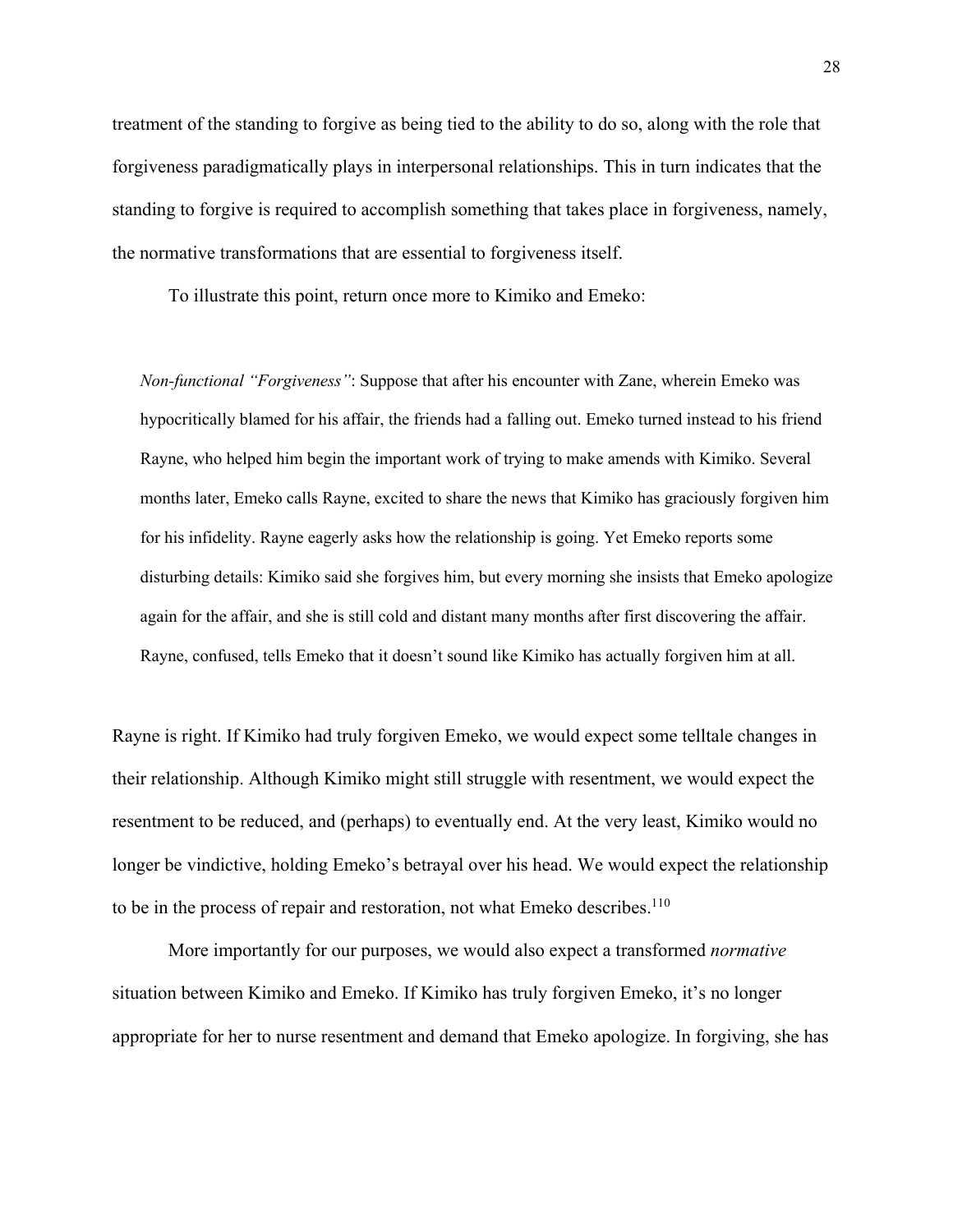forfeited the right to chastise Emeko for the affair, and Emeko is no longer bound by his previous obligations to apologize and make restitution.<sup>111</sup>

This reveals that, even if Kimiko has told Emeko that she forgives him, one of two things must be true: Either Kimiko is mistaken about the normative situation that now governs the relationship, or else she simply hasn't genuinely forgiven Emeko. Our explanation reveals why: forgiveness, at least in paradigmatic cases, requires that (at least some of) its normative functions be fulfilled.

We have finally found our explanation for *The Asymmetry*. Even if the standing to blame is (required for) a privilege-right and the standing to forgive is (required for) a normative power, this difference cannot explain *both* why there is standingless blame and why there is not standingless forgiveness. The deeper, complete explanation lies in the nature and functions of forgiveness and blame. While blame does not require the fulfillment of its normative functions, forgiveness does.<sup>112</sup> The standing to forgive, which is best understood as (requiring) a normative power, is necessary for the fulfillment of these normative functions. The result is that there can be standingless blame but not standingless forgiveness.

Even with this explanation in hand, one might press further: Why is it that forgiveness requires the fulfillment of its normative functions when blame does not? Perhaps the answer is simply that otherwise it wouldn't be forgiveness. Reflection on paradigmatic cases as they arise in our interpersonal practices and on the arguments of theorists we have discussed bolster this idea. Explanations can only go so far, and perhaps we have reached bedrock. This answer to the question settles on what we recognize forgiveness to be as it functions in actual interpersonal practices. In light of P.F. Strawson's focus on these practices, one might call this the *Strawsonian Position*. 113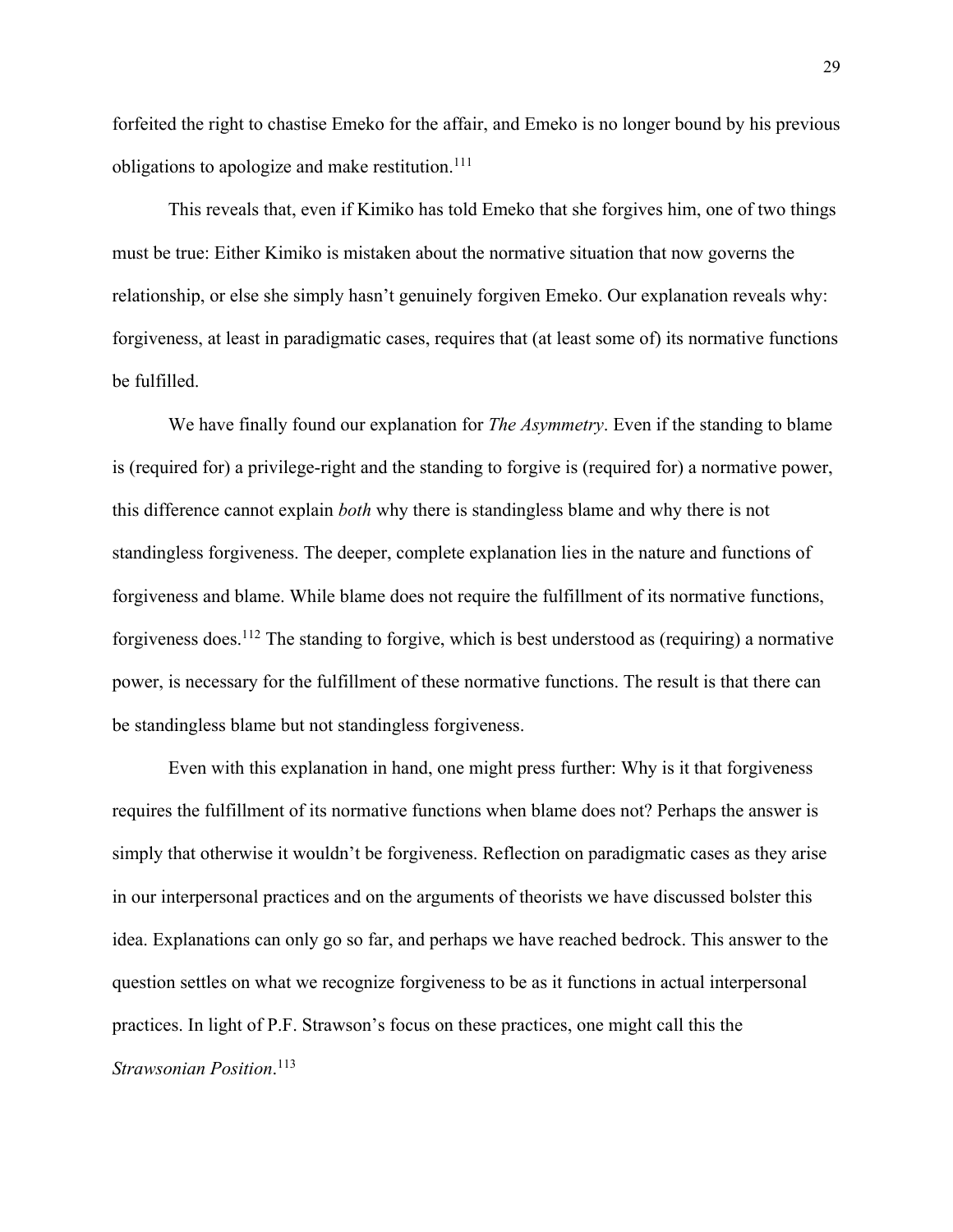Or perhaps there's a further story to be told: maybe forgiveness is what it is because *we need it* to be. Indeed, what other recourse would there be for reconciliation, for the release from debt and obligation, or for letting go of rights we hold over one another? In light of wrongdoing, how could we wipe the normative slate clean if there weren't something the exercise of which could accomplish this? These normative transformations seem to be necessary for the repair and reconciliation of interpersonal relationships that have been damaged or interrupted by wrongdoing. Broken relationships *may* still move on without repair, but only at the cost of being less than they were. Insofar as these normative transformations are essential to the flourishing of interpersonal relationships, we need an activity that can bring about these transformations. The activity of forgiveness, then, provides an assurance that these have occurred. This answer reaches further than the previous one, understanding forgiveness as a practice that satisfies a human need or aspiration. Accordingly, one might call this the *Aspirational Position*.

Reflection upon the Aspirational Position naturally leads one to ask why *blame*, on the other hand, *need not* fulfill its normative functions. One possibility is that the normative functions that blame can fulfill (e.g., creating obligations or reasons to apologize, answer for one's actions, etc.) don't significantly alter the normative situation that is *already* in place in virtue of blameworthiness for wrongdoing. And so, perhaps there is less need for blame to accomplish its normative functions in order to be what it is.

#### **6. Conclusion**

We began with a question: Why can there be standingless blame, but not standingless forgiveness? The explanation is not merely that the standing to forgive is always (or always required for) a normative power, whereas the standing to blame is not. Instead, the answer is that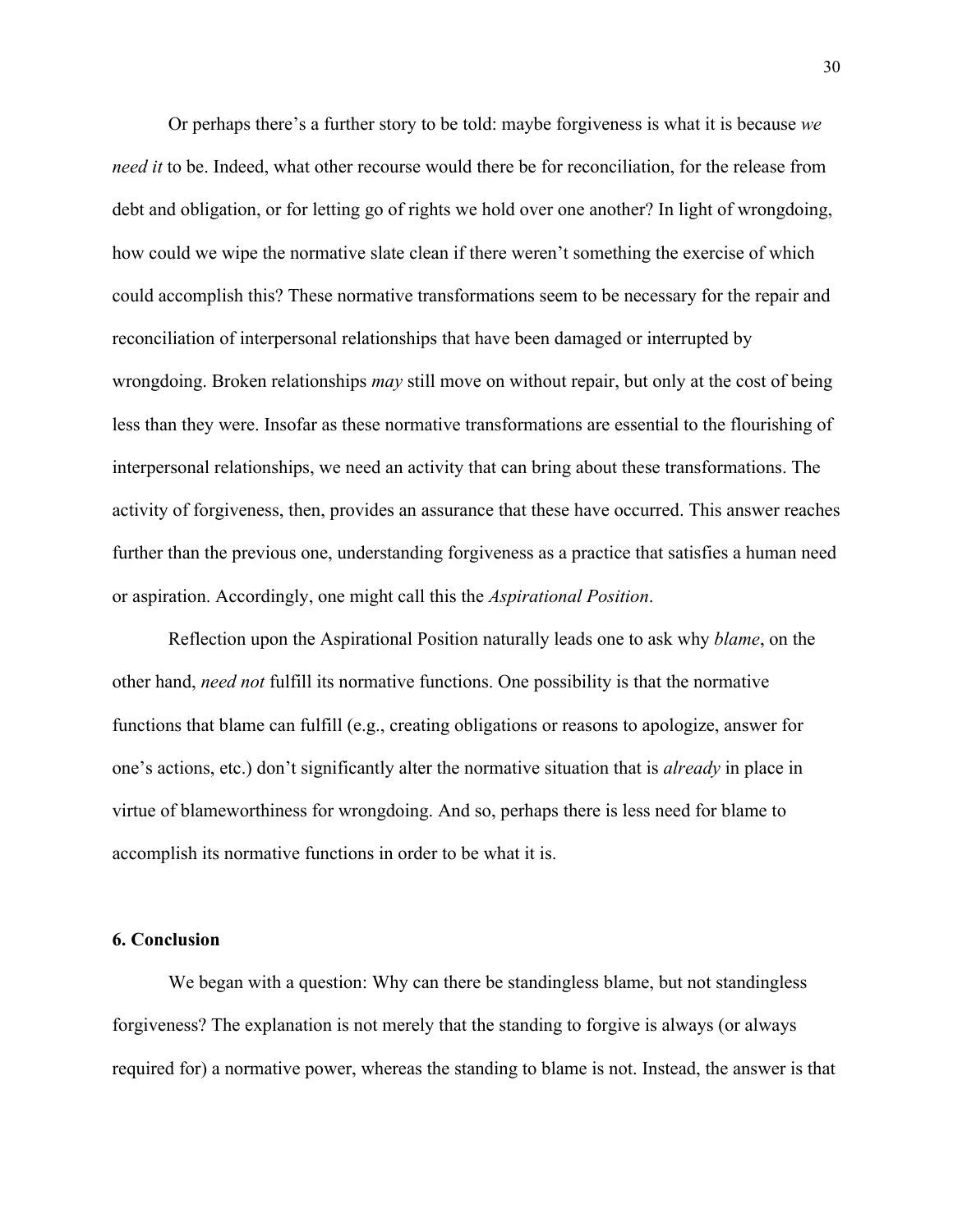forgiveness, by its very nature, requires the fulfillment of at least some of its normative functions, and blame does not. As Benn observes, "there seems to be a peculiarly close link between the entitlement to forgive and the ability to forgive, which marks an interesting difference between the activity of forgiving, and other activities which may mistakenly be thought analogous to it."114 Yet no such close link exists when it comes to blame.

If we are correct, then this points the way for future research on the standing to blame and the standing to forgive. Perhaps surprisingly, such research might be most fruitful when focused not on the nature of the rights that constitute standing, but on the natures and functions of blame and forgiveness themselves.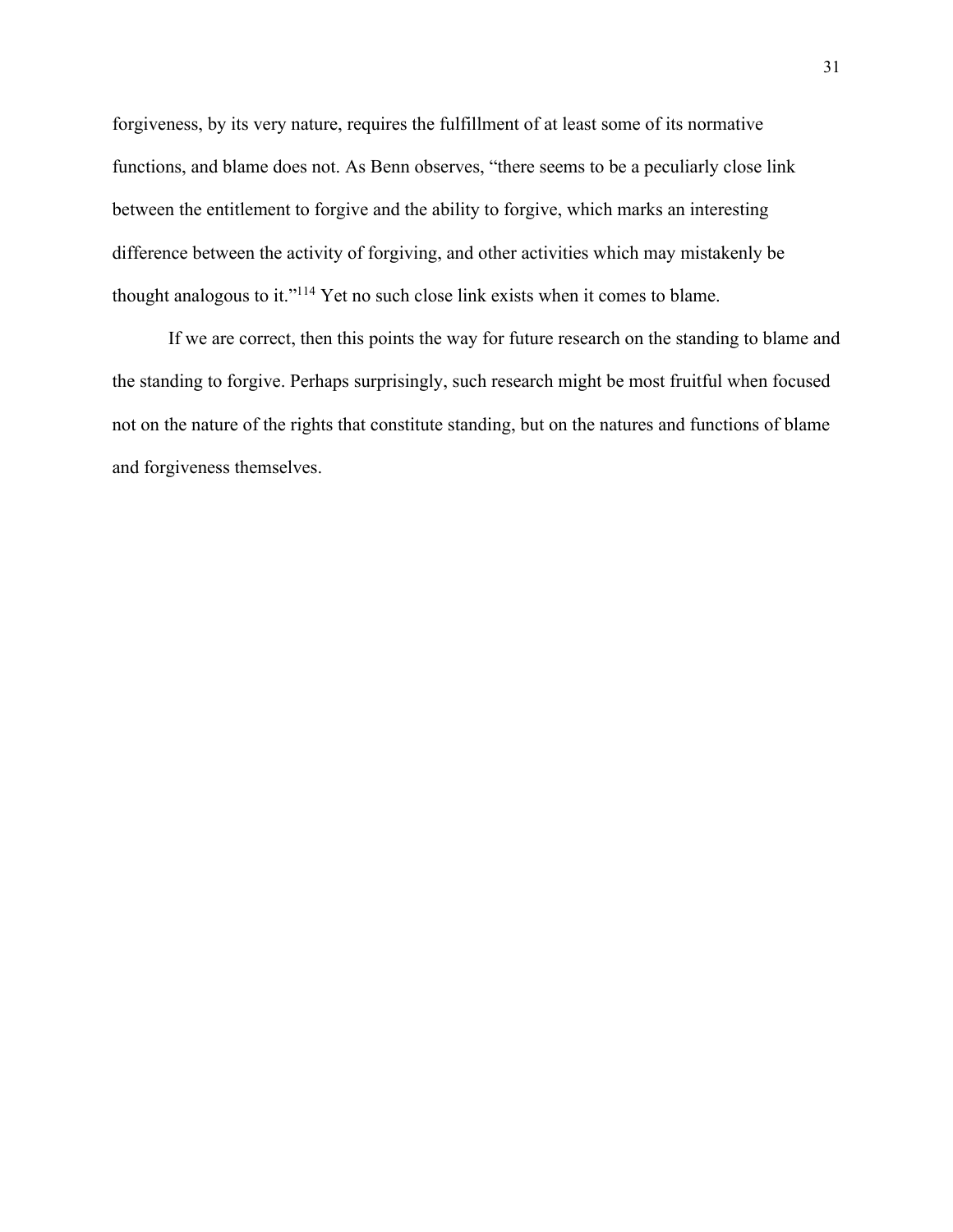\*We are thankful to an audience at the 2020 Rocky Mountain Ethics Congress, particularly Steve McFarlane, Casey Woolwine, and Megan Kitts, for thoughtful feedback on an earlier draft of this paper. Thanks also to Patrick Todd, Hannah Tierney, and the Davis Group in Ethics and Related Subjects for helpful discussion of these issues. Additionally, we are grateful to Guy Fletcher for encouraging us to pursue and develop this project in more detail, and to the referees and editors at *Ethics* for their constructive suggestions that have improved the paper. Finally, we owe a special debt of gratitude to Brandon Warmke for invaluable conversations and feedback on earlier drafts of this paper.

<sup>2</sup> G. A. Cohen, "Casting the First Stone: Who Can, and Who Can't, Condemn the Terrorists?" *Royal Institute of Philosophy Supplement* 58 (2006): 113-26; R. Jay Wallace, "Hypocrisy, Moral Address, and the Equal Standing of Persons," *Philosophy and Public Affairs* 38 (2010): 307-41; Marilyn Friedman, "How to Blame People Responsibly," *Journal of Value Inquiry* 47 (2013): 271-84; Amy McKiernan, "Standing Conditions and Blame," *Southwest Philosophy Review* 32 (2016): 145-51; Kyle G. Fritz and Daniel J. Miller, " Hypocrisy and the Standing to Blame," *Pacific Philosophical Quarterly* 99 (2018): 118-39; Cristina Roadevin, "Hypocritical Blame, Fairness, and Standing," *Metaphilosophy* 49 (2018): 137-52; Benjamin Rossi, "The Commitment Account of Hypocrisy," *Ethical Theory and Moral Practice* 21 (2018): 553-67; Kyle G. Fritz and Daniel J. Miller, "When Hypocrisy Undermines the Standing to Blame: A Response to Rossi," *Ethical Theory and Moral Practice* 22 (2019): 379-84; Kyle G. Fritz and Daniel J. Miller, "The Unique Badness of Hypocritical Blame," *Ergo* 6 (2019): 545-69; Patrick Todd, "A Unified Account of the Moral Standing to Blame," *Nous* 53 (2019): 347-74; Maria Seim, "The Standing to Blame and Meddling," *Teorema* 38 (2019): 7-26.

 $1$  One exception is Ivan Milic, who writes, "In order to perform blaming, the speaker arguably needs to satisfy the condition of Non-Hypocrisy." See Ivan Milic, "Hypocritical Blame: A Question for the Normative Accounts of Assertion," *Philosophia* 48 (2020): 1543-9, 1547. However, Milic's claim is at odds with common sense and our social practices of blame (see n. 22 for further discussion).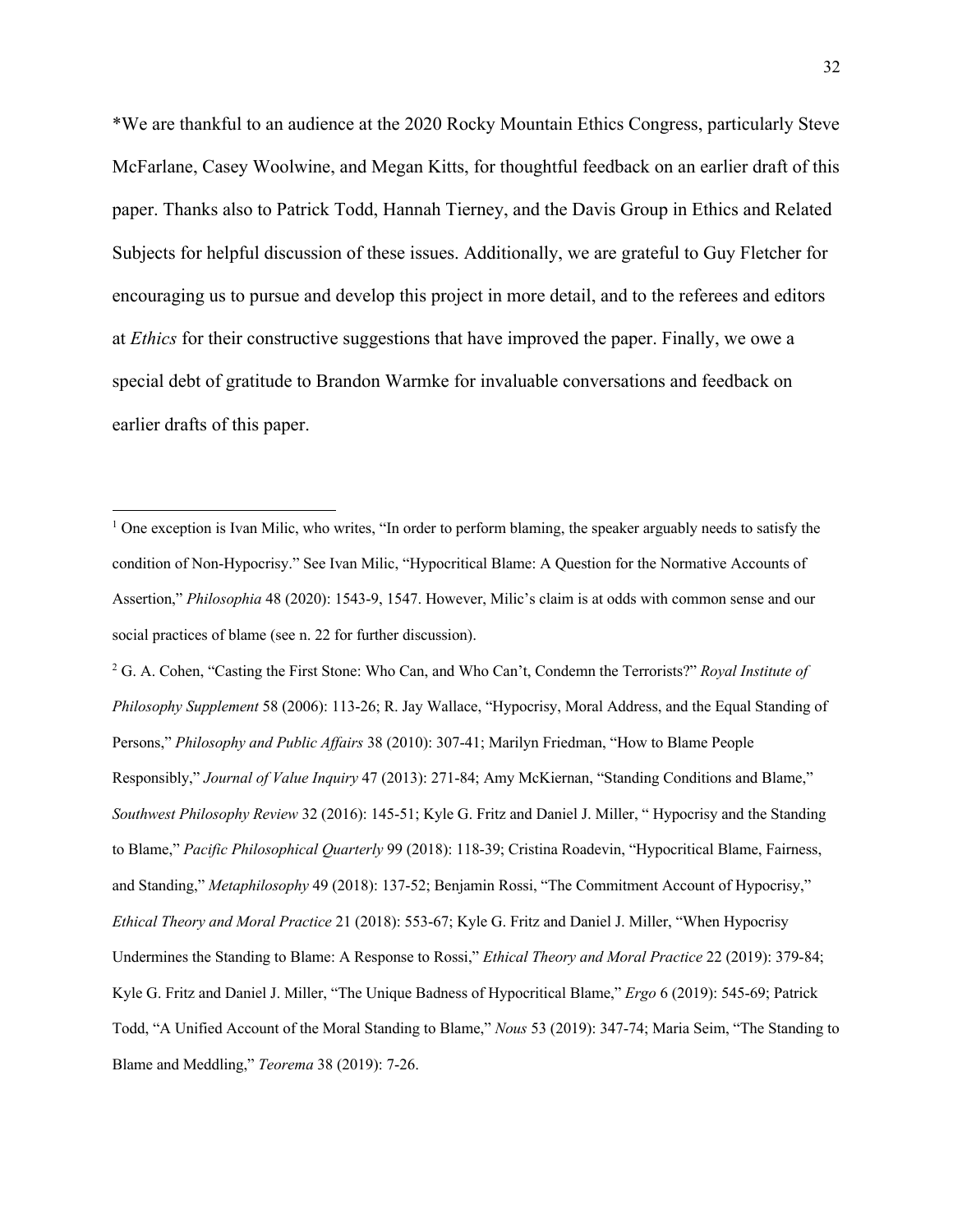<sup>3</sup> Many theorists agree that being hypocritical with respect to some fault undermines one's standing to blame others (Cohen, "Casting the First Stone"; Wallace, "Hypocrisy, Moral Address, and the Equal Standing of Persons"; Fritz and Miller, "Hypocrisy and the Standing to Blame"; Fritz and Miller, "When Hypocrisy Undermines the Standing to Blame"; Fritz and Miller, "The Unique Badness of Hypocritical Blame"; Roadevin, "Hypocritical Blame, Fairness, and Standing"; Todd, "A Unified Account").

<sup>4</sup> We restrict SF to *paradigmatic* cases of forgiveness, which we understand as having the features laid out by Brandon Warmke: "forgiveness is often a communicative activity that responds to apologies and to requests for forgiveness," "forgiveness often functions to let wrongdoers know how they can reasonably expect to be treated by their victim," and "forgiveness characteristically alters the norms between victims and wrongdoers" (see Brandon Warmke, "The Normative Significance of Forgiveness," *Australasian Journal of Philosophy* 94 [2016]: 687-703, 691). Cases of privately forgiving those who are distant or dead, for example, would not be paradigmatic in this sense. Rather than arbitrary or merely stipulative, such features are central to our thinking about how forgiveness functions and what it accomplishes. The method of approaching forgiveness via focusing on paradigmatic cases with such features is defended by Brandon Warmke and Michael McKenna, "Moral Responsibility, Forgiveness, and Conversation," in *Free Will and Moral Responsibility*, ed. Ishtiyaque Haji and Justin Caouette (Newcastle Upon Tyne: Cambridge Scholars Press, 2013), 189-212; Warmke, "The Normative Significance of Forgiveness." <sup>5</sup> Piers Benn, "Forgiveness and Loyalty," *Philosophy* 71 (1996): 369-383, 374-5; Dana Nelkin, "Blame," in *The Routledge Companion to Free Will*, ed. Kevin Timpe, Meghan Griffith, and Neil Levy (New York: Routledge, 2017), 600-11, 608; Paul Hughes, "Two Cheers for Forgiveness (and Even Fewer for Revenge)," *Philosophia* 44 (2016): 361-80, 364; Brandon Warmke, "God's Standing to Forgive," *Faith and Philosophy* 34 (2017): 381-402, 383 n. 5.

<sup>6</sup> Glen Pettigrove, "The Standing to Forgive," *The Monist* 92 (2009): 583-603; Kevin Zaragoza, "Forgiveness and Standing," *Philosophy and Phenomenological Research* 84 (2012): 604-21.

<sup>7</sup> Nelkin, "Blame," 608. Warmke also identifies this asymmetry in "God's Standing to Forgive," 383 n. 5. <sup>8</sup> Luke Russell, "The Who, the What, and the How of Forgiveness," *Philosophy Compass* 15 (2020): 1-9; Adam Piovarchy, "Hypocrisy, Standing to Blame and Second-Personal Authority," *Pacific Philosophical Quarterly* 101 (2020): 603-27.

<sup>9</sup> James Edwards, "Standing to Hold Responsible," *Journal of Moral Philosophy* 16 (2019): 437-62.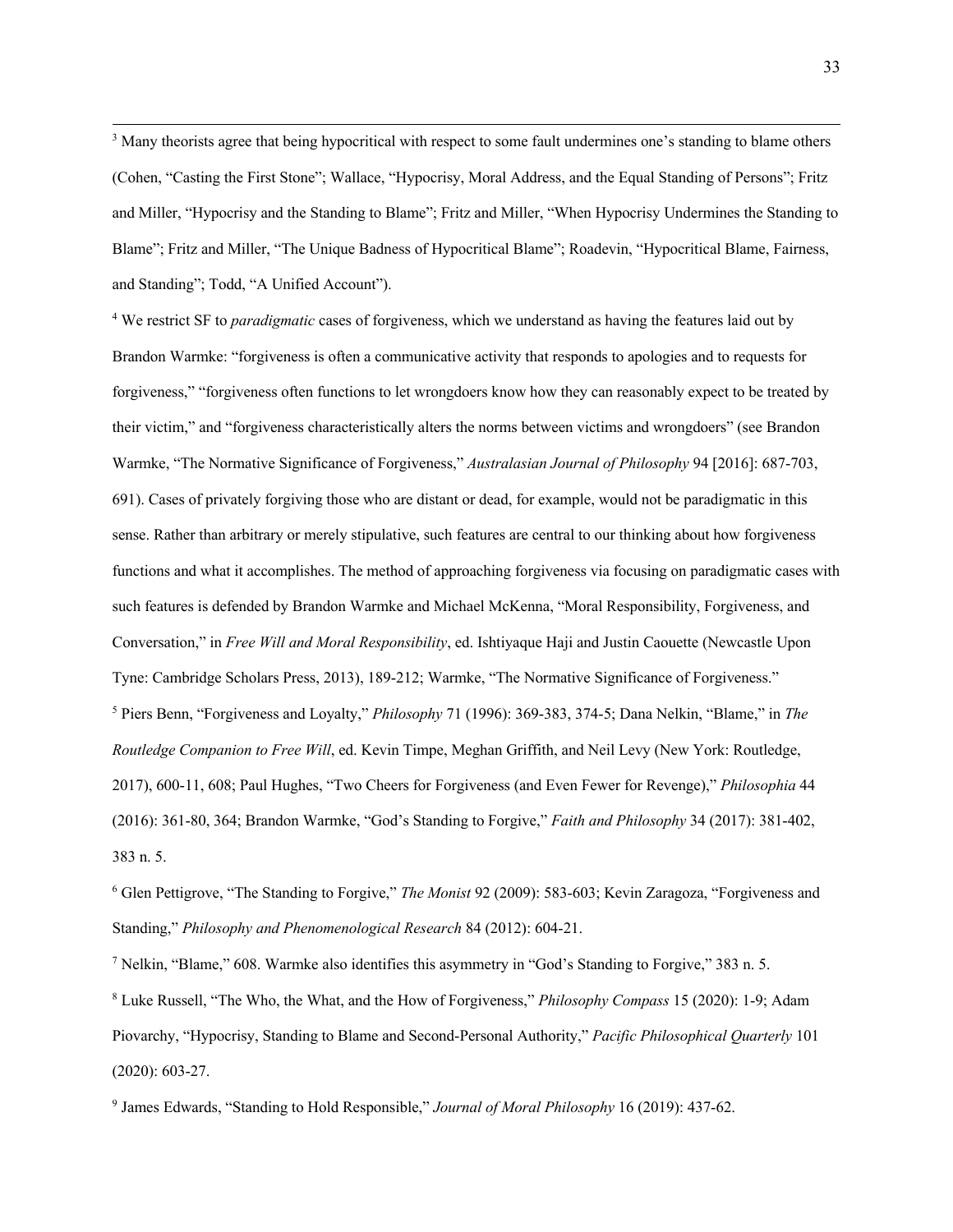$10$  Matt King also discusses different notions of the standing to blame but is ultimately skeptical of the concept of standing altogether (Matt King, "Skepticism About the Standing to Blame," in *Oxford Studies in Agency & Responsibility 6*, ed. David Shoemaker [New York: Oxford University Press, 2019], 265-88.)

<sup>11</sup> Ibid., 265.

<sup>12</sup> Neal Tognazzini and D. Justin Coates, "Blame," *The Stanford Encyclopedia of Philosophy*, ed. Edward N. Zalta (Fall 2018 Edition), <https://plato.stanford.edu/archives/fall2018/entries/blame/>.

<sup>13</sup> Fritz and Miller, "Hypocrisy and the Standing to Blame"; Todd, "A Unified Account".

<sup>14</sup> See Macalester Bell, "The Standing to Blame: A Critique," in *Blame: Its Nature and Norms*, ed. D. Justin Coates and Neal Tognazzini (New York: Oxford University Press, 2013), 263-81; Todd, "A Unified Account".

<sup>15</sup> McKiernan, "Standing Conditions and Blame"; Eva Dadlez, "Comment on 'Standing Conditions and Blame' by Amy McKiernan," *Southwest Philosophy Review* 32 (2016): 49-52; Seim, "The Standing to Blame and Meddling". <sup>16</sup> As we explain below, while we ultimately claim that the standing to blame just is a non-defeated right to blame (Fritz and Miller, "Hypocrisy and the Standing to Blame," 125), we allow the disjunction to be more ecumenical. For our purposes here, nothing of substance hangs on this difference.

<sup>17</sup> Stephen Darwall, *The Second-Person Standpoint* (Cambridge: Harvard University Press, 2006); Stephen Darwall, "Authority and Reasons: Exclusionary and Second-Personal," *Ethics* 120 (2010): 257-78; Joseph Raz, "On Respect, Authority, and Neutrality: A Response," *Ethics* 120 (2010): 279-301; Friedman, "How to Blame People Responsibly"; Stefan Riedener, "The Standing to Blame, or Why Moral Disapproval Is What It Is," *Dialectica* 73 (2019): 183-210.

<sup>18</sup> John Sabini and Maury Silver, *Moralities of Everyday Life* (Oxford: Oxford University Press, 1982).

<sup>19</sup> King, "Skepticism About the Standing to Blame," 267.

<sup>20</sup> Hughes, however, claims that there is third-party legal standing (Hughes, "Two Cheers for Forgiveness," 365).

<sup>21</sup> Friedman, "How to Blame People Responsibly," 278.

<sup>22</sup> As mentioned in n. 1, Milic might deny that Zane successfully blames (see Milic, "Hypocritical Blame"). Yet if hypocrites couldn't successfully blame others, it's unclear how one could distinguish different types of hypocrites. For instance, Moliere's Tartuffe does not genuinely care about the moral norms for which he chastises others. His blame is fake or hollow. Yet another hypocrite might genuinely care about some moral norm, but fail to realize that the norm applies to her or that she has violated it. Her blame is plausibly genuine. If there cannot be standingless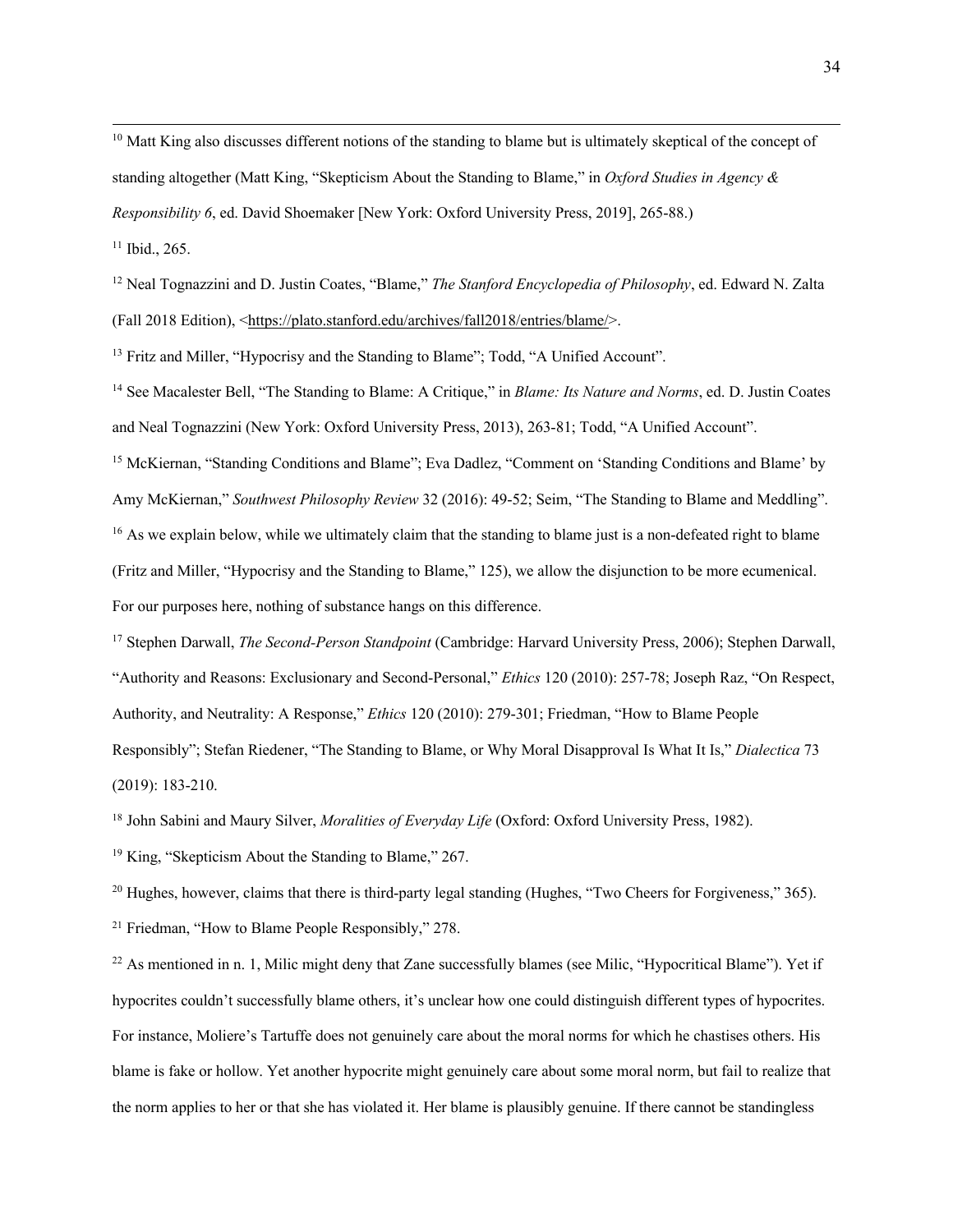blame, it's difficult to distinguish between these two hypocrites, since on Milic's view, neither of them genuinely blames if they lack standing.

- <sup>23</sup> Riedener, "The Standing to Blame"; Friedman, "How to Blame People Responsibly," 276.
- <sup>24</sup> Raz, "On Respect, Authority, and Neutrality".
- <sup>25</sup> D. Justin Coates and Neal A. Tognazzini, "The Nature and Ethics of Blame," *Philosophy Compass* 7 (2012): 197-

207, 203, emphasis added.

<sup>26</sup> Cohen, "Casting the First Stone," 120.

<sup>27</sup> Fritz and Miller, "Hypocrisy and the Standing to Blame," 125.

<sup>28</sup> Todd, "A Unified Account," 359.

<sup>29</sup> R. A. Duff, "Blame, Moral Standing, and the Legitimacy of the Criminal Trial," *Ratio* 23 (2010): 123-40, 124; Wallace, "Hypocrisy, Moral Address, and the Equal Standing of Persons," 317; Coates and Tognazzini, "The Nature and Ethics of Blame," 203; Friedman, "How to Blame People Responsibly," 281; Roadevin, "Hypocritical Blame, Fairness, and Standing," 137.

<sup>30</sup> Leif Wenar, "The Nature of Rights," *Philosophy and Public Affairs* 33 (2005): 223-52. Wenar refers to these as *elements*, but we refer to them as types of rights simply to clarify that each element falls into a different category.  $31$  Blame may sometimes be constituted simply by nonvoluntary states (e.g., beliefs, attitudes). Wenar offers an analysis of a right to  $\phi$  (where  $\phi$  is a belief or attitude) in terms of having no conclusive reason (of the relevant sort) not to ϕ (see Leif Wenar, "Epistemic Rights and Legal Rights," *Analysis* 63 (2003): 142-6.).

<sup>32</sup> Wenar, "The Nature of Rights," 232.

<sup>33</sup> Ibid., 237.

<sup>35</sup> There are reasons to think of the privilege-right at issue as *pro tanto* in nature. (See Joel Feinberg, *Rights, Justice, and the Bounds of Liberty* [Princeton: Princeton University Press, 1980]; Judith Jarvis Thomson, *The Realm of Rights* [Atlanta: Scholars Press, 1990].) Thus, standingless blame is not necessarily impermissible. Instead, lack of standing provides a certain weighty kind of *pro tanto* reason against blaming, though other considerations could be serious enough to make blaming permissible or all-things-considered appropriate. To illustrate, given his role in inciting the violent riots at the Capitol on January 6, 2021, Donald Trump plausibly lacked the standing to blame the rioters. Yet given the consequences of not publicly condemning them, it was permissible for him to do so despite his

<sup>34</sup> Ibid., 232.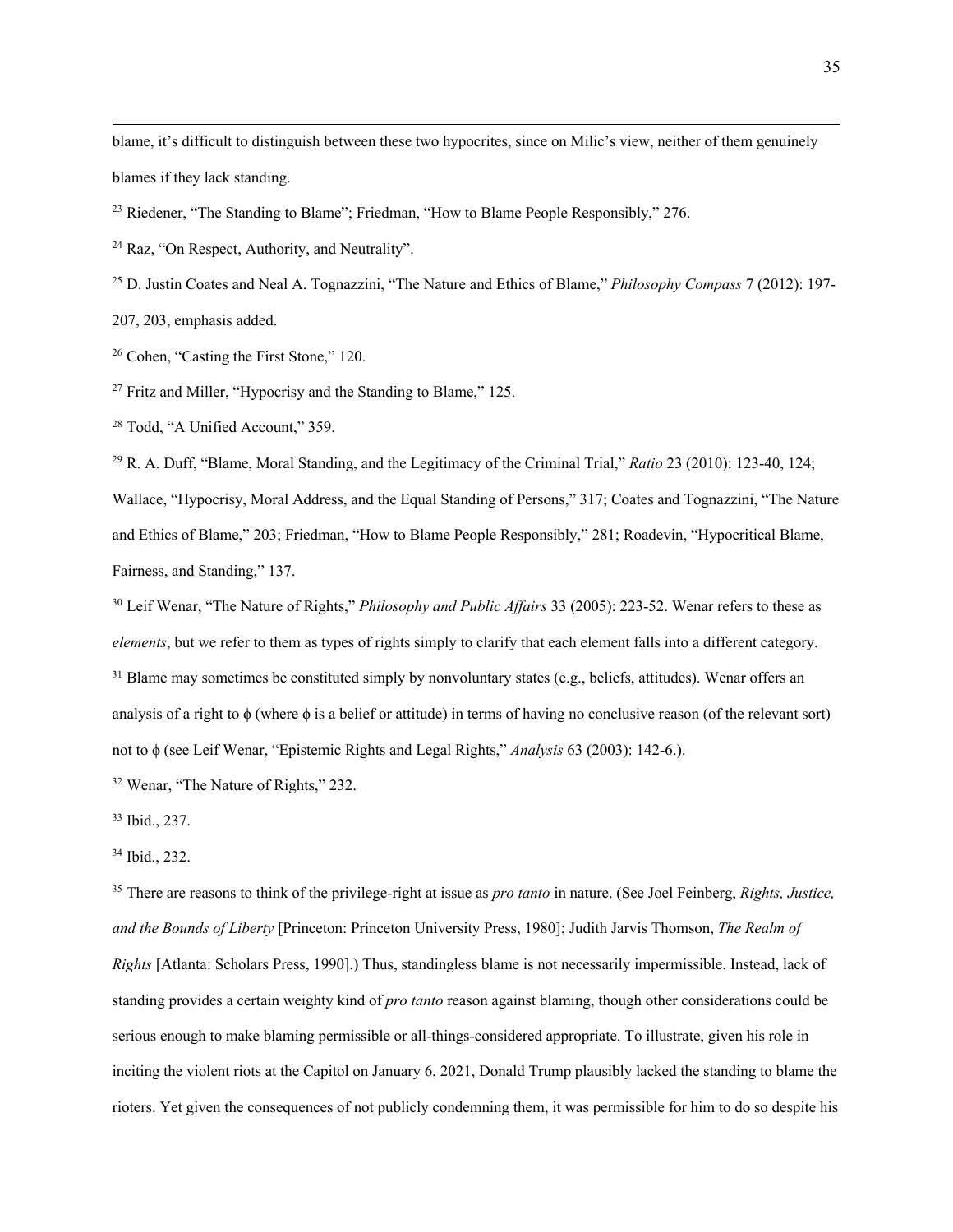lack of standing. (See Kyle G. Fritz, "Hypocrisy, Inconsistency, and the Moral Standing of the State," *Criminal Law and Philosophy* 13 [2019]: 309-27 for another example regarding blame and punishment.) This is to reject what King calls the Orthodox View, where "one can't blame appropriately unless one has the requisite status (with the accompanying right, authority, or jurisdiction)" (King, "Skepticism About the Standing to Blame," 267). <sup>36</sup> Ibid., 272.

<sup>37</sup> Ibid., 273.

<sup>38</sup> We assume this is a mild wrongdoing, and not an instance of child abuse (which is plausibly everybody's business). For more on meddlesome blame, see McKiernan, "Standing Conditions and Blame"; Dadlez, "Comment on 'Standing Conditions and Blame'"; Seim, "The Standing to Blame and Meddling".

<sup>39</sup> King, "Skepticism About the Standing to Blame," 273, emphasis original.

<sup>40</sup> Fritz and Miller, "Hypocrisy and the Standing to Blame".

<sup>41</sup> Ibid.; Fritz and Miller, "The Unique Badness of Hypocritical Blame".

 $42$  King is skeptical of the standing to blame altogether, and so provides additional arguments against standing as a privilege. We assume at the outset that the standing to blame and the standing to forgive are genuine phenomena. As a result, we cannot engage with King's skeptical arguments here.

<sup>43</sup> Darwall, *The Second-Person Standpoint*; Edwards, "Standing to Hold Responsible"; Piovarchy, "Hypocrisy, Standing to Blame and Second-Personal Authority".

<sup>44</sup> Edwards, "Standing to Hold Responsible," 456.

<sup>45</sup> Friedman writes that "A promising way of thinking about moral standing to blame...is that it is the entitlement to have one's blame heard and responded to by other members of the moral community" (Friedman, "How to Blame People Responsibly," 281). This sounds like a claim-right, since the duty is on others to acknowledge and respond to the blame. King also interprets Friedman as advocating that the standing to blame is a claim-right (King, "Skepticism About the Standing to Blame," 274). We have explained above why we think claim-rights, as passive rights, are of the wrong sort to associate with standing. But if standing is at least partly a power, it may *create* certain claim-rights on others. Indeed, this may be Friedman's view. Earlier in her paper, Friedman writes that standing "should be defined directly as that status in virtue of which someone is entitled to blame another person for a particular sort of moral wrongdoing and have the blame taken seriously by other moral agents" (Friedman, "How to Blame People Responsibly," 278). Contra King, this sounds less like a claim-right and more like a power-right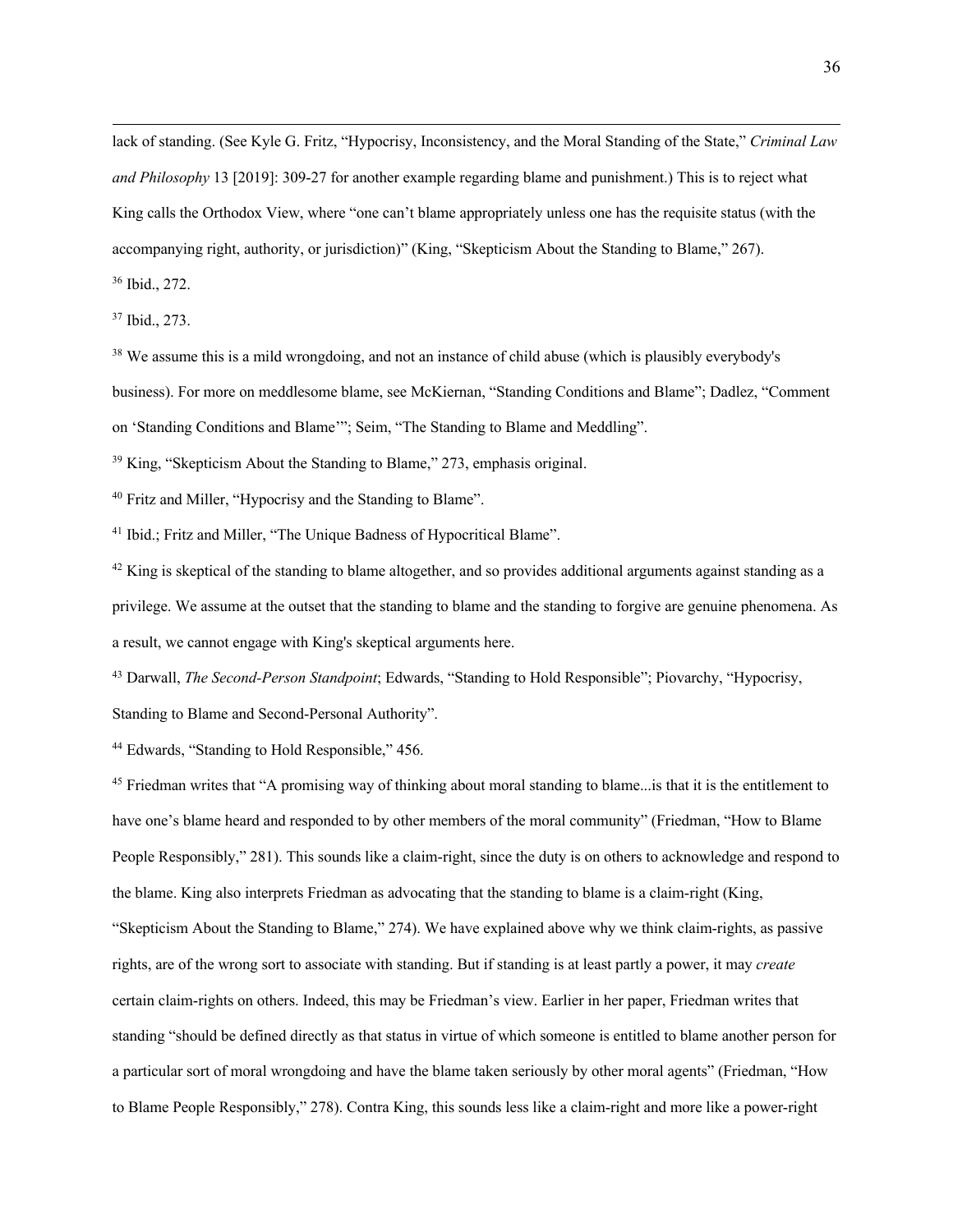that creates certain claim-rights, which is consonant with Edwards, "Standing to Hold Responsible". On this view, standing is not *itself* a claim-right, but rather a power-right that, when exercised, creates claim-rights on other members of the moral community.

<sup>46</sup> Edwards, "Standing to Hold Responsible," 456.

<sup>48</sup> Edwards notes that Darwall thinks that anyone has the standing to privately blame, though Edwards himself isn't clear about where he stands on the issue (Ibid., 442, n. 21).

<sup>49</sup> King, "Skepticism About the Standing to Blame," 275.

<sup>50</sup> Ori J. Herstein, "Justifying Standing to Give Reasons: Hypocrisy, Minding Your Own Business, and Knowing One's Place," *Philosophers' Imprint* 20 (2020): 1-18.

<sup>51</sup> Hughes, "Two Cheers for Forgiveness," 364.

 $52$  Some theorists writing on forgiveness discuss the standing to forgive in terms of its being one's position or place to forgive (Macalester Bell, "Forgiving Someone for Who They Are (and Not Just What They've Done)," *Philosophy and Phenomenological Research* 77 [2008]: 625-58, 654; Zaragoza, "Forgiveness and Standing," 619; Margaret Urban Walker, "Third Parties and the Social Scaffolding of Forgiveness," *Journal of Religious Ethics* 41 [2013)] 495-512, 500; Maura Priest, "Blame After Forgiveness," *Ethical Theory and Moral Practice* 19 [2016]: 619-33, 619; Glen Pettigrove, "The Dilemma of Divine Forgiveness," *Religious Studies* 44 [2008]: 457-64, 457). However, even these theorists often also discuss it in terms of rights (Walker, "Third Parties and the Social Scaffolding of Forgiveness," 495-6; Priest, "Blame After Forgiveness," 620, n. 1).

<sup>53</sup> Jeffrie G. Murphy, "Forgiveness and Resentment," *Midwest Studies in Philosophy* 7 (1982): 503-16, 506, emphasis original. Zaragoza attributes the application of the language of standing to forgive to Murphy (Zaragoa, "Forgiveness and Standing," 613, n. 410). Warmke writes, "As far as I know, Jeffrie Murphy was the first to introduce 'standing' as a way of talking about who is a candidate for forgiving" (Warmke, "God's Standing to Forgive," 382, n. 3). Importantly, we are *not* concerned here with Murphy's claim that only victims have the standing forgive, but rather with the fact that Murphy (and theorists who follow him) understand the standing to forgive in terms of rights. Murphy later abandoned the view that only victims can forgive (Jeffrie G. Murphy, *Punishment and the Moral Emotions: Essays in Law, Morality, and Religion* [New York: Oxford University Press, 2012], 185).

<sup>47</sup> Ibid., 441.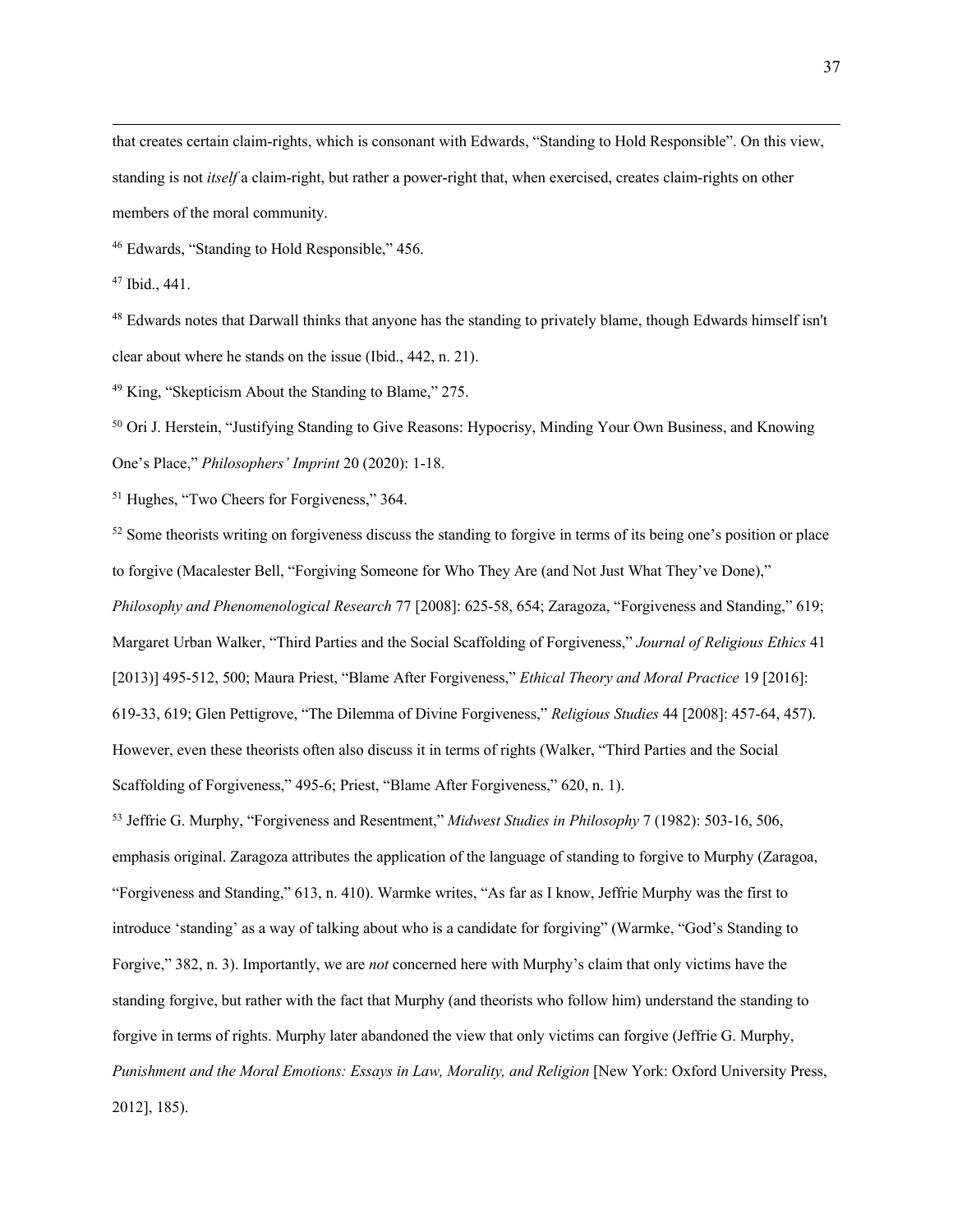<sup>54</sup> Hughes, "Two Cheers for Forgiveness," 365ff.

<sup>55</sup> Murphy, "Forgiveness and Resentment," 511.

<sup>56</sup> J. Angelo Cortlett, "Forgiveness, Apology, and Retributive Punishment," *American Philosophical Quarterly* 43 (2006): 25-42, 37; Roman David and Susanne Y. P. Choi, "Forgiveness and Transitional Justice in the Czech Republic," *Journal of Conflict Resolution* 50 (2006): 339-67, 340 n. 3; Walker, "Third Parties and the Social Scaffolding of Forgiveness,' 495-6.

<sup>57</sup> Priest, "Blame After Forgiveness," 621; Christopher Bennett, "The Alteration Thesis: Forgiveness as a Normative Power," *Philosophy and Public Affairs* 46 (2018): 207-33; Rosalind Chaplin, "Taking it Personally: Third Party Forgiveness, Close Relationships, and the Standing to Forgive," in *Oxford Studies in Normative Ethics Volume 9*, ed. Mark Timmons (New York: Oxford University Press, 2019): 73-94, 77.

<sup>58</sup> Bennett, "The Alteration Thesis," 217.

<sup>59</sup> This needn't be the case. Bennett identifies the relevant authority in terms of a Hohfeldian power (Bennett, "The Alteration Thesis," 216), writing that "forgiveness is primarily a normative rather than a psychological phenomenon, and involves the exercise of a power to create, waive or alter secondary obligations related to the wrongdoing" (ibid., 207). Bennett may maintain that the standing to forgive *just is* the right—a normative power—rather than a status that grants the right.

 $60$  The ability at issue is distinct from psychological ability. For example, a victim may have difficulty overcoming resentment with respect to a wrongdoer (or perhaps difficulty coming to utter words of forgiveness to the wrongdoer), and thus be psychologically incapable of forgiving.

<sup>61</sup> Benn, "Forgiveness and Loyalty," 374-5.

<sup>62</sup> Hughes, "Two Cheers for Forgiveness," 365, emphasis added.

<sup>63</sup> Warmke, "God's Standing to Forgive," 383, n. 5, emphasis added.

<sup>64</sup> Pettigrove, "The Standing to Forgive".

<sup>65</sup> Ibid., 594, emphasis added.

<sup>66</sup> John Gingell, "Forgiveness and Power," *Analysis* 34 (1974): 180-3; Margaret R. Holmgren, "Forgiveness and the Intrinsic Value of Persons," *American Philosophical Quarterly* 30 (1993): 341-52; Robert C. Roberts,

"Forgiveness," *American Philosophical Quarterly* 32 (1995): 289-306; David Novitz, "Forgiveness and Self-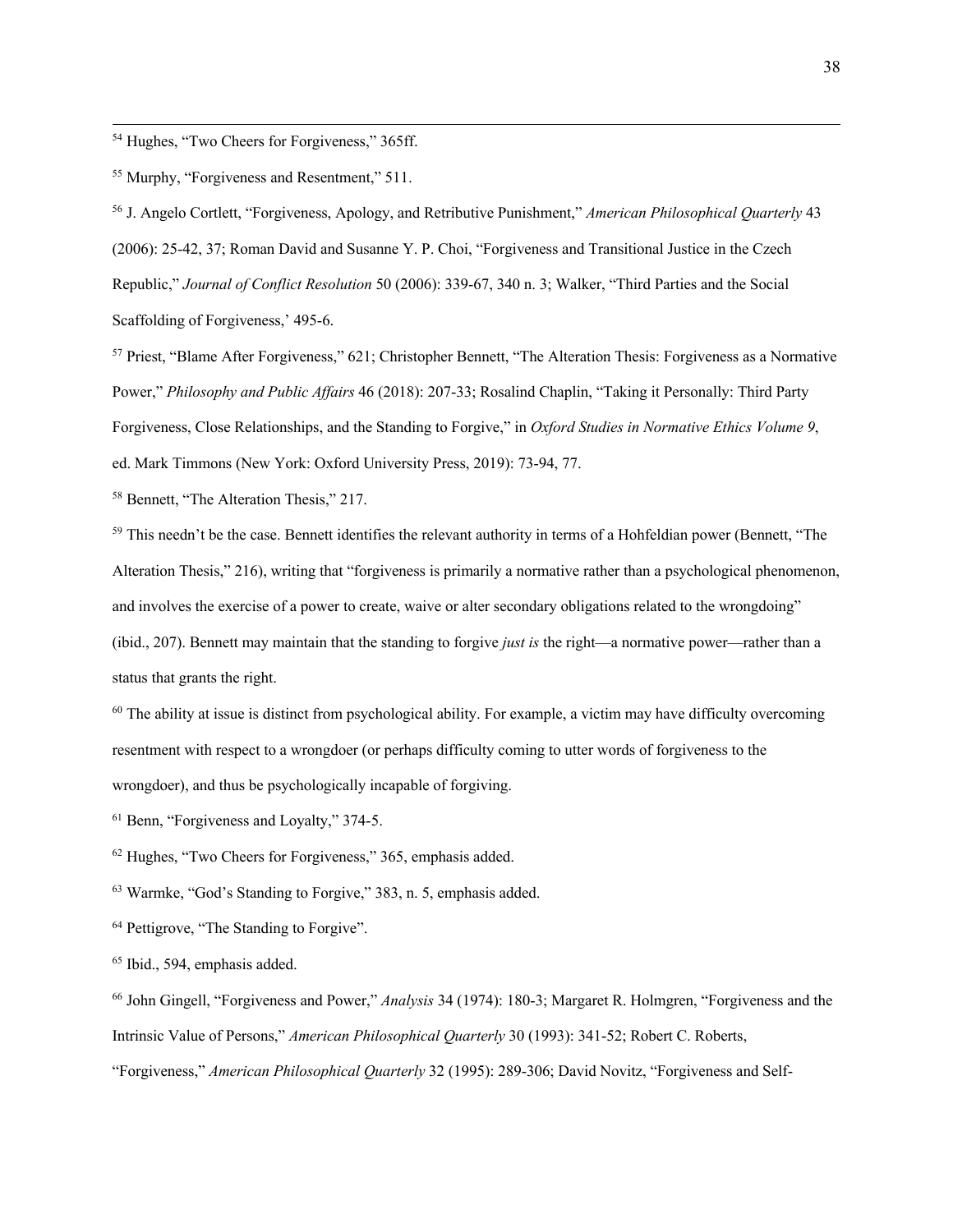Respect," *Philosophy and Phenomenological Research* 58 (1998): 299-315; Trudy Govier and Wilhelm Verwoerd, "Forgiveness: The Victim's Prerogative," *South African Journal of Philosophy* 21 (2002): 97-111.

 $67$  The tight relationship between standing and ability is perhaps the clearest respect in which the standing to forgive resembles legal standing, since the ability to bring a suit to court requires legal standing. This is an important respect in which the standing to forgive is analogous to legal standing but in which the standing to blame (we have argued) is not. Another way in which the standing to forgive *may* be analogous to legal standing is that victims have the exclusive standing to forgive, a position which is more controversial (see Pettigrove, "The Standing to Forgive"; Chaplin, "Taking it Personally").

<sup>68</sup> Warmke, "The Normative Significance of Forgiveness"; Warmke, "God's Standing to Forgive"; Bennett, "The Alteration Thesis".

<sup>69</sup> Warmke, "God's Standing to Forgive," 382.

<sup>70</sup> Warmke, "The Normative Significance of Forgiveness," 690.

<sup>71</sup> Ibid., 690-1.

<sup>72</sup> Ibid., 690.

<sup>73</sup> Ibid., 698.

<sup>74</sup> Bennett, "The Alteration Thesis," 207.

<sup>75</sup> Ibid., 207-8.

<sup>76</sup> Alice MacLachlan, "Moral Powers and Forgivable Evils," in *Evil, Political Violence, and Forgiveness: Essays in Honor of Claudia Card*, ed. Andrea Veltman and Kathryn J. Norlock (New York: Lexington, 2009), 135-57, 140. <sup>77</sup> Priest, "Blame After Forgiveness," 621.

<sup>78</sup> Paul Twambley, "Mercy and Forgiveness," *Analysis* 36 (1976): 84-90, 89.

<sup>79</sup> Warmke, "The Normative Significance of Forgiveness," 689-90; see also Dana Nelkin, "Freedom and Forgiveness," in *Free Will and Moral Responsibility*, ed. Ishtiyaque Haji and Justin Caouette (Newcastle Upon Tyne: Cambridge Scholars Press, 2013), 165-88.

<sup>80</sup> Wallace, "Hypocrisy, Moral Address, and the Equal Standing of Persons"; Fritz and Miller, "Hypocrisy and the Standing to Blame"; Fritz and Miller, "The Unique Badness of Hypocritical Blame"; Fritz and Miller, "When Hypocrisy Undermines the Standing to Blame"; Roadevin, "Hypocritical Blame, Fairness, and Standing"; Rossi,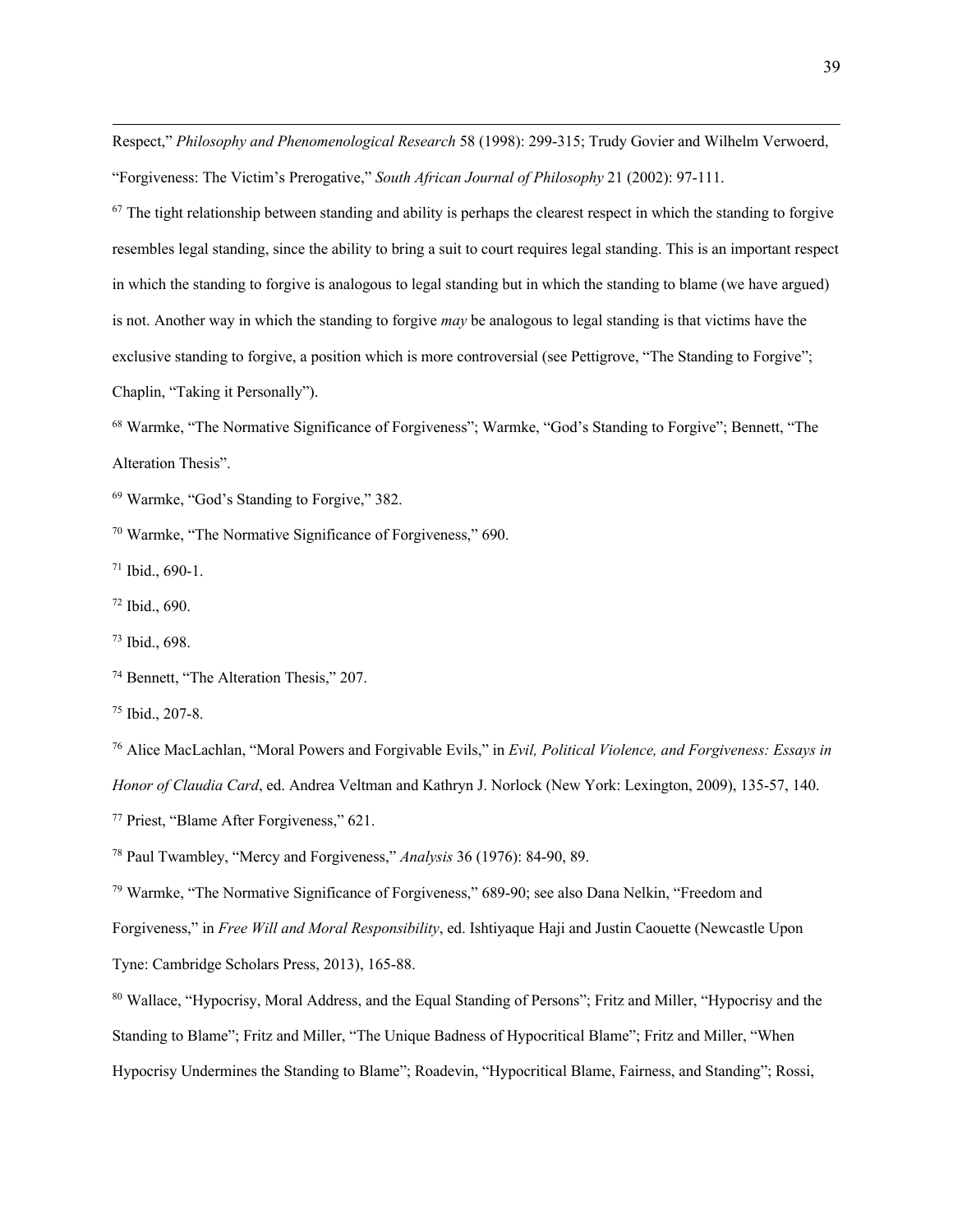"The Commitment Account of Hypocrisy"; Piovarchy, "Hypocrisy, Standing to Blame and Second-Personal Authority".

<sup>81</sup> See Benjamin Rossi, "Hypocrisy is Vicious, Value-Expressing Inconsistency," *The Journal of Ethics* 25 (2021): 57-80.

<sup>82</sup> Warmke, "The Normative Significance of Forgiveness"; Bennett, "The Alteration Thesis".

<sup>83</sup> Warmke, "The Normative Significance of Forgiveness," 688.

<sup>84</sup> Joseph Butler, *Fifteen Sermons Preached at Rolls Chapel, in the Works of the Right Reverend Father in God, Joseph Butler, D.C.L., Late Bishop of Durham*, ed. Samuel Halifax (New York: Carter, 1846); Murphy,

"Forgiveness and Resentment".

<sup>85</sup> Glen Pettigrove, "The Forgiveness We Speak: The Illocutionary Force of Forgiving," *The Southwest Journal of Philosophy* 42 (2004): 371-92.

<sup>86</sup> On this view, the standing to forgive is an *enabling* condition for forgiveness itself. Instead, one could maintain (as Pettigrove assumes in "The Standing to Forgive") that the conditions for the standing to forgive are built into the constitutive conditions on forgiveness itself. Thus, if forgiveness involves *XYZ*-ing, then anyone who is able to *XYZ* has the standing to forgive. For a discussion of these competing approaches, see Warmke, "God's Standing to Forgive," 395-6.

 $87$  Though rare, hypocritical blame may be permissible in marginal cases (see n. 35).

<sup>88</sup> Piovarchy, "Hypocrisy, Standing to Blame and Second-Personal Authority," 606; see also Edwards, "Standing to Hold Responsible".

<sup>89</sup> See Ori J. Herstein, "Understanding Standing: Permission to Deflect Reasons," *Philosophical Studies* 174 (2017): 3109-32.

<sup>90</sup> Notice that the fact that the fulfillment of some function may be good doesn't suffice for it being a normative function in this sense.

<sup>91</sup> Matthew Talbert, "Moral Competence, Moral Blame, and Protest," *The Journal of Ethics* 16 (2012): 89-109, 105. <sup>92</sup> Ibid., 106.

<sup>93</sup> Angela Smith, "Moral Protest and Moral Blame," in *Blame: Its Nature and Norms*, ed. D. Justin Coates and Neal A. Tognazzini (New York: Oxford University Press, 2013), 27-48, 43.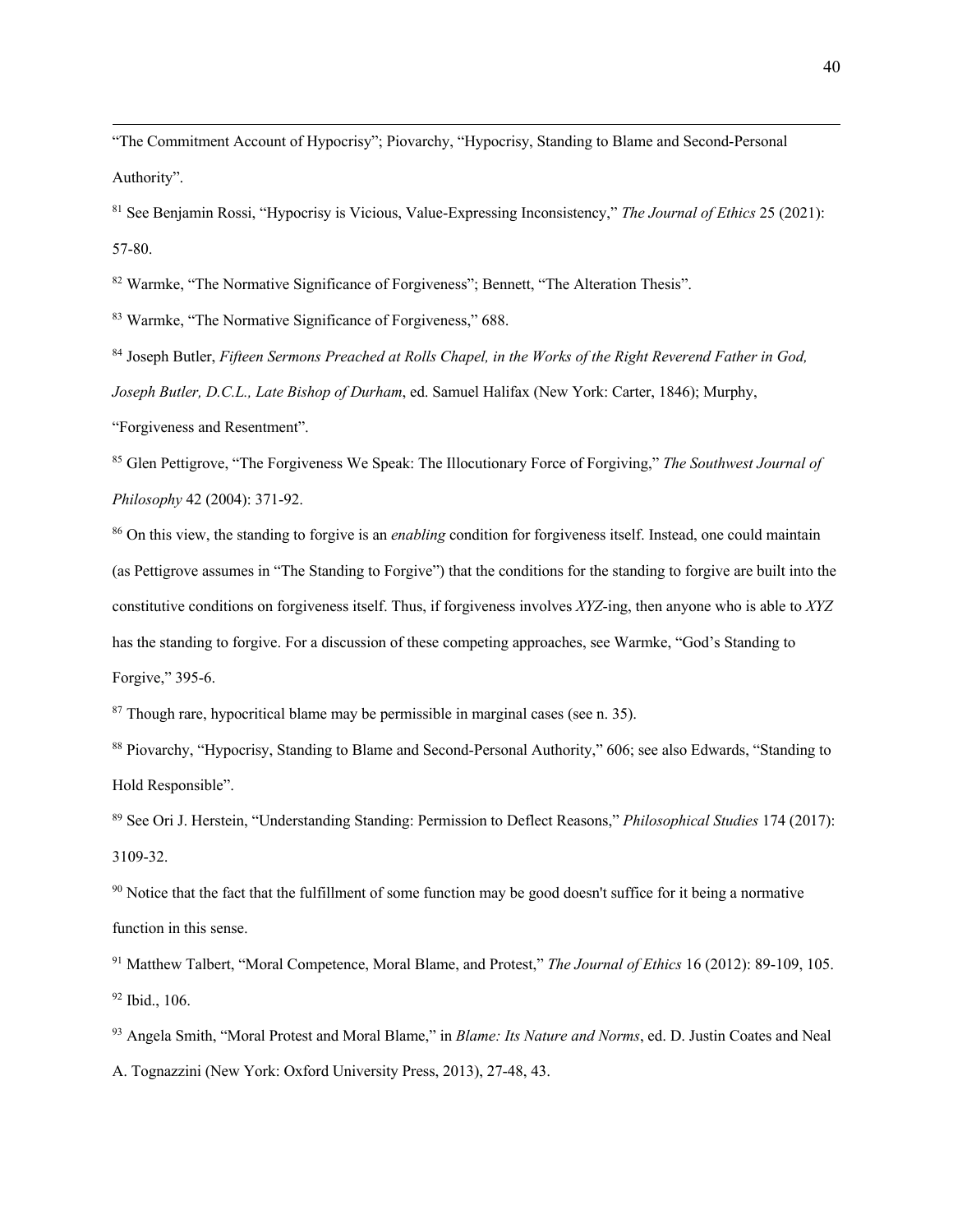<sup>94</sup> Coleen Macnamara, "Blame, Communication, and Morally Responsible Agency," in *The Nature of Moral Responsibility: New Essays*, ed. Randolph Clarke, Michael McKenna, and Angela Smith (New York: Oxford University Press, 2015), 211-36, 222.

<sup>95</sup> Normative *functions* of blame are distinct from normative *upshots* of blame. Suppose that Zane hypocritically blames. This might create a *pro tanto* obligation for someone else to call him out on this. But this isn't a normative function of his blame, since that's not its aim.

<sup>96</sup> Herstein, "Understanding Standing"; Herstein, "Justifying Standing to Give Reasons".

<sup>97</sup> Roberts, "Forgiveness," 299.

<sup>98</sup> Butler, *Fifteen Sermons*; Murphy, "Forgiveness and Resentment".

<sup>99</sup> Hughes, "Two Cheers for Forgiveness".

<sup>100</sup> Eve Garrard and David McNaughton, *Forgiveness* (Durham: Acumen Publishing, 2010), 44.

<sup>101</sup> Paul Hughes and Brandon Warmke, "Forgiveness," *The Stanford Encyclopedia of Philosophy*, ed. Edward N.

Zalta (Summer 2017 Edition), <https://plato.stanford.edu/archives/sum2017/entries/forgiveness/>.

<sup>102</sup> J. L. Austin, *How to Do Things with Words*, 2<sup>nd</sup> ed. (Cambridge: Harvard University Press, 1975).

<sup>103</sup> Hughes and Warmke, "Forgiveness," cite Richard Swinburne, *Responsibility and Atonement* (New York: Oxford University Press, 1989) on this point.

<sup>104</sup> Hughes and Warmke, "Forgiveness". For a parallel view according to which the performative act of apology can function to alter the norms between the victim and wrongdoer, see Jeffrey S. Helmreich, "The Apologetic Stance," *Philosophy and Public Affairs* 43 (2015): 75-108.

<sup>105</sup> Warmke, "The Normative Significance of Forgiveness," 689.

<sup>106</sup> Twambley, "Mercy and Forgiveness".

<sup>107</sup> Nelkin, "Freedom and Forgiveness"; Warmke, "The Normative Significance of Forgiveness"; Bennett, "The Alteration Thesis".

<sup>108</sup> Nelkin, "Freedom and Forgiveness," 175.

<sup>109</sup> Bennett, "The Alteration Thesis," 218-9.

<sup>110</sup> In certain scenarios, forgiveness may be appropriate where restoring a relationship may not be, since a continued relationship might threaten harm or abuse (see Garrard and McNaughton, *Forgiveness*, 59).